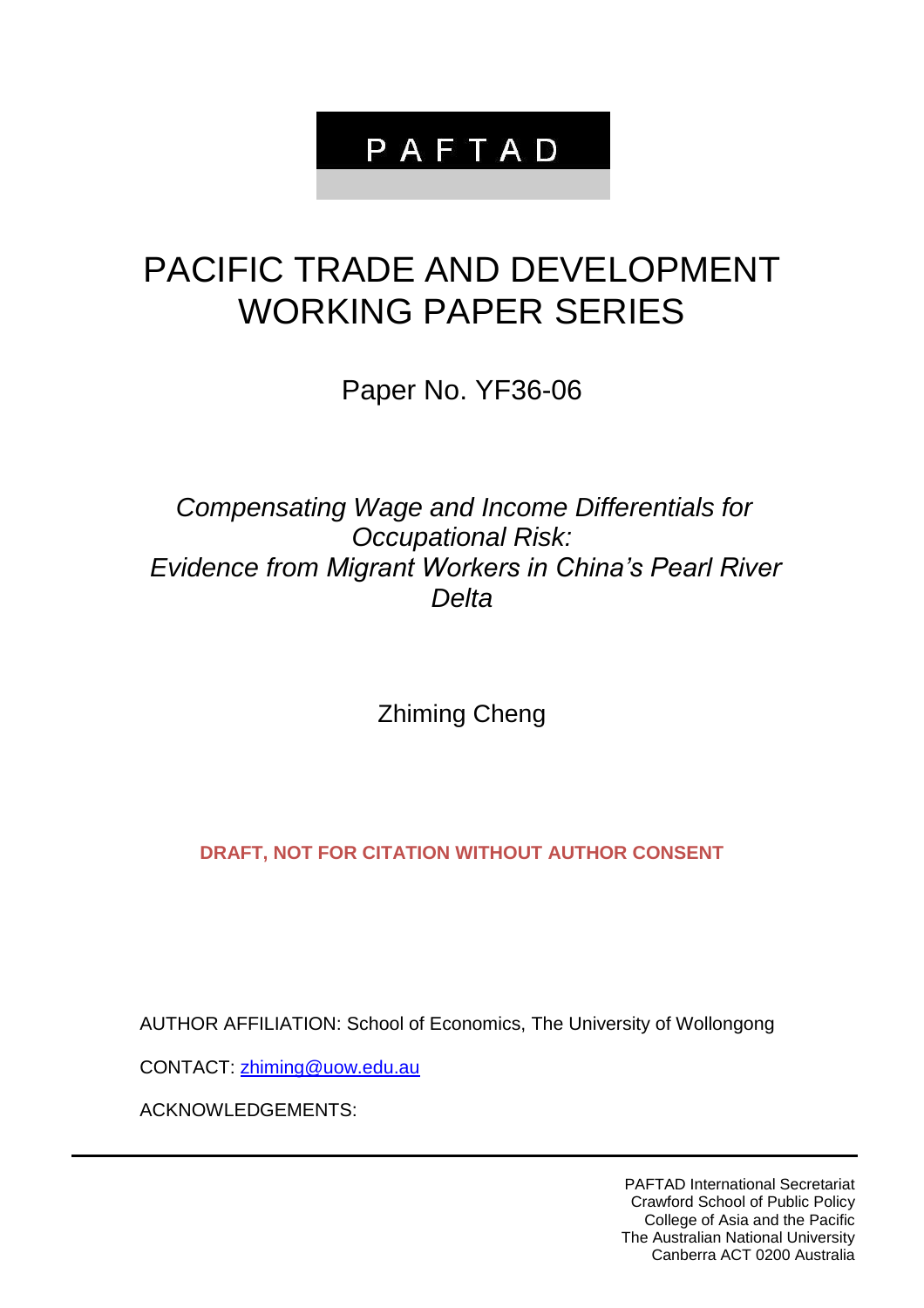## **Compensating Wage and Income Differentials for Occupational Risk: Evidence from Migrant Workers in China's Pearl River Delta**

Dr. Zhiming Cheng School of Economics The University of Wollongong New South Wales 2522, Australia Email: zhiming@uow.edu.au

**Abstract**: This study contributes to an important, but under-researched, topic on China by empirically examining the theory of compensating differentials in the context of China's migrant workers. Using survey data collected from the Pearl River Delta in Guangdong province in south China, this study applies the Firpo-Fortin-Lemieux quantile decomposition method to examine the compensating wage and income differentials for migrant workers undertaking risky and safe jobs. The results show that migrant workers undertaking risky jobs incur a wage penalty at medium- and low-wage levels and an income penalty at the low-income level. In contrast, migrant workers at the high wage level enjoy positive wage premiums, and those at the medium and high-income levels enjoy positive income premiums. Both the negative wage premiums and positive income premiums exhibit an inverted U-shape with the quantile increment. Overtime allowances, bonuses and other income are the major sources of compensation for job riskiness. In addition, at the medium-income level, workers in risky jobs are further compensated by employee benefits, while at the high-income level they are further compensated by medical reimbursement.

**Keywords**: China; Pearl River Delta economy; migrant workers; compensating wage/income differentials

**JEL:** C21; J31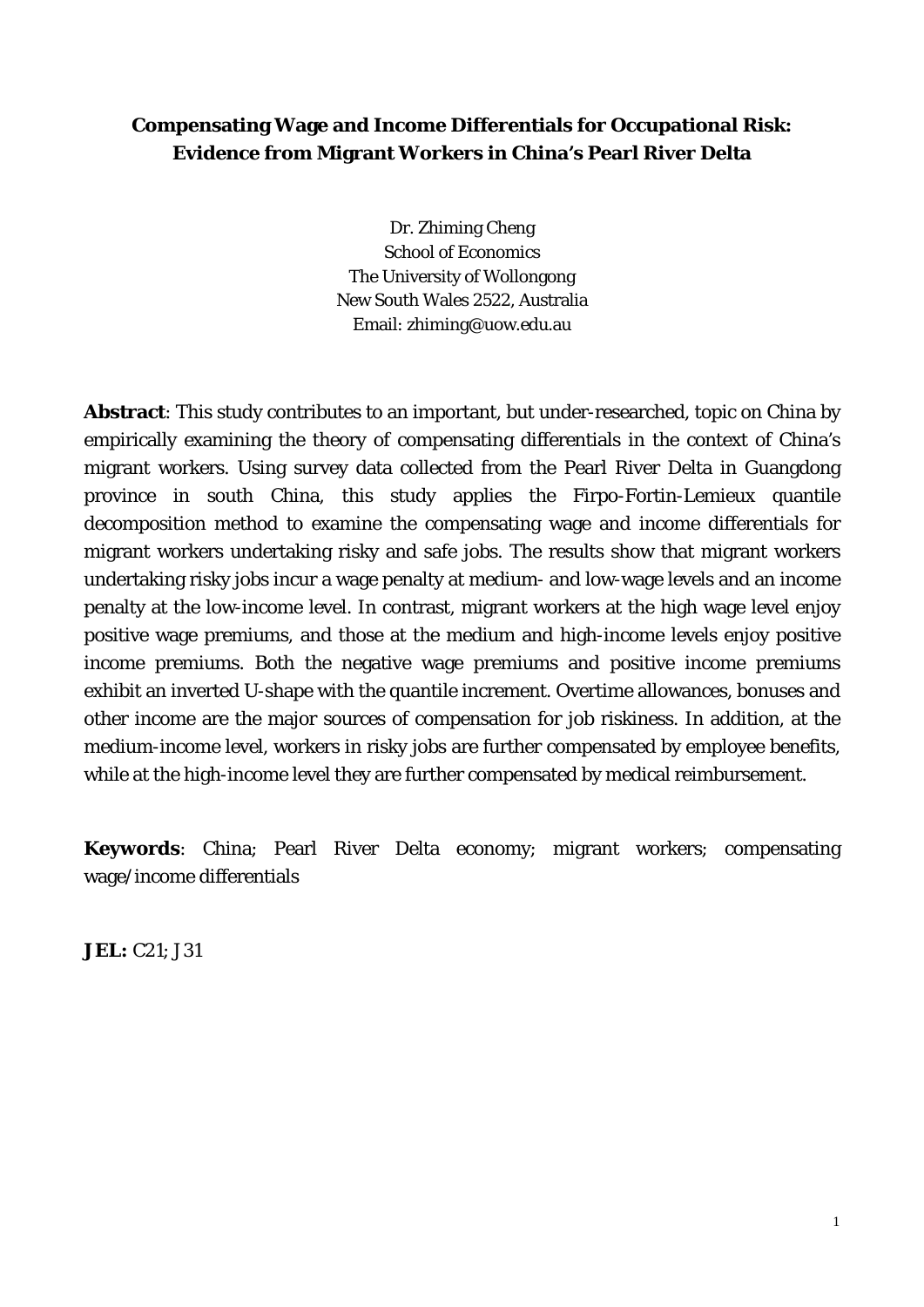### **1. Introduction**

In China, the *hukou* (household registration) system assigns every Chinese either a rural or urban *hukou* status. The system restricted domestic migration in the pre-reform era. But this system was loosened following the market reforms, in order to meet the increasing demand for labour in the cities. The number of rural-urban migrants increased from 6.57 million in 1982 to 221.43 million in 2010 [\(NBSC 1982,](#page-18-0) [NBSC 2011\)](#page-18-1). Rural-urban migrants have provided the low-wage labour that has fuelled China's high growth rate.

After more than three decades of reform, however, China's urban labour market is still relatively informal and segmented due to the *hukou* system [\(Warner 2002\)](#page-19-0). The segmented labour market has resulted in migrants incurring socio-economic disadvantage. For example, rural-to-urban migrant workers are not allowed access to most permanent positions in the state sector, which provides a better work environment and benefits. Migrant workers are disproportionately concentrated in the private and informal sectors and a majority of them are engaged in labour-intensive, low-skilled and even hazardous jobs that are shunned by urban locals. In addition, migrants have limited access to the urban social security system and they are socially and/or residentially segregated from, and considered to be 'inferior' to, local urban residents [\(Wang and Zuo 1999\)](#page-19-1).

It is well known that many migrant workers face high work-related health risks and some of them suffer from severe occupational injuries and diseases. A survey of six cities in the Pearl River Delta in Guangdong province (also the geographical focus of this paper) in 1994 suggested that one-third of migrant workers believed that their health was adversely affected by working in noisy, dusty and poisonous working environments [\(Tan 2004\)](#page-19-2). In Guangdong province, every year a significant number of migrant workers, who are not properly trained in operating machines, lose their fingers, hands or arms, and, thus, become physically disabled [\(Chan 2001,](#page-16-0) [Lam 2000\)](#page-17-0). Many suffer chronic diseases due to exposure to hazardous dusts and toxic chemicals. A large number of benzene poisoning and pneumoconiosis cases have been reported in the construction, mining and manufacturing sectors, in which migrants are concentrated, and a majority of these affected workers are no longer able to work [\(Xiang 2004\)](#page-19-3). Every year approximately 10,000 workers die in mining accidents, many of whom are migrants, accounting for 60 per cent of the fatalities in the global mining sector [\(State Statistical Bureau 2004,](#page-19-4) [Nielsen et al. 2005\)](#page-18-2).

A number of studies on the compensating wage for occupational risk exist for developed economies [\(Viscusi and Aldy 2003\)](#page-19-5). There is, however, little research for developing countries and, in particular, China. The only study, of which we are aware, for mainland China is [Guo and Hammitt \(2009\)](#page-17-1) who estimate the economic value of mortality risk for urban residents with an urban *hukou.* These authors found a positive correlation between wages and occupational fatality risk, but acknowledge that a shortcoming of their study is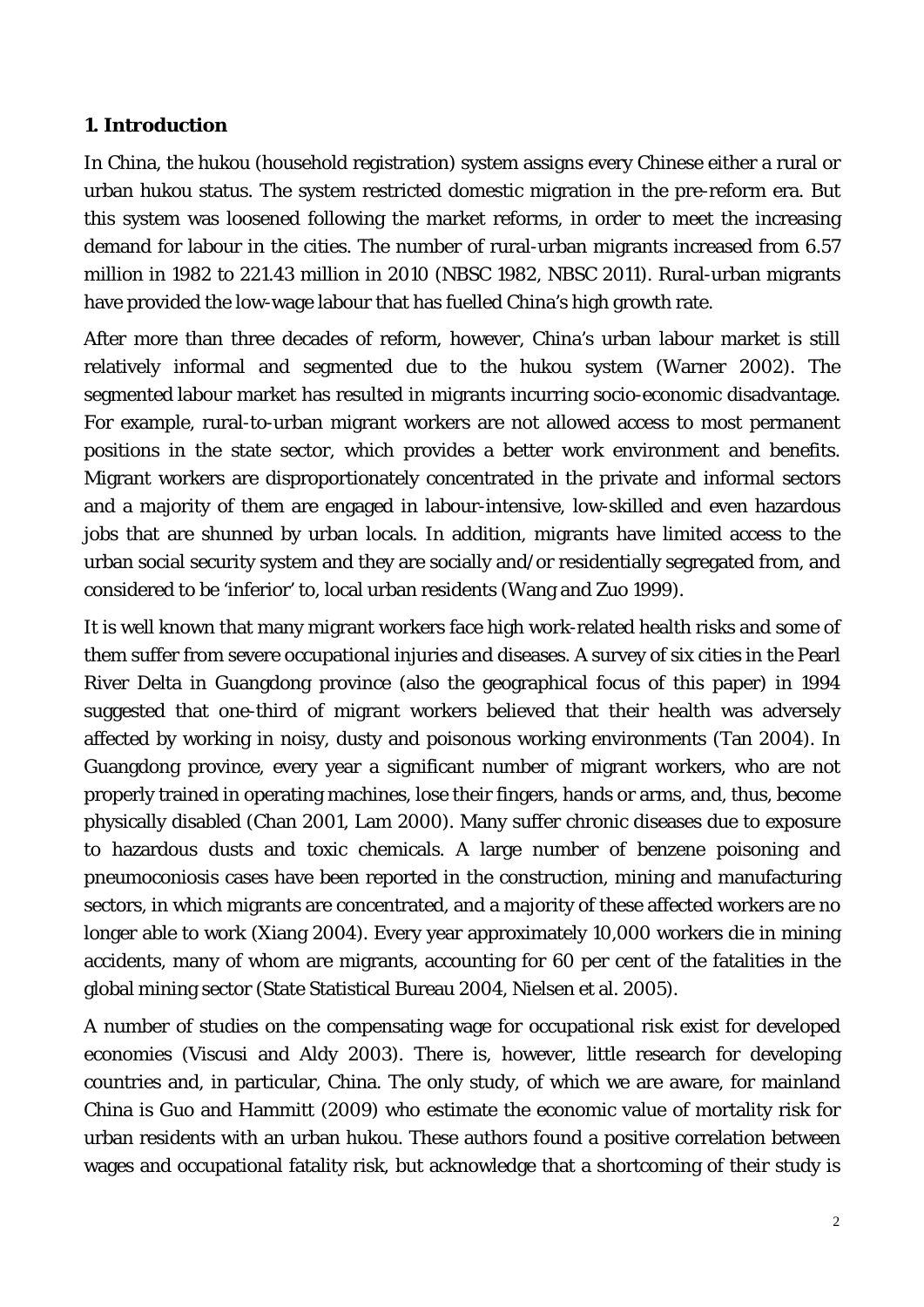that they do not have data for migrant workers. Because migrant workers have fewer job alternatives than those with an urban household registration, they may be willing to accept less compensation for risk. This raises the following related questions. First, are migrant workers compensated for undertaking jobs which have significant occupational and health risks? Second, if so, to what extent, and in what form, are migrant workers in risky jobs compensated by monetary premiums or other benefits? Third, if so, is there any inequality in compensation for risk among migrant workers? This study aims to answer these questions by using compensating wage differentials to decompose the basic wage and total income differentials among migrant workers in risky and safe jobs.

The rest of the paper is structured as follows. The next section reviews the extant literature on the relationship between wage and occupational risk and existing critiques of the literature. Following this, we present the data, explain the econometric method and estimate the distributional risk premiums among migrant workers. The final section summarizes the main findings and offers some concluding comments.

## **2. Literature Review**

Prior studies on occupational risks and employee compensation are mainly based on the theory of compensating wage differentials and the model of hedonic prices. The theory provides an analytical framework to answer the questions posed in the introduction through examining the labour market differentials derived from the interaction between workplace health and safety and workers' compensation. The theory assumes that wage premiums are paid to compensate employees working in undesirable conditions with higher health and safety risks than others [\(Rosen 1974\)](#page-18-3). Compensating wage differentials act as individual rewards to workers who accept arduous or dangerous jobs. In other words, compensating wage differentials are the prices at which good working conditions are bought from, or bad working conditions are sold to, workers who take on less desirable jobs.

The theory explains the wage differentials between workers by considering non-wage components associated with different types of jobs. In a perfectly competitive labour market conceptualized by neoclassical economics, workers are compensated by wage premiums for undertaking undesirable working conditions with higher occupational risks, after controlling for factors affecting productivity and wages [\(Brown 1980\)](#page-16-1).

Some studies have investigated the trade-off between occupational risks and personal economic returns, and estimated the value of statistical life in developed economies, such as the United States, the United Kingdom and Canada [\(Kniesner and Leeth 1991,](#page-17-2) [Miller,](#page-18-4)  [Mulvey and Norris 1997,](#page-18-4) [Marin and Psacharopoulos 1982\)](#page-17-3). Earlier studies find a positive, and statistically significant, relationship between work-related (fatal or nonfatal) risks and wages [\(Thaler and Rosen 1976,](#page-19-6) [Dorsey and Walzer 1983,](#page-16-2) [Moore and Viscusi 1990\)](#page-18-5). More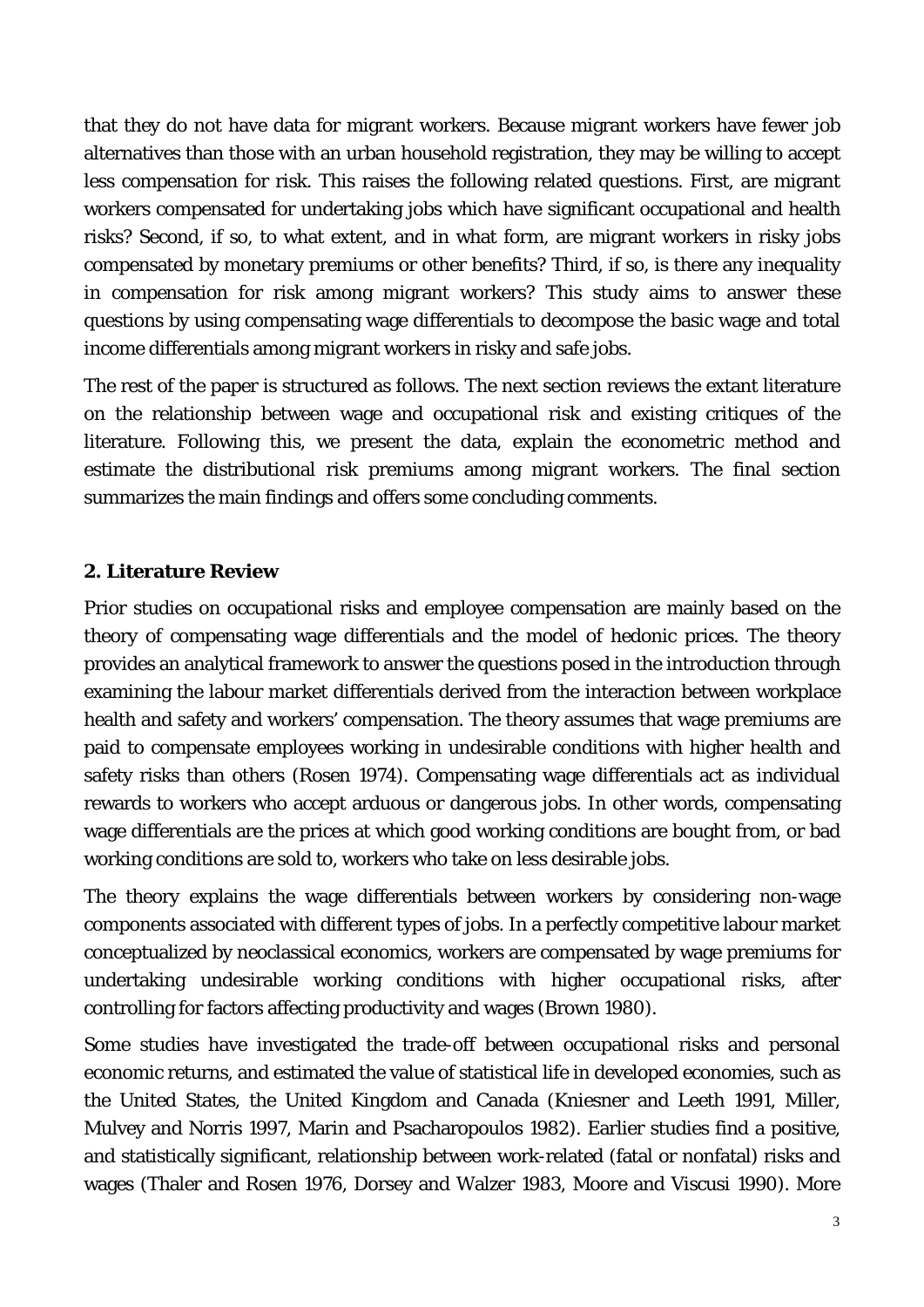recent studies focusing on Asian economies, such as Hong Kong, South Korea and Taiwan, also confirm the existence of a similar positive relationship between risk and wages [\(Kim](#page-17-4)  [and Fishback 1999,](#page-17-4) [Liu, Hammitt and Liu 1997,](#page-17-5) [Siebert and Wei 1998\)](#page-19-7).

According to some studies, however, the values of statistical life and injury have fallen significantly due to differences in the construction of the risk variable, sampling restrictions, and the failure to capture the effect of nonfatal risks [\(Viscusi 2004\)](#page-19-8). Some studies have found that there is an insignificant, or even negative, relationship between occupational risk and wages [\(Moore and Viscusi 1988,](#page-18-6) [Leigh 1991,](#page-17-6) [Dorsey 1983\)](#page-16-3). Other studies have examined how trade union membership affects the trade-off between occupational risk and wages. These studies have also generated conflicting results [\(Gegax, Shelby and Schulze](#page-16-4)  [1991,](#page-16-4) [Dorman and Hagstrom 1998,](#page-16-5) [Meng and Smith 1990,](#page-17-7) [Arabsheibani and Marin 2000\)](#page-16-6).

Mixed empirical findings have led some to question the theoretical assumptions underpinning the theory of compensating wage differentials. The first assumption is that there is a perfectly competitive labour market, in which wages are determined by labour supply and demand and workers are mobile. In reality, however, workers—especially those with low human capital—may not have complete freedom to change jobs. For example, in periods of high unemployment workers will be less mobile even if their jobs are dangerous. Supporting this conjecture, one study found that there was no significant difference in labour turnover between risky and safe jobs in the United States during periods of economic recession [\(Robinson 1991\)](#page-18-7). Moreover labour surplus during economic recession may even suppress the wage level, meaning that workers may be undercompensated, or not compensated at all, for engaging in risky jobs [\(Guo and Hammitt 2009\)](#page-17-1).

Second, workers may not be able to obtain full information in relation to occupational risk. The original theory assumes that workers are fully informed about the nature of the job, or that they can find out about the hazards of a 'bad' job by word of mouth or soon after joining. If the hazard, however, is obscure and carries medium or long-term impacts on health, workers may not receive any wage compensation. In the absence of an effective mechanism which presses employers to fully reveal occupational health and safety information, employers have economic incentives to understate, or hide, such information, or even mislead employees in pursuit of profits [\(Hopkins 1995\)](#page-17-8).

Third, people are not invariably rational decision-makers as assumed by the theory. They have a propensity to overestimate probability of positive events and underestimate the probability of negative, or low probability, events [\(Akerlof and Dickens 1982\)](#page-16-7). Traumatic deaths from work-related causes are relatively rare. Hence, workers may believe that 'it cannot happen to me', meaning that cognitive dissonance results in the underestimation of work-related risks and a disinclination to seek safer alternative employment.

Three important methodological issues in studies of compensating wage differentials are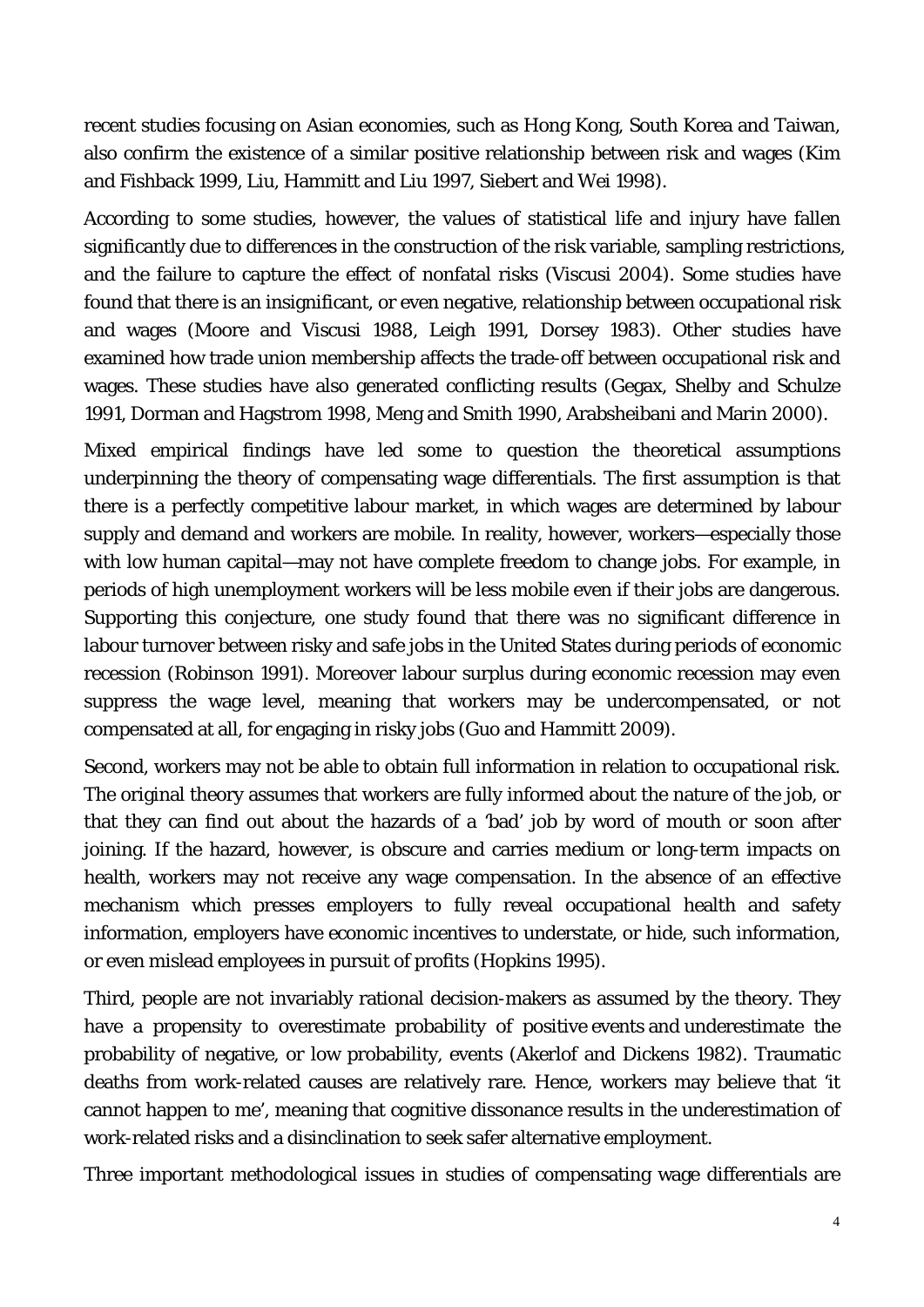the appropriate construction of the risk variable, addressing endogeneity of occupational risk and addressing omitted variable bias. We begin with the appropriate construction of the risk variable. The ideal measure of fatal and non-fatal occupational risks should reflect the perceptions of both employees and employers [\(Viscusi and Aldy 2003\)](#page-19-5). Nevertheless, only a few studies use workers' subjective assessments of job risks and little research is based on employers' perceptions of occupational risk [\(Hersch and Viscusi 1990,](#page-17-9) [Gerking, de](#page-17-10)  [Haan and Schulze 1988\)](#page-17-10). The most widely adopted alternative method is to use data on job-related accidents and mortality (such as that categorized by occupations or industries) or workers' compensation records as the proxy of occupational risk [\(Lanoie, Pedro and](#page-17-11)  [Latour 1995,](#page-17-11) [Viscusi 2004,](#page-19-8) [Viscusi and Aldy 2007\)](#page-19-9). However, this method only provides an estimate of average risk and ignores heterogeneity in actual risk experienced by individual workers, resulting in potential bias [\(Purse 2004\)](#page-18-8). To reduce this bias, some studies focus on specific groups, such as blue-collar workers [\(Siebert and Wei 1998\)](#page-19-7), male workers [\(Berger](#page-16-8)  [and Gabriel 1991\)](#page-16-8), and trade union members [\(Dillingham and Smith 1984\)](#page-16-9).

The second issue is addressing endogeneity of occupational risk. In most studies, occupational risk is assumed to be exogenous. However, [Viscusi \(1980\)](#page-19-10) argues that occupational risk may be correlated with workers' income through the wealth effect. In other words, workers with better human capital—and thus, higher earning potential—are more likely to choose jobs with lower risk, assuming that occupational safety is a normal good. To address the endogeneity problem, some studies have applied two-stage least squares or weighted least squares to estimate the compensating wage differentials. The estimated risk premiums with this approach are higher than those estimated using ordinary least squares in earlier studies [\(Garen 1988,](#page-16-10) [Sandy and Elliott 1996\)](#page-18-9).

The third issue is addressing omitted variables bias, arising from imperfect measures of workers' ability [\(Siebert and Wei 1998\)](#page-19-7). The unobserved ability may bias results through two channels. First, workers with better ability are more likely to obtain higher earnings. Second, workers with better ability may have more active social communication and better social networks, which contribute to higher earnings. Garen [\(1988\)](#page-16-10) (p. 9) argues that 'individuals may systematically differ in unobserved characteristics which affect their productivity and earnings in dangerous jobs and so these unobservables will affect their choice of job risk'. These unobserved characteristics, such as having a 'smart head and nimble hands' at work, could enhance workers' productivity and reduce risk incurred in dangerous jobs. Some studies attempt to minimize this bias by using the education of the worker's parent as a proxy for unobserved ability, based on the assumption that the children of better educated parents have relatively more ability [\(Rubinstein and Tsiddon 2004\)](#page-18-10).

While critiques questioning the theoretical assumptions underpinning the theory of compensating wage differentials are well taken, one of the benefits of studying migrant workers in urban China is that the vast majority of them are concentrated in the informal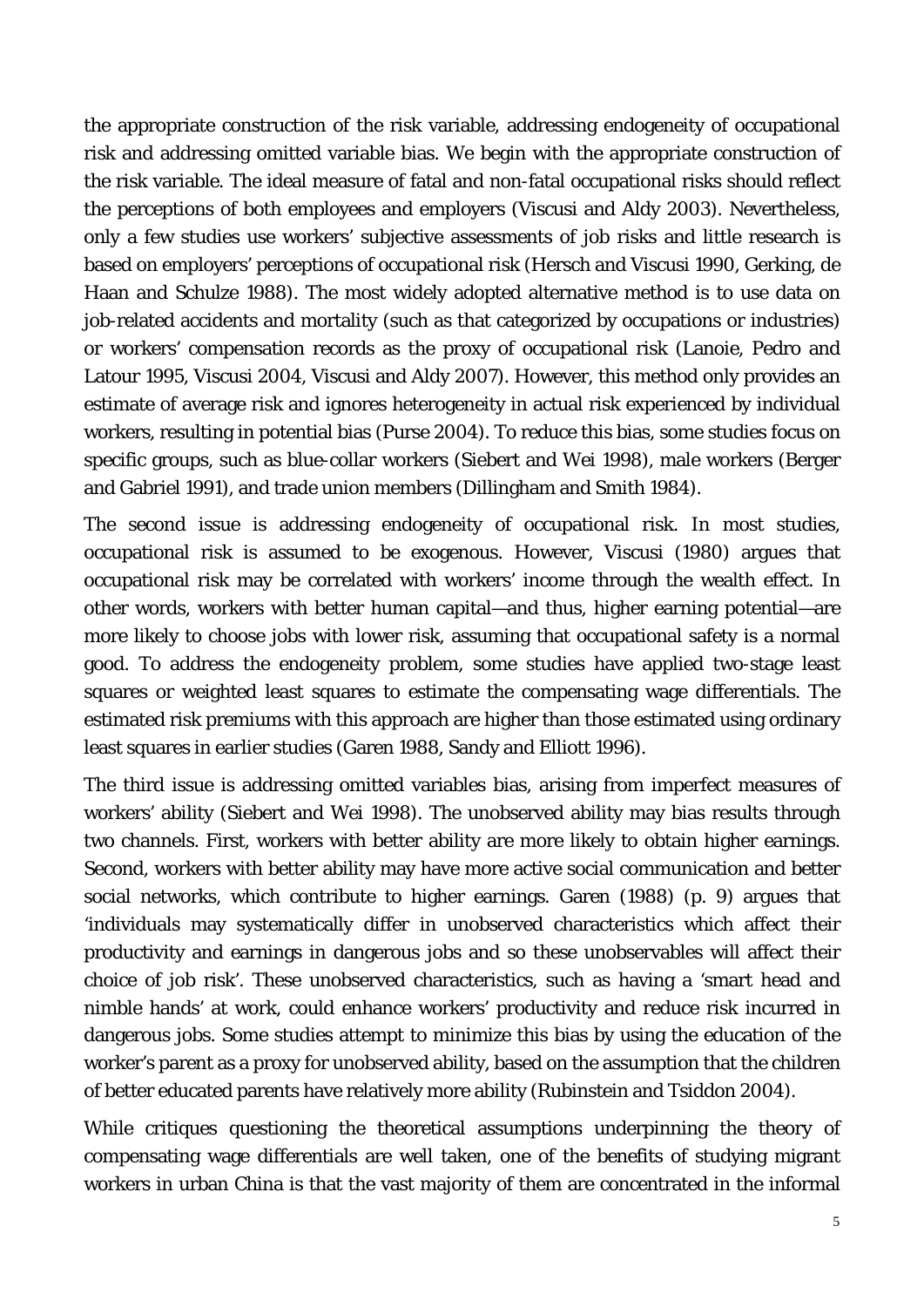and private sectors which generally have many of the characteristics of a competitive labour market [\(Meng 2001\)](#page-17-12). This provides a relatively good setting in which to examine the compensating wage differentials within the framework of neoclassical economics.

In this study we address the above methodological issues as follows. First, to measure the risk variable we use employees' perception of risk. This measure has the limitation that it does not measure hidden long-term risk, which is also a limitation of previous studies. However, it is a better measure of risk than official industry data on industry fatalities, especially given the well-known problems of reliability of such official data in China. Our measure of risk means that the analysis is based on current risks perceived by workers. While we do not have data on employers' perception of risk, it is reasonable to conclude that employers must know these risks as well. Second, the standard Heckman (1979) selectivity correction is used to control for the wealth effect and unobserved heterogeneity related to the selection of risky jobs. Third, dummy variables for cities are included to control for disparities in unemployment rates and socio-economic development across cities. Fourth, the education of the worker's father is used as a proxy to mitigate omitted variable bias due to unobserved individual ability. Finally, industry and occupation dummies allow the models to capture inter-industry and inter-occupation wage differentials.

## **3. Data and descriptive analysis**

The data used in this study was collected in 2008 by the School of Sociology and Anthropology at Sun Yat-sen University, Guangzhou, China as part of a research project entitled Rural Migrant Workers in Cities of the Pearl River Delta. The data collection followed a proportional sampling framework that distributed the sample across nine cities, according to the actual gender, industrial and regional distributions of migrant workers obtained from the results of provincial population census' conducted by the Chinese Government. In order to maintain representativeness, no more than three responses were selected from each enterprise. Altogether, 2,505 valid responses were received which contained information related to occupational risk; of which, 1,832 workers (73.1 per cent) were engaged in safe jobs, while 673 workers (26.9 per cent) were engaged in risky jobs in poisonous and harmful work environments. The distribution of valid responses across cities is presented in Table 1. The other information collected in the survey pertained to earnings, employment status, employee benefits, and personal and family characteristics.

## **[Table 1 here]**

We distinguish between the hourly wage and hourly income of the migrant worker. The hourly wage is the basic hourly wage. The hourly income includes overtime allowance, bonus and any other job-related income in addition to the hourly basic wage. Table 2 presents descriptive statistics on workers' wages and income, as well as other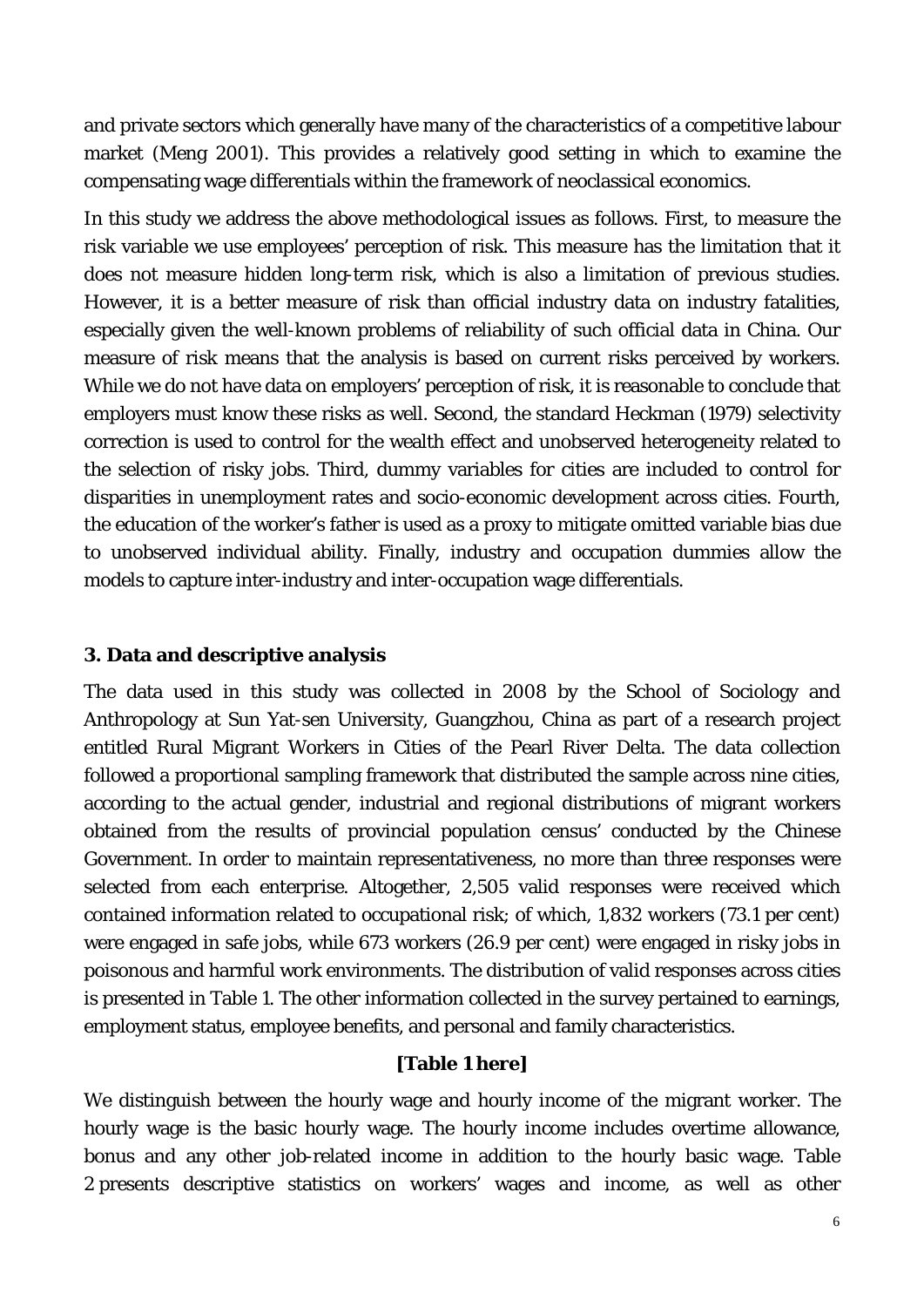characteristics, according to whether the individual works in a risky or safe job. The average hourly wage and hourly income for workers in risky jobs were 4.75 and 6.77 RMB respectively, which were lower than the corresponding amounts for workers in safe jobs.

This study categorizes wages (or income) into three levels according to the quantiles to which they belong. Low-wage refers to wages below the 0.3 quantile, medium-wage refers to wages between the 0.3 and 0.7 quantiles and high-wage refers to wages above the 0.7 quantile. Figure 1 graphically presents the distributional statistics, including the density and cumulative density functions of wages and income, among those in risky and safe jobs. The density function shows that, at the low-wage level, there is a higher proportion of workers in risky jobs than in safe jobs, but, at the high wage level, there are a lower proportion of workers in risky jobs than in safe jobs. The cumulative density function shows that wages in safe jobs are higher than in risky jobs at different wage levels. However, the wage differentials do not exhibit any clear patterns with the increment of quantiles. For income, the density and cumulative density functions of those in risky and safe jobs superpose each other. Only at the high-income level is the proportion of workers in safe jobs larger than that in risky jobs and the income of the former slightly higher than the latter. The results from a Wilcoxon rank-sum test, also reported in Table 2, suggest that a significant difference exists in the wage distribution among workers in risky and safe jobs; however, there is no significant difference in the distribution of income.

> **[Table 2 here] [Figure 1 here]**

#### **4. Econometric method**

The above descriptive statistics suggest that workers in risky jobs are not treated equally with their peers in safe jobs in terms of wages and income. Based on human capital theory, wage differentials between the two groups are assumed to be closely associated with heterogeneity in productivity-related characteristics [\(Schultz 1961\)](#page-18-11). In Table 2, the descriptive statistics, and t-test results, for personal characteristics and employment status of migrant workers in risky and safe jobs show that, at the 95 per cent confidence level, there are significant differences in gender, age, education, job mobility, overtime work, labour contract, occupational and industrial attainment, and size of the enterprise. However, it is still unclear to what extent productivity differences versus risk premiums contribute to the distributional differentials in wages and income. To disentangle these components, we employ the re-centred influence function (RIF) regression and decomposition approaches.

The Oaxaca-Blinder decomposition method [\(Oaxaca 1973\)](#page-18-12), which has been widely used to quantify the contributions of differences in productivity-related characteristics and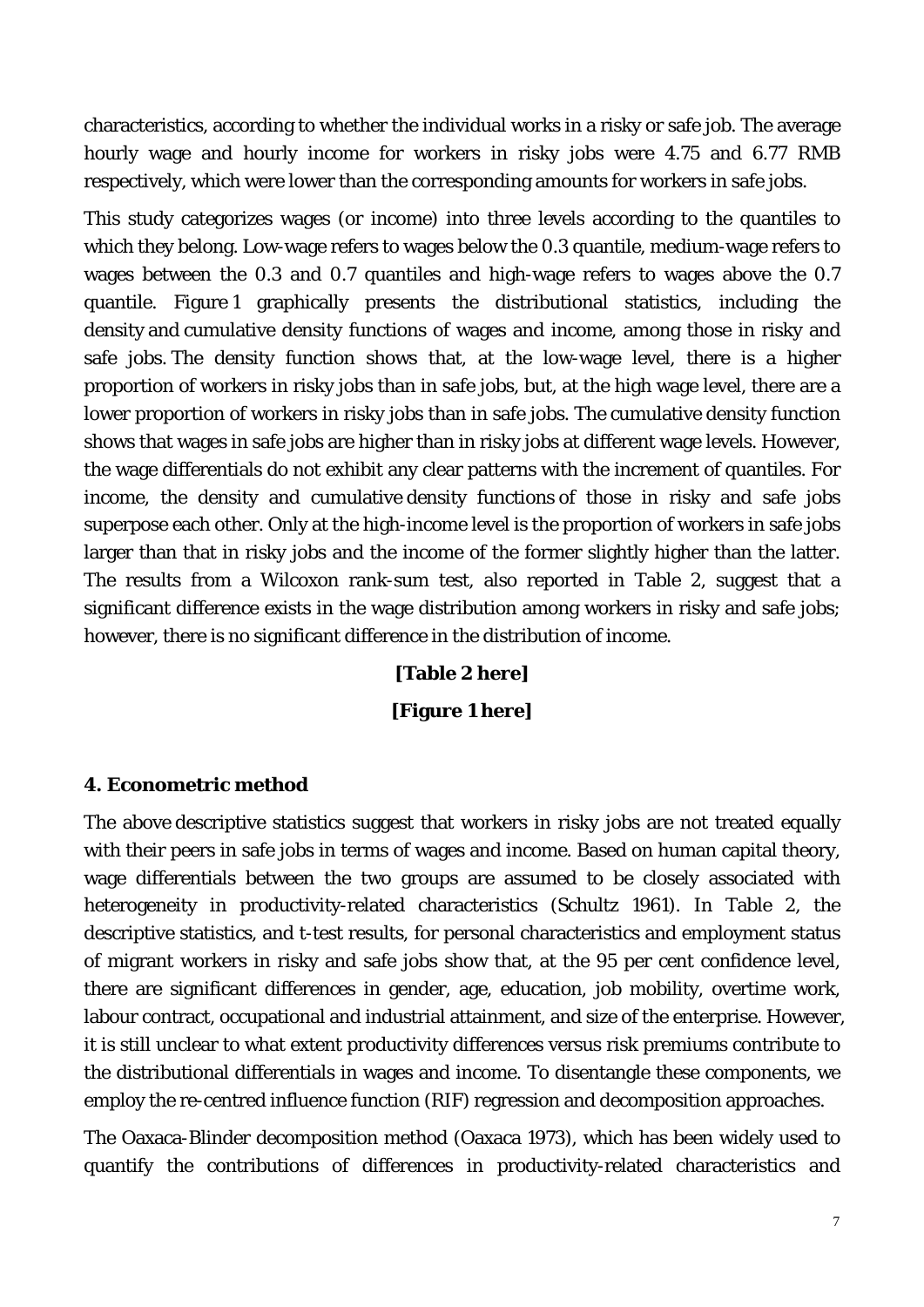discrimination to wage differentials, can be applied to examine the compensating wage differentials. More recently, a novel two-stage decomposition technique, which is a generalisation of the Oaxaca-Blinder decomposition method was developed by Firpo, Fortin and Lemieux [\(2007\)](#page-16-11) (hereafter, referred to as FFL decomposition) to untangle the *sources* of wage distribution differentials. The FFL decomposition method extends the Oaxaca-Blinder decomposition to any distributional statistics of interest and allows for a more flexible wage setting model than the Oaxaca-Blinder method.

The hedonic wage (or income) equation is expressed in the standard semi-logarithmic form:

$$
\ln W_{i\theta} = a_{\theta} + \beta_{1\theta} X_{i\theta} + \beta_{2\theta} \lambda_{i\theta} + \mu_{i\theta}
$$
 (1)

where subscripts *i* and *θ* represent the *i*th worker and *θ*th quantile respectively (the same definitions apply to all other equations); ln*W* is the natural logarithm of the wage (or income); *X* is a vector of personal and employment characteristics (as defined in Table 2); *λ* is the inverse Mills ratio;  $\beta$  is a vector of coefficients; and  $\mu$  is the error term.

The probit-type risk-selection function can be expressed as follows:

$$
R_{i\theta}^* = a_{\theta} + \beta_{1\theta} X_{i\theta} + \beta_{2\theta} F_{i\theta} + \beta_{3\theta} N_{i\theta} + \varepsilon_{i\theta}
$$
  
\nand  
\n
$$
R_{i\theta} = 0 \implies R_{i\theta}^* < 0
$$
  
\n
$$
R_{i\theta} = 1 \implies R_{i\theta}^* \ge 0
$$
\n(2)

where *R\** is an unobserved or latent continuous variable; *R* is a dummy variable for choosing a risky job; *X* is a vector of personal characteristics and employment status. Besides other factors influencing wages, the decision whether or not to choose a risky job depends on non-wage income (*N*) and factors affecting the degree of risk aversion (*F*) [\(Garen 1988\)](#page-16-10). The degree of risk aversion in this study is determined by multiple factors including whether or not the individual has a child, family size, the number of family members at university, and non-wage income from medical and industrial injury insurance. It is assumed that the first three factors are negatively related to the degree of risk aversion, while non-wage income is positively related to the degree of risk aversion. Family income is included to represent income, independent of the respondent's occupational risk.

The probit estimates generate the predicted value of the inverse Mills ratio (*λ*):

$$
\lambda_{i\theta} = \frac{\phi(R_{i\theta}^*)}{1 - \Phi(R_{i\theta}^*)}
$$
\n(3)

where *ϕ*(.) and Ф(.) are the density and cumulative density functions of the standard normal distribution respectively. To estimate the risk premium, the FFL decomposition method, which can be expressed as follows, is employed: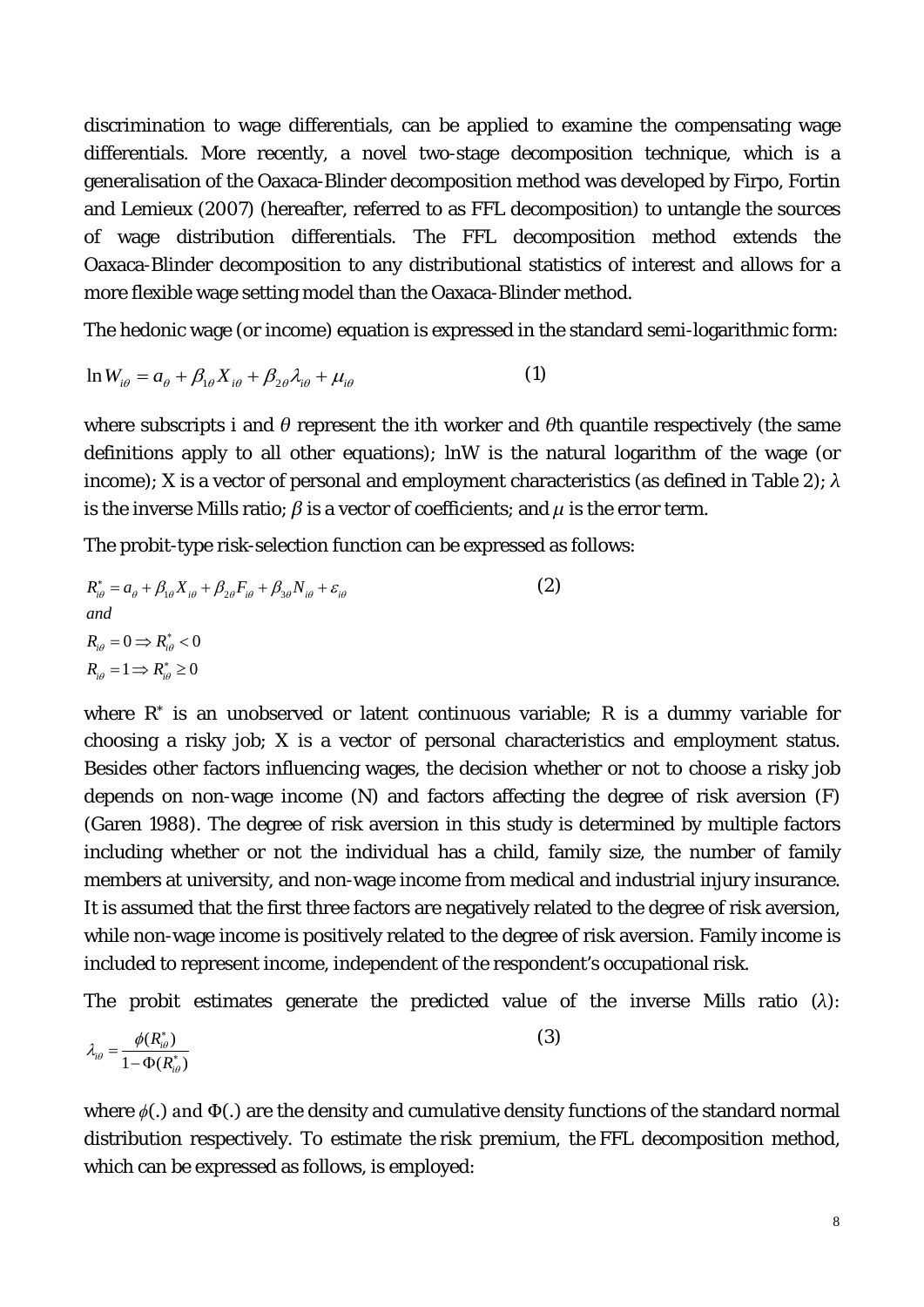$$
\Delta_{\theta} \ln W_{rs} = Q_{\theta} (\ln W_r) - Q_{\theta} (\ln W_s) = [Q_{\theta} (\ln W_r) - Q_{\theta} (\ln W_{r-s})] + [Q_{\theta} (\ln W_{r-s}) - Q_{\theta} (\ln W_s)] \tag{4}
$$

where Δ<sub>θ</sub> ln W<sub>rs</sub> represents wage (or income) differentials between workers in risky jobs *r* and safe jobs *s* at the  $\theta$ th quantile and  $Q_{\theta}(\ln W_{i-j})$  is the counterfactual wage/income distribution; that is, the conditional wage distribution of workers in safe jobs if they have the same marginal return on various skills as those in risky jobs. The first term on the right-hand side is the explainable component of the wage (or income) gap attributable to the group difference in productivity characteristics, and the second term is the unexplainable component of the wage (or income) gap attributable to the group difference in the returns to productivity characteristics. The unexplainable component of the wage (or income) gap is attributed to the compensating wage differentials or risk premium.

Similar to other decomposition methods, a methodological issue with FFL decomposition relates to the path-dependence problem (see examples in [Bourguignon and Ferreira 2005,](#page-16-12) [Démurger et al. 2009,](#page-16-13) [Meng and Zhang 2001\)](#page-18-13). The risk premium in Equation (4) can be estimated based on the pattern of wage (or income) determination for workers in risky jobs. It can also be calculated based on the pattern of wage (or income) determination for workers in safe jobs. Results based on the two patterns will be different and will be sensitive to the chosen path of estimation. To ensure the robustness of the results, we report the means for both sets of decomposition results based on the different patterns.

#### **5. Empirical results**

#### *Determinants of job choice*

Table 3 presents the maximum likelihood estimation results of the probit model (Equation 2). The results suggest that male workers and workers with lower human capital are more likely to engage in risky jobs. This is consistent with most previous research that suggests females are more risk averse than males and that the better educated are more risk averse than their less well-educated counterparts (see review in Halek and Eisenhauer, 2001). Table 3 also suggests that married workers are more likely to choose risky jobs. Previous research on the relationship between marital status and job riskiness has yielded conflicting results. Our findings are consistent with those reported in Garen (1988). They are consistent with the hypothesis, set forth by Rees and Shah (1986), that those who are married are more likely to take risks because they can rely on their spouse's income and/or other forms of family support in the event of being injured at work.

Migrants with urban *hukou* are more likely to engage in risky jobs. Many migrants with urban *hukou* changed their hukou from rural to urban status after losing their land and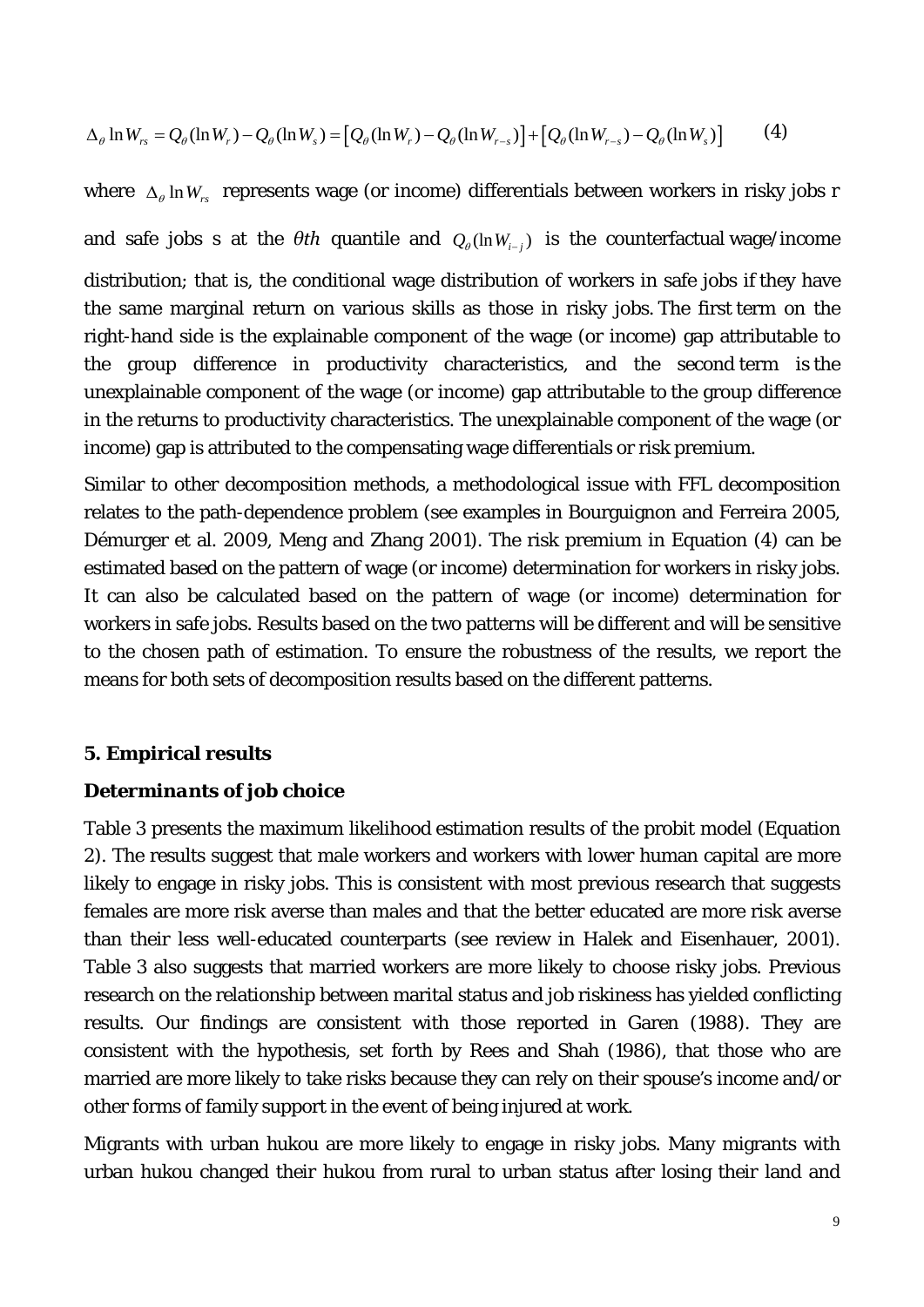livelihood following urban expansion. This has forced them to enter the urban labour market. However, some of them have poorer human capital than migrants with rural *hukou*  who may have better access to government-sponsored occupational training.

Migrants with higher job mobility are also more likely to engage in risky jobs. Many migrants with higher job mobility lack continuously accumulated work experience and thus they are usually perceived to be unstable and less favoured by employers who offer safe jobs. Those working overtime and having meals/accommodation provided by employers are less likely to work in risky jobs. This is consistent with the assumption that job safety is a normal good. Migrant workers in the manufacturing and construction industries are more likely to work in risky jobs, which reflects the nature of the work in these industries.

Among the proxies for the degree of risk aversion, only having children and the number of university students in the family were significant with the expected signs. The inverse Mills ratio was computed from the estimated coefficients on the probit model based on Equation (3), and incorporated into the wage/income regressions, in order to control for the wealth effect and unobserved heterogeneity related to the selection of risky jobs.

## **[Table 3 here]**

#### *Determinants of wage and income*

We present estimates for the hedonic wage/income equations for workers engaged in risky and safe jobs. Tables 4 and 5 show the results from the RIF regressions of the wages and income of rural-urban migrants, working in risky jobs (Panel A) and safe jobs (Panel B). In the wage and income equations, the estimated coefficients of  $\lambda$  are significant at the medium-income level in risky jobs and in the total distribution in safe jobs. This implies that a selection bias exists in choosing risky jobs. Father's education has a positive and significant effect on workers' income only at the medium-income level in safe jobs. At most quantiles of wages and income for workers in both risky and safe jobs, female workers earn less than male workers. This result suggests that discrimination against female migrant workers is widespread and substantial. Generally, the degree of gender discrimination increases gradually as the quantile of wages or income increases.

#### **[Tables 4 and 5 here]**

The positive and significant coefficients for age and negative and significant coefficients for age squared at most quantiles show that wages or income increases at first and then decreases as age increases, demonstrating an inverted U-shaped trend. The inverted U-shaped trend is more significant among workers in risky jobs than among workers in safe jobs. This could be due to the fact that risky jobs, which are usually labour intensive and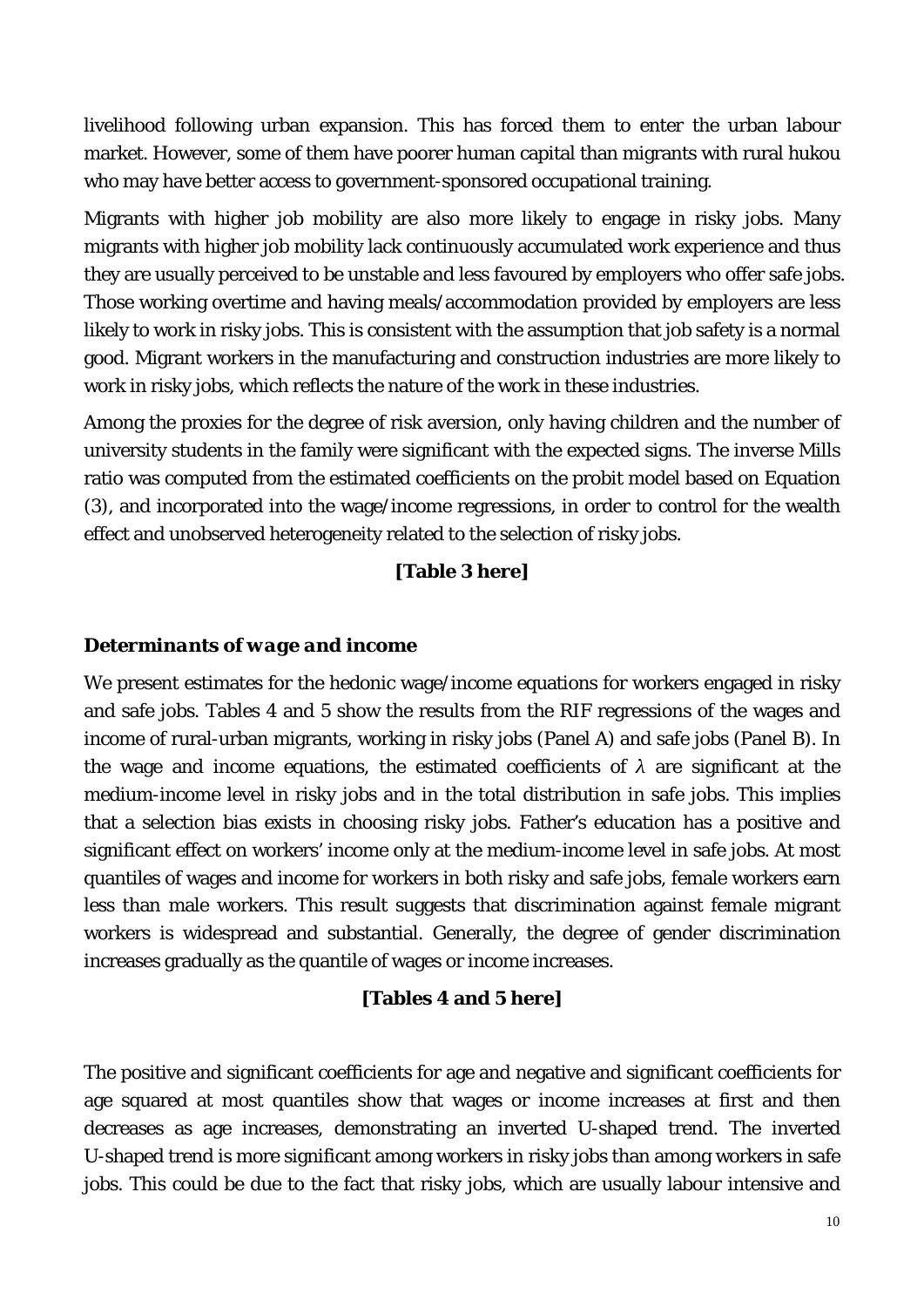low-skilled, have strict requirements in terms of workers' health and physical strength. Younger workers prefer to be employed in these jobs because of the higher return to age.

Several studies suggest that the return to education has increased in urban China (see eg. [Zhang et al. 2005\)](#page-19-11). The results from this study suggest that educational attainment only has a significant effect on wages in safe jobs at, and above, the 0.5 quantile, or income in safe jobs at, and above, the 0.4 quantile. An additional year of education contributes to 1.42 to 6.15 per cent higher wages or income. Having an occupational certificate has a significant effect on wages for workers in safe jobs at the high-wage level and incomes for workers in risky jobs at the medium-income level. At the high-income level, occupational training has a greater effect on the income of workers in risky jobs than those in safe jobs. To summarize, there are increasing returns to higher education at higher income levels.

Marriage has a significant negative effect on the wages and income of migrant workers in both types of jobs at several income levels. This is different from some previous research [\(Korenman and Neumark 1991\)](#page-17-13). One potential explanation is that unmarried migrant workers could spend more time, and put in more effort, to improve their productivity through training, while married workers are more likely to be constrained by family duties.

*Hukou* status had a significant negative effect on income and wages at most levels among workers in safe jobs. This suggests that the *hukou* system, as a legacy of the planned economy, still contributes to segmentation in the urban labour market [\(Meng and Zhang](#page-18-13)  [2001\)](#page-18-13). The segmentation of the urban labour market has resulted in discrimination in earnings against rural-urban migrant workers when compared with their urban-urban counterparts. In this study, rural migrants earn less than urban migrants, possibly because the former face a higher degree of discrimination arising from dual segregation (that is, between locals and non-locals, and between holders of urban *hukou* and rural *hukou*) in the urban labour market, while urban migrants only face discrimination arising from the segregation between locals and non-locals [\(Zhang 2007\)](#page-19-12). The degree of discrimination against rural migrant workers increases as the quantile of wages and income increases.

In China, trade unions have traditionally played a subordinate role in resolving labour disputes, and have typically acted as a mediator between employer and employee rather than as a representative of labour. One study argues that the All-China Federation of Trade Unions—the only legal trade union in China—has been ineffective in representing the grievances of migrant workers in foreign-owned enterprises, especially in Guangdong province [\(Zhu, Warner and Feng 2011\)](#page-19-13). Our results show that, only at the low-wage level, does trade union membership have a significant effect on wages for workers in risky jobs. Being a union member reduces wages by 20.78 to 29.56 per cent. This implies that the function of the official trade union is indeed impaired due to its limited coverage and administrative power and that it acts as a mediator rather than as a representative for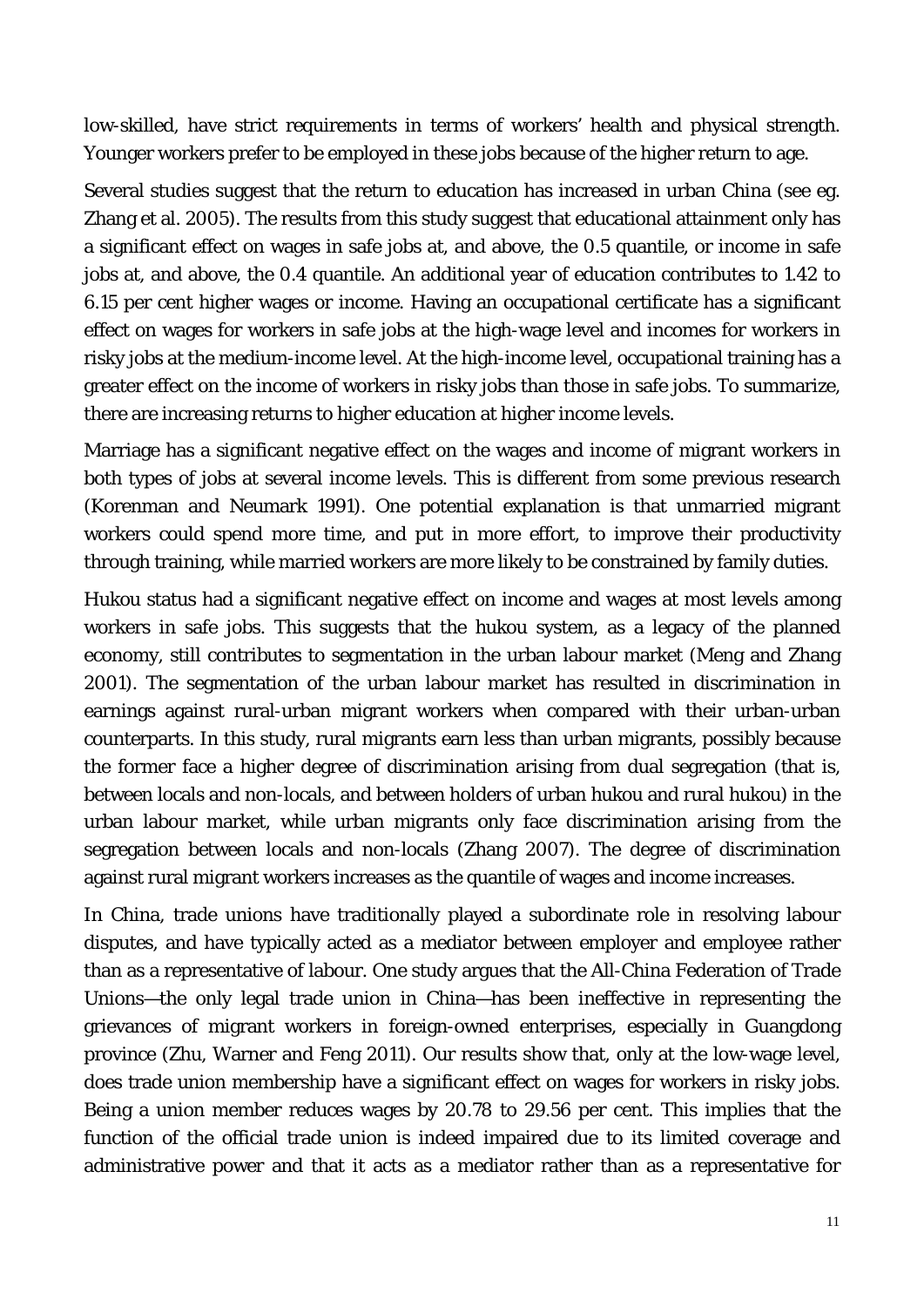labour. A further factor is that the ability of the All-China Federation of Trade Unions to represent migrants is likely to be hampered by the high mobility of migrant workers.

In 2008, the Labour Contract Law, which was designed to formalize the labour relationship, was introduced in China. The results show that the degree of familiarity with the Labour Contract Law has a positive and significant effect on wages and income of workers in risky and safe jobs at most quantiles. The increase in wages and income with the degree of familiarity with the Law is higher for workers in risky jobs than those in safe jobs. However, the effect does not show a consistent trend with the increment of quantile.

Work experience has a positive and significant effect on income for workers in risky jobs at the high-income level only. One additional month of work experience contributes to 0.23 to 0.49 per cent higher income. Job mobility has a negative and significant effect on wages of workers in risky jobs at the medium-wage level, but a positive effect on wages and income of workers in safe jobs at the high-income level. There are competing theories on the mechanism through which workers acquire economic status in the labour market. Human capital theory suggests that job mobility would interrupt the accumulation of work experience, and, in turn, reduce wages [\(Mincer 1974\)](#page-18-14). In contrast, vacancy competition theory posits that the major method to improve one's labour market outcomes is to access well-paid occupations, meaning that job mobility may result in higher returns [\(Sørensen](#page-19-14)  [1977\)](#page-19-14). The results for wages for workers in risky jobs is consistent with the first theory, while wages and income for workers in safe jobs is consistent with the second theory.

Migration duration had a significant effect on the wages and income of workers in safe jobs at the medium-income level. One additional month of migration contributed to 0.07 to 0.1 per cent higher wages and 0.06 to 0.12 per cent higher income. Working overtime significantly increased wages for workers in risky jobs by 18.03 to 37.95 per cent, and that for workers in safe jobs by 8.95 to 14.97 per cent. The effect of working overtime on wages/income exhibits an inverted U-shape with the increment of quantile.

The existence of a labour contract has a significant effect on income for workers in safe jobs at most quantiles. However, the effect is negative on wages for workers in risky jobs at the medium-wage level. This may be due to employers' attempts to circumvent the Labour Contract Law, which requires a written labour contract to be signed within one month of recruitment. For instance, some employers have circumvented the Contract Law by increasing dormitory and meal fees as well as imposing higher penalties for breaching rules or making mistakes at work [\(Wang et al. 2009\)](#page-19-15). As a result, workers' actual wages decline. At most quantiles, provision of meals and/or accommodation has a significant negative effect on wages for workers in safe jobs and income for workers in both risky and safe jobs. This indicates that employers provide workers with these benefits at the cost of lower wages or income. This effect is higher for workers in safe jobs than for those in risky jobs.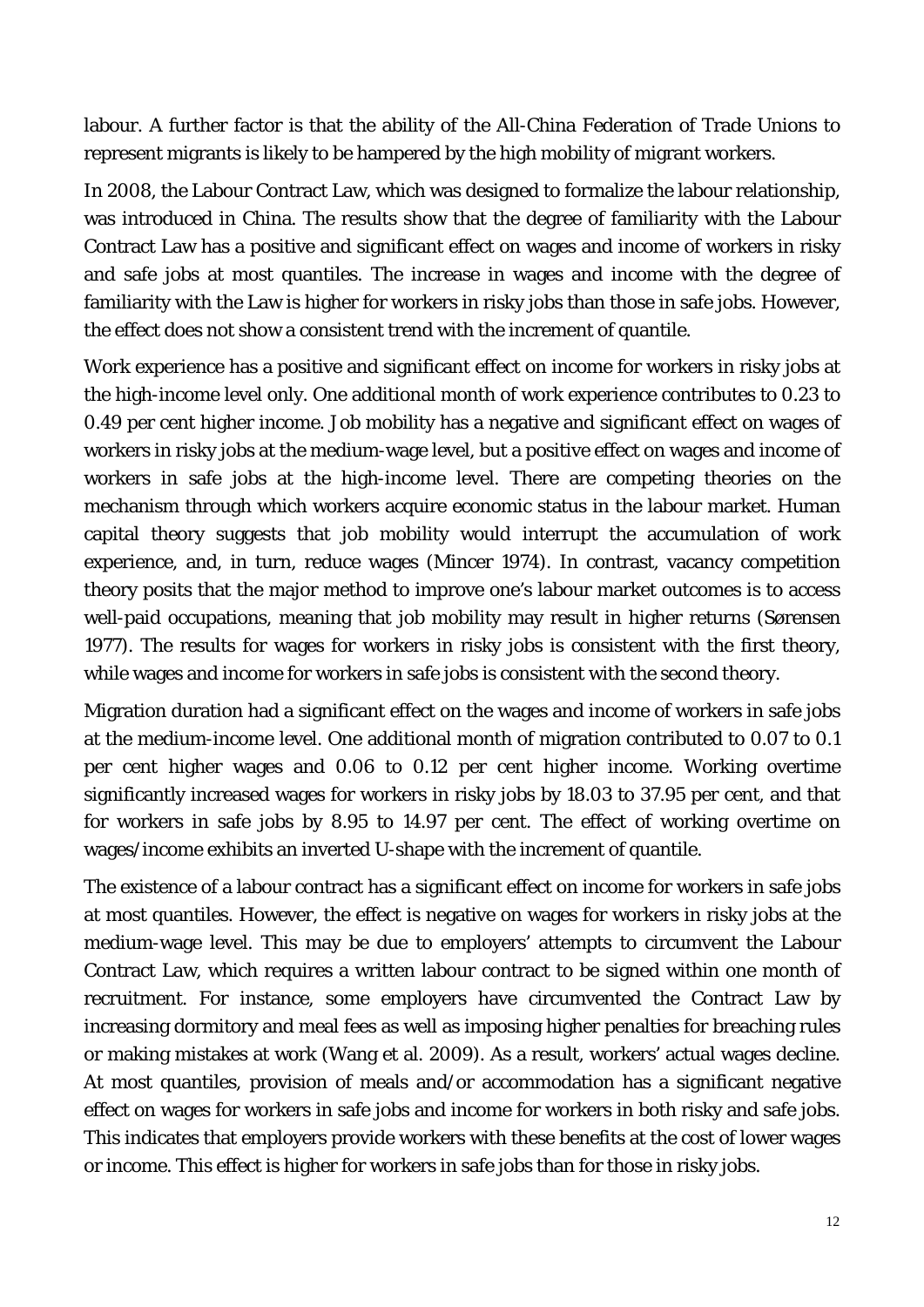Occupational attainment has a significant effect on wages of workers in safe jobs and income of workers in risky and safe jobs at all quantiles. Compared with white collar workers, blue collar workers earned 19 to 49 per cent less wages and 12 to 66 per cent less income in safe jobs and 10 to 48 per cent less income in risky jobs. With the increment of quantile, the returns to occupational attainment show an upward trend, which increases the inequality within the group. Industry type has a significant effect on wages and income of workers in risky and safe jobs at all quantiles. In general, workers employed in business and service industries receive the lowest wages and income. The effect of the industry in which the person works on wages of workers in safe jobs is stronger than for those in risky jobs, while the effect on income of workers in safe jobs is lower than those in risky jobs.

The type of employer has a significant effect on wages for workers in risky jobs at the low wage level, indicating that workers working for private enterprises and individual entrepreneurs earn 37 to 45 per cent and 27 to 47 per cent higher wages than those working for state-owned and collective-owned enterprises. The size of the enterprise has a significant effect on income for workers in risky and safe jobs at several quantiles. For risky jobs, workers employed in small enterprises earn the lowest income; for safe jobs, however, no clear conclusions emerge due to the conflicting signs on the coefficients.

The city dummies have a significant effect on wages in risky and safe jobs below the medium-wage level and income in safe jobs over the total distribution. Workers engaging in risky jobs earn 7 to 15 per cent higher wages in more developed cities, while those engaging in safe jobs only earn 3 to 8 per cent higher wages, which is much lower than their counterparts in risky jobs. The city effect on wages exhibits a downward trend with the increment in the income level, while the opposite is true for the effect on income.

The results of F-tests suggest that there are significant differences in the determinants of hourly wages/income in risky and safe jobs at most quantiles.<sup>1</sup> The structural difference in returns to productivity characteristics between workers in risky and safe jobs indicate that they are treated differently in the urban labour market. As discussed above, the different treatment may be the outcome of wage premiums compensated for undertaking undesirable working conditions. Therefore, the next section reports the results from the FFL decomposition and evaluates the degree of compensating wage differentials.

## *Decomposition of wage and income differentials*

Table 6 present the FFL decomposition results for wage and income differentials between risky and safe jobs. The results show that workers in safe jobs, rather than those in risky jobs, are compensated by wage premiums ranging from 0.0321 to 0.8109 between the 0.1 and 0.7 quantiles, accounting for 1.82 and to 58.82 per cent of workers' wage in safe jobs.

 <sup>1</sup> The results of these F-tests are available upon request from the authors.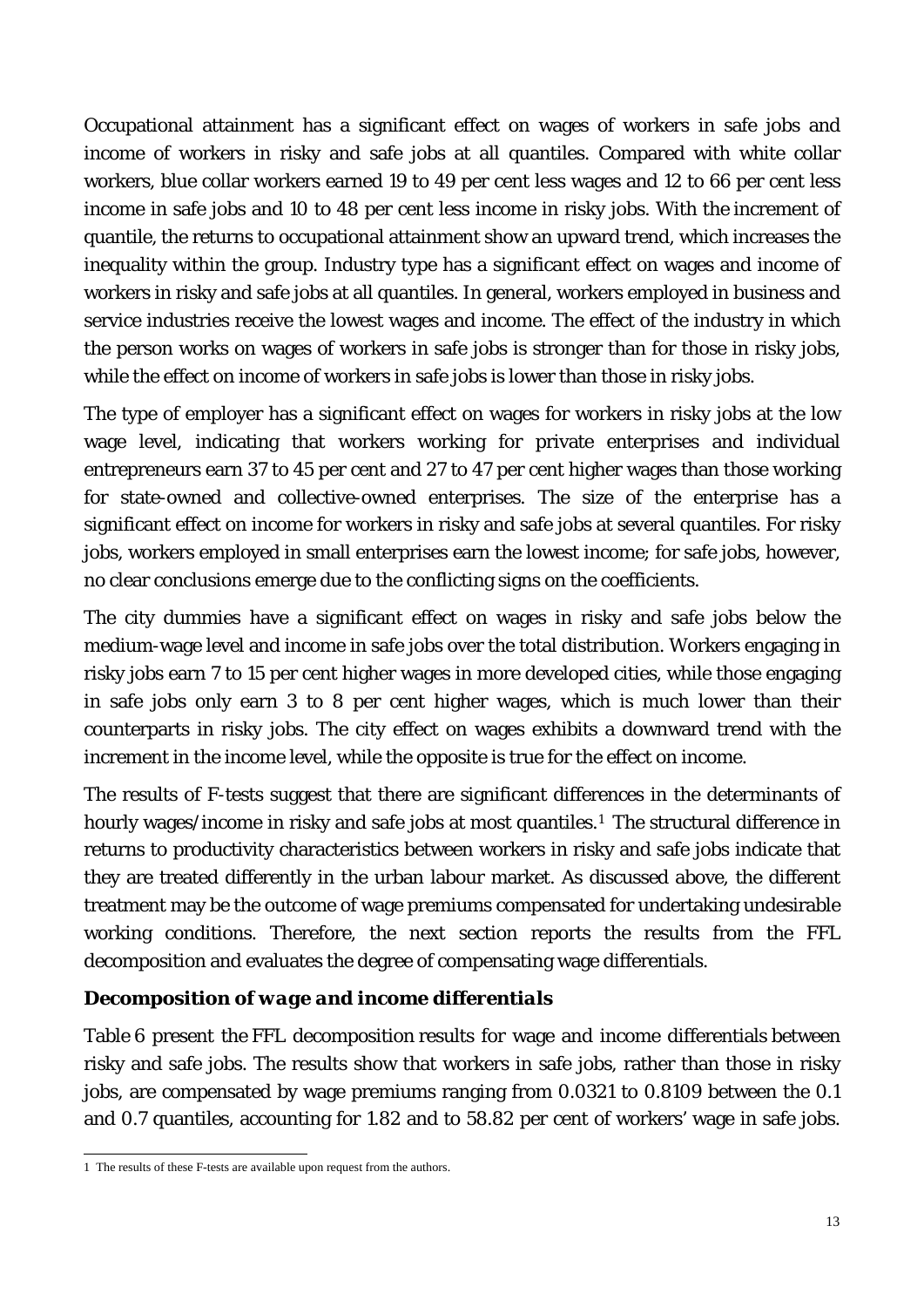The negative wage premiums, or negative compensating differentials, show an inverted U-shape with the increment in the wage level, reaching the maximum and minimum at the 0.4 and 0.7 quantiles respectively. A possible reason for this result is that workers engaged in low-wage jobs are usually new entrants to the urban labour market and/or have lower human capital. As such they might have low bargaining power to claim the wage premiums for undertaking risky jobs and/or are unable to obtain full information in relation to occupational risk. Thus, impeded by low human capital, these migrants may have no choice but to work in hazardous positions even if they knew the information on occupational risk and understand their rights. In contrast, workers at the higher quantiles are compensated for job riskiness by wage premiums of 0.2918 and 0.8108 at the 0.8 and 0.9 quantiles respectively, accounting for 14.71 and 35.97 per cent of their wage in safe jobs.

### **[Table 6 here]**

The decomposition of income differentials shows that workers in risky jobs suffer discrimination in the form of negative income premiums at low-income levels, which is consistent with the results for the decomposition of wage differentials. The negative income premiums reach 0.0995 at the 0.1 quantile and 0.3665 at the 0.3 quantile, accounting for 8.00 and 23.91 per cent of the workers' income in safe jobs respectively. In contrast, workers above the low-income level receive positive income premiums ranging from 0.3775 to 1.0873, accounting for 15.13 to 59.41 per cent of their income in safe jobs. The income premium shows an inverted U-shape with the increment of quantile, reaching the maximum and the minimum at the 0.6 and 0.9 quantiles respectively.

The above results imply that workers in risky jobs could receive compensating wage differentials in the forms of overtime wages, bonuses and other income. As suggested by some studies, workers in risky jobs may also be compensated by other means, such as fringe benefits [\(Matthew, Robert and Joanne 2009\)](#page-17-14). In the present study, we examine the differences in industrial injury insurance, medical insurance and the reimbursement for medical expenses in the total wage and income distributions. The t-test results, which are reported in Table 7, suggest that workers at the medium-wage/income level are further compensated by employee benefits, while those at the high-income level are further compensated by medical reimbursement. However, at the high-wage level, workers in safe jobs, rather than those in risky jobs, are further compensated by medical insurance since those in safe jobs have a higher insurance participation rate than those in risky jobs.

#### **[Table 7 here]**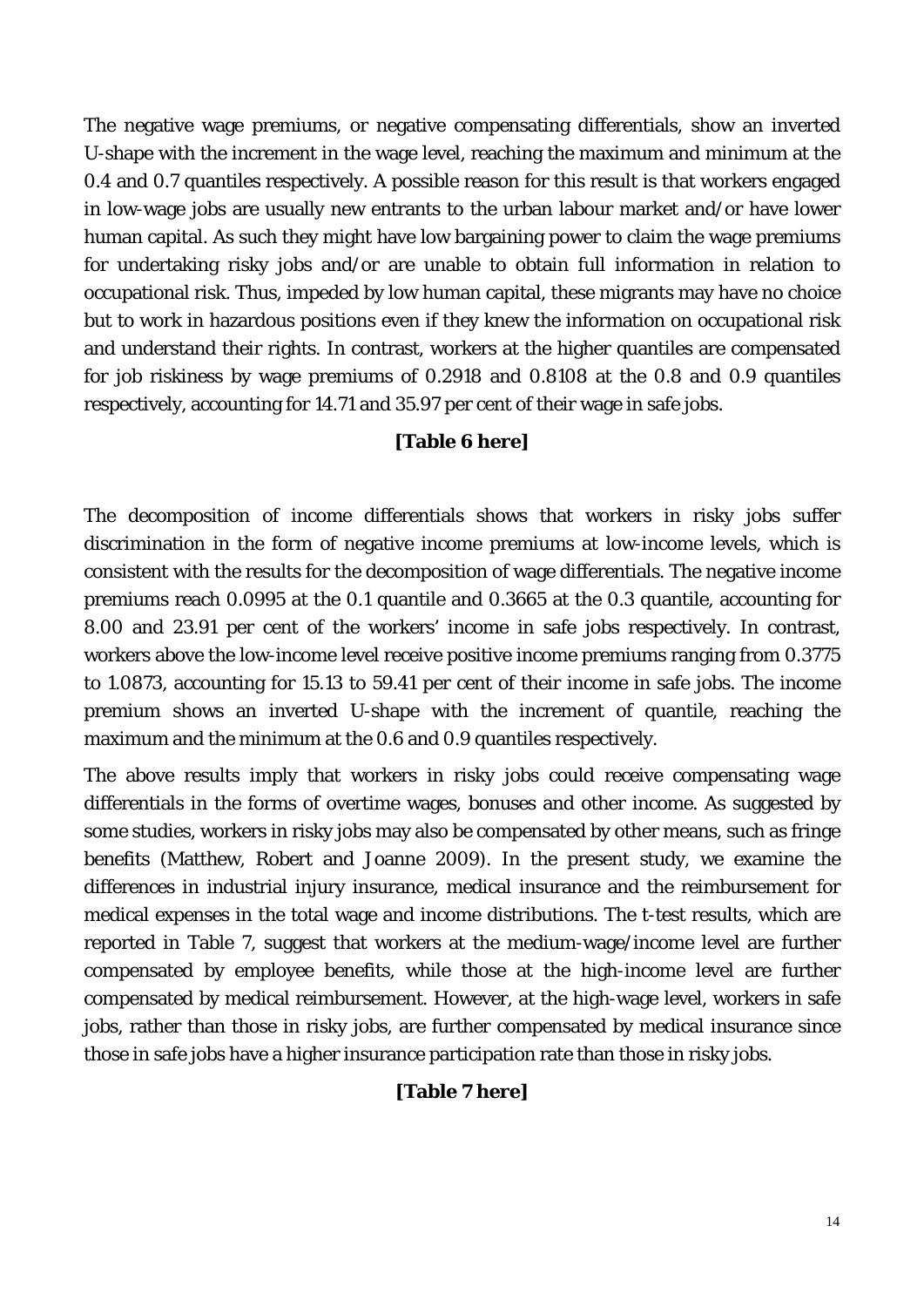#### **6. Conclusion**

While China's urban labour market has undergone considerable reform in the last three decades, particularly since the 1990s, the *hukou* system continues to play an important role in determining migrants' access to urban employment. Migrant workers are most likely to end up in the bottom rungs of the occupational structure and engage in the dirty and dangerous jobs. The compensating wage differentials theory posits that workers in a competitive labour market receive compensation for working in a hazardous environment. However, the compensating wage differentials for migrant workers undertaking risky jobs in China have not, to this point, been studied. The descriptive statistics suggest that, on average, migrant workers in risky jobs in the Pearl River Delta earn lower wages and income than those in safe jobs. A significant wage distribution difference exists between workers in risky and safe jobs, while the difference in income distribution is not significant.

In the regression analysis, we employed standard Heckman selectivity correction and incorporate additional variables to address the problem of endogeneity. The decomposition results show that below the high-wage level, workers in safe jobs are compensated by wage premiums while those in risky jobs are not. Comparatively, workers at the high-wage level are compensated for undertaking risky jobs, and the wage premiums account for between 14.71 and 35.97 per cent of workers' wages in safe jobs. The decomposition of income differentials show that workers in risky jobs incur an income penalty at the low-income level. In contrast, workers above the low income level receive an income premium, accounting for 15.13 to 59.41 per cent of workers' income in safe jobs. Both the income penalty and income premium exhibit an inverted U-shape with the increment of quantile. The results indicate that workers in risky jobs are largely compensated in the forms of overtime wages, bonuses and other income. In addition, workers at the medium wage/income level are further compensated by employee benefits, while those at the high income level are further compensated by medical reimbursement.

The reforms in China's urban labour market and in the *hukou* system since the 1990s have accelerated socio-economic development and improved the working conditions of migrants in some respects. Nonetheless the present study indicates that the urban labour market is still relatively informal and that migrant workers working in low-tier, risky jobs still suffer discrimination in the cities. Their disadvantaged socio-economic status, coupled with a developing labour market, means that only a small proportion of migrant workers are compensated by wage or income premiums or by other forms of benefits for undertaking potentially hazardous jobs. This result suggests that there is a need to further reform the urban labour market and to establish effective and fair compensation arrangements for migrant workers, especially for those at low-wage/income levels.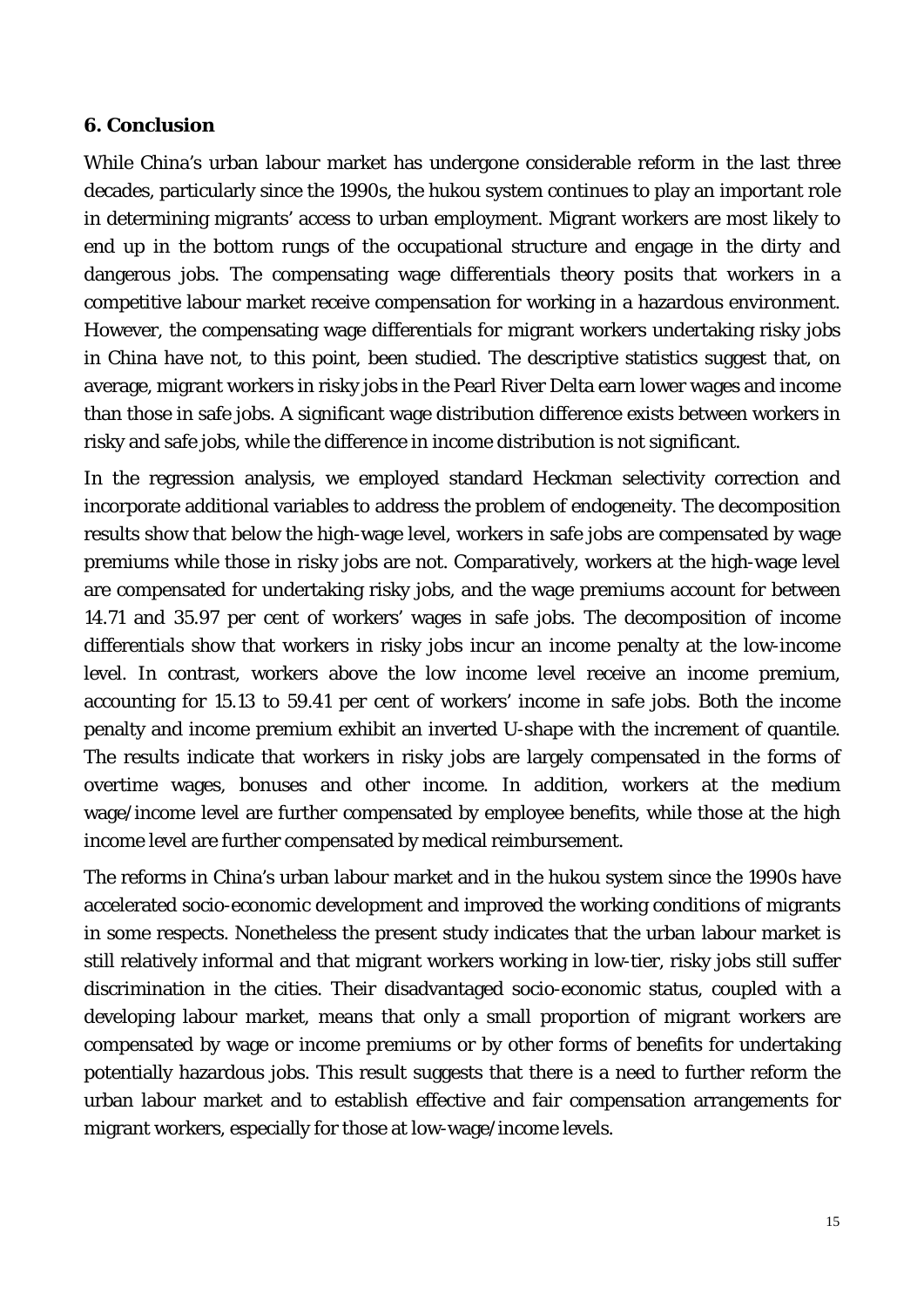#### **References**

- <span id="page-16-7"></span>Akerlof, G. A. & W. T. Dickens (1982) The Economic Consequences of Cognitive Dissonance. *The American Economic Review,* 72**,** 307-319.
- <span id="page-16-6"></span>Arabsheibani, G. & A. Marin (2000) Stability of Estimates of the Compensation for Danger. *Journal of Risk and Uncertainty,* 20**,** 247-269.
- <span id="page-16-8"></span>Berger, M. C. & P. E. Gabriel (1991) Risk aversion and the earnings of US immigrants and natives. *Applied Economics,* 23**,** 311-318.
- <span id="page-16-12"></span>Bourguignon, F. & F. Ferreira. 2005. Decomposing changes in the distribution of household incomes: methodological aspects. In *The Microeconomics of Income Distribution Dynamics,* eds. Bourguignon, Ferreira & Lustig. Oxford University Press.
- <span id="page-16-1"></span>Brown, C. (1980) Equalizing Differences in the Labor Market. *The Quarterly Journal of Economics,* 94**,** 113-134.
- <span id="page-16-0"></span>Chan, A. 2001. *China's Workers Under Assault: The Exploitation of Labor in a Globalizing Economy*. M.E. Sharpe.
- <span id="page-16-13"></span>Démurger, S., M. Gurgand, S. Li & X. Yue (2009) Migrants as second-class workers in urban China? A decomposition analysis. *Journal of Comparative Economics,* 37**,** 610-628.
- <span id="page-16-9"></span>Dillingham, A. E. & R. S. Smith. 1984. Union Effects on theValuation of Fatal Risk. In *Proceedings of the Industrial Relations Research Association 36th Annual Meeting,* ed. B. O. Dennis, 270–277. San Francisco: Industrial Relations Research Association.
- <span id="page-16-5"></span>Dorman, P. & P. Hagstrom (1998) Wage Compensation for Dangerous Work Revisited. *Industrial and Labor Relations Review,* 52**,** 116-135.
- <span id="page-16-3"></span>Dorsey, S. 1983. Employment Hazards and Fringe Benefits: Further Tests for Compensating Differentials. In *Safety and the Workforce: Incentives and Disincentives in Workers' Compensation,* ed. J. D. Worrall, 87–102. Ithaca,NY: ILR Press.
- <span id="page-16-2"></span>Dorsey, S. & N. Walzer (1983) Workers' Compensation, Job Hazards, and Wages. *Industrial and Labor Relations Review,* 36**,** 642-654.
- <span id="page-16-11"></span>Firpo, S., N. M. Fortin & T. Lemieux. 2007. Decomposing Wage Distributions using Recentered Influence Function Regressions. In *mimeo*. University of British Columbia.
- <span id="page-16-10"></span>Garen, J. (1988) Compensating Wage Differentials and the Endogeneity of Job Riskiness. *The Review of Economics and Statistics,* 70**,** 9-16.
- <span id="page-16-4"></span>Gegax, D., G. Shelby & W. Schulze (1991) Perceived Risk and the Marginal Value of Safety. *The Review of Economics and Statistics,* 73**,** 589-596.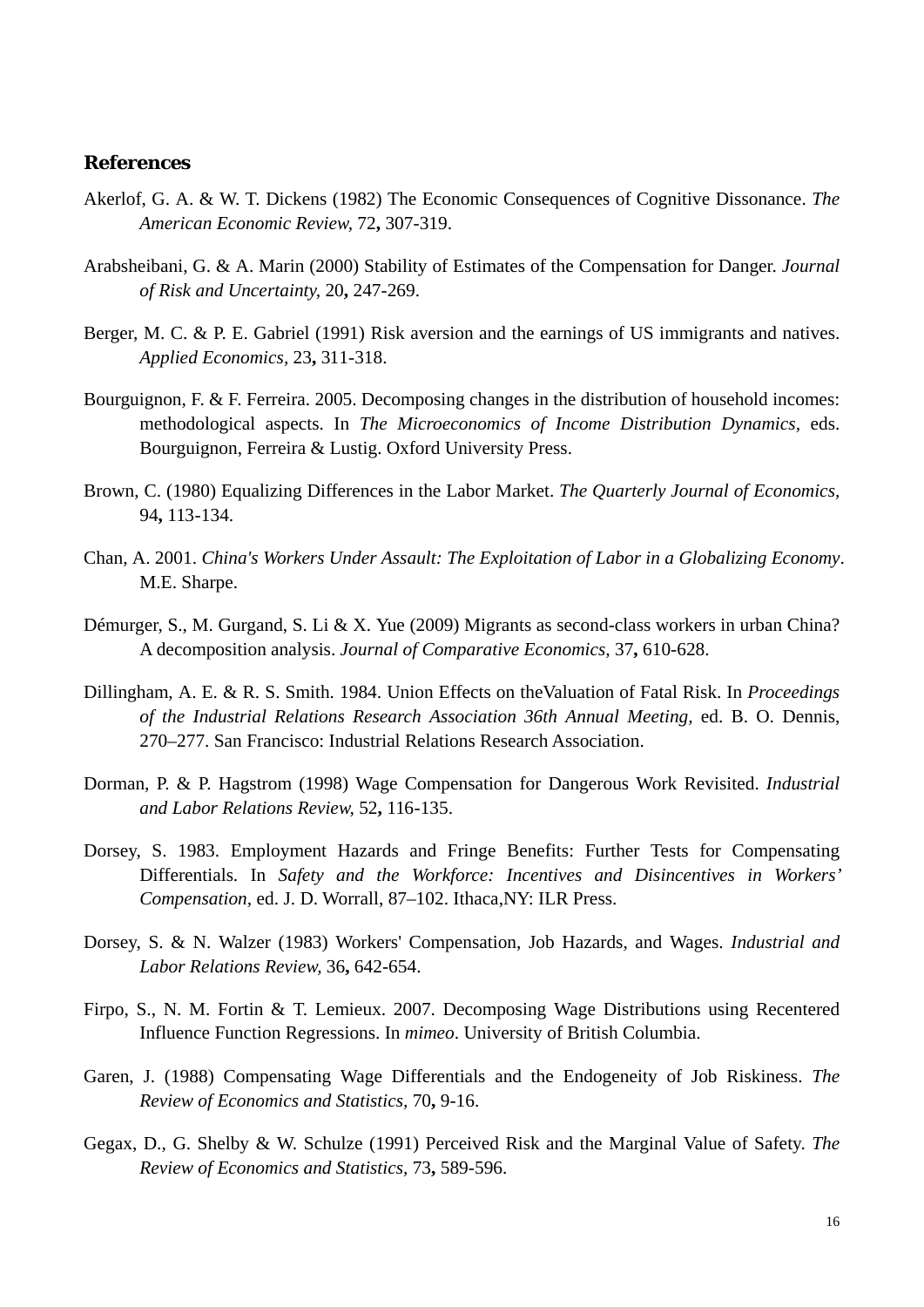- <span id="page-17-10"></span>Gerking, S., M. de Haan & W. Schulze (1988) The Marginal Value of Job Safety: A Contingent Valuation Study. *Journal of Risk and Uncertainty,* 1**,** 185-99.
- <span id="page-17-1"></span>Guo, X. & J. Hammitt (2009) Compensating Wage Differentials with Unemployment: Evidence from China. *Environmental and Resource Economics,* 42**,** 187-209.
- Halek, M. & J.G. Eisenhauer (2001) Demography of Risk Aversion. *Journal of Risk and Insurance,*  68, 1-24.
- <span id="page-17-9"></span>Hersch, J. & W. K. Viscusi (1990) Cigarette Smoking, Seatbelt Use, and Differences in Wage-Risk Tradeoffs. *The Journal of Human Resources,* 25**,** 202-227.
- <span id="page-17-8"></span>Hopkins, A. 1995. *Making safety work: getting management commitment to occupational health and safety*. Allen & Unwin.
- <span id="page-17-4"></span>Kim, S.-W. & P. V. Fishback (1999) The Impact of Institutional Change on Compensating Wage Differentials for Accident Risk: South Korea, 1984-1990. *Journal of Risk and Uncertainty,* 18**,** 231-48.
- <span id="page-17-2"></span>Kniesner, T. J. & J. D. Leeth (1991) Compensating wage differentials for fatal injury risk in Australia, Japan, and the United States. *Journal of Risk and Uncertainty,* 4**,** 75-90.
- <span id="page-17-13"></span>Korenman, S. & D. Neumark (1991) Does Marriage Really Make Men More Productive? *The Journal of Human Resources,* 26**,** 282-307.
- <span id="page-17-0"></span>Lam, T. F.-K. 2000. Occupational Health and Safety in China. Asian Labour Update.
- <span id="page-17-11"></span>Lanoie, P., C. Pedro & R. Latour (1995) The value of a statistical life: A comparison of two approaches. *Journal of Risk and Uncertainty,* 10**,** 235-257.
- <span id="page-17-6"></span>Leigh, J. P. (1991) No Evidence of Compensating Wages for Occupational Fatalities. *Industrial Relations: A Journal of Economy and Society,* 30**,** 382-395.
- <span id="page-17-5"></span>Liu, J., J. K. Hammitt & J. L. Liu. 1997. *Estimated hedonic wage function and value of life in a developing country*. Institute of Economics, Academia Sinica.
- <span id="page-17-3"></span>Marin, A. & G. Psacharopoulos (1982) The Reward for Risk in the Labor Market: Evidence from the United Kingdom and a Reconciliation with Other Studies. *Journal of Political Economy,* 90**,** 827-853.
- <span id="page-17-14"></span>Matthew, A. C., J. R. E. Robert & K. L. Joanne. 2009. Dirty Money: Is there a Wage Premium for Working in a Pollution Intensive Industry. Department of Economics, University of Birmingham.
- <span id="page-17-7"></span>Meng, R. A. & D. A. Smith (1990) The Valuation of Risk of Death in Public Sector Decision-Making. *Canadian Public Policy / Analyse de Politiques,* 16**,** 137-144.
- <span id="page-17-12"></span>Meng, X. (2001) The Informal Sector and Rural-Urban Migration – A Chinese Case Study. *Asian*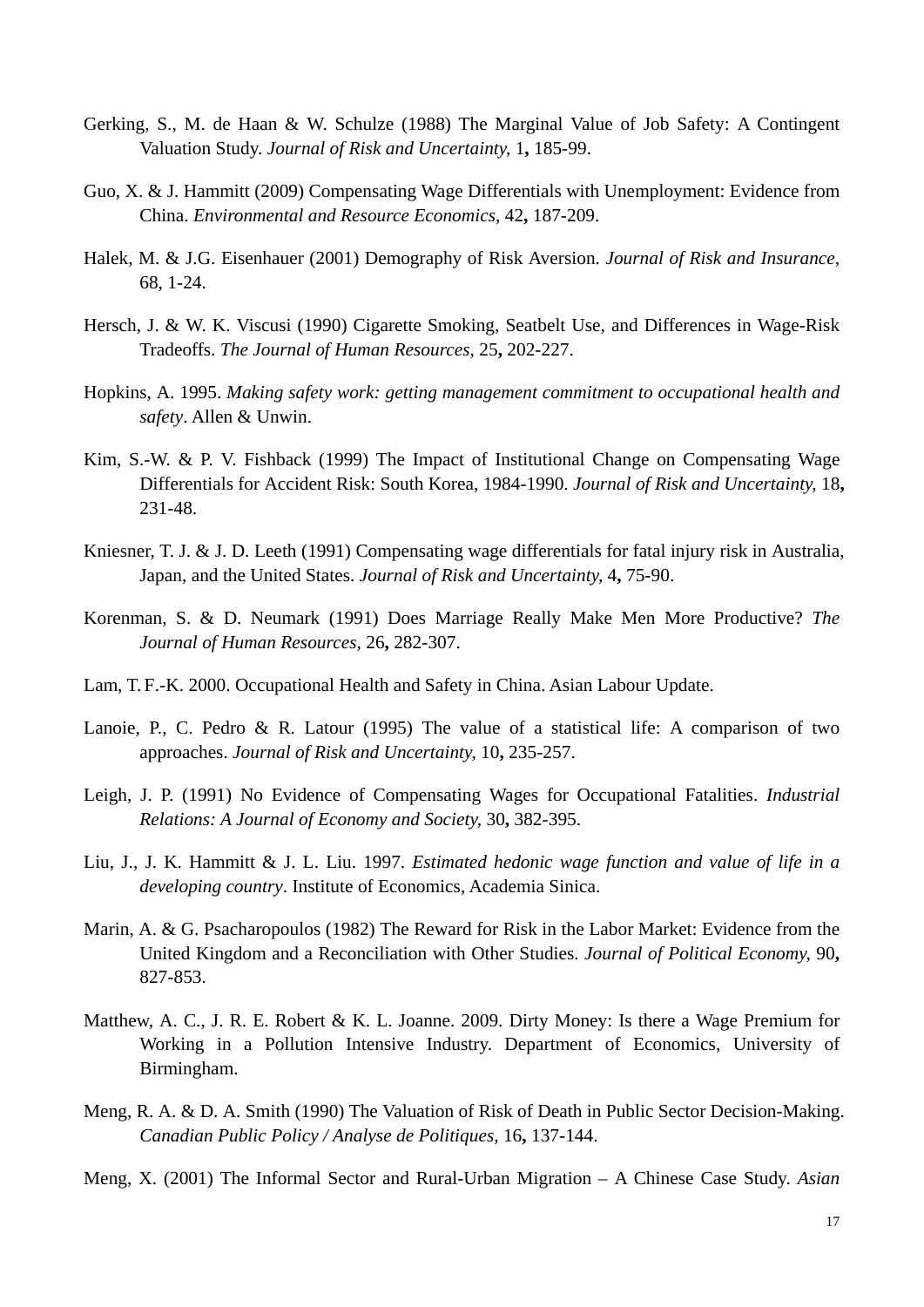*Economic Journal,* 15**,** 71-89.

- <span id="page-18-13"></span>Meng, X. & J. Zhang (2001) The Two-Tier Labor Market in Urban China. *Journal of Comparative Economics,* 29**,** 485-504.
- <span id="page-18-4"></span>Miller, P., C. Mulvey & K. Norris (1997) Compensating Differentials for Risk of Death in Australia\*. *Economic Record,* 73**,** 363-372.
- <span id="page-18-14"></span>Mincer, J. 1974. *Schooling, experience, and earnings*. New York: National Bureau of Economic Research, distributed by Columbia University Press.
- <span id="page-18-6"></span>Moore, M. J. & W. K. Viscusi (1988) Doubling the estimated value of life: Results using new occupational fatality data. *Journal of Policy Analysis and Management,* 7**,** 476-490.
- <span id="page-18-5"></span>Moore, M. J. & W. K. Viscusi. 1990. *Compensation Mechanisms for Job Risks: Wages, Workers' Compensation and Product Liability*. Princeton University Press.
- <span id="page-18-0"></span>NBSC. 1982. *1982 Population Census of China*. Beijing: China Statistics Press.
- <span id="page-18-1"></span>---. 2011. Press Release on Major Figures of the 2010 National Population Census. National Bureau of Statistics of China.
- <span id="page-18-2"></span>Nielsen, I., C. Nyland, R. Smyth, M. Zhang & C. J. Zhu (2005) Which Rural Migrants Receive Social Insurance in Chinese Cities? *Global Social Policy,* 5**,** 353-381.
- <span id="page-18-12"></span>Oaxaca, R. (1973) Male-Female Wage Differentials in Urban Labor Markets. *International Economic Review,* 14**,** 693-709.
- <span id="page-18-8"></span>Purse, K. (2004) Work-related fatality risks and neoclassical compensating wage differentials. *Cambridge Journal of Economics,* 28**,** 597-617.
- Rees, H. & A. Shah (1986) An Empirical Analysis of Self-employment in the UK. *Journal of Applied Econometrics,* 1, 95-108.
- <span id="page-18-7"></span>Robinson, J. C. 1991. *Toil and toxics: workplace struggles and political strategies for occupational health*. University of California Press.
- <span id="page-18-3"></span>Rosen, S. (1974) Hedonic Prices and Implicit Markets: Product Differentiation in Pure Competition. *Journal of Political Economy,* 82**,** 34-55.
- <span id="page-18-10"></span>Rubinstein, Y. & D. Tsiddon (2004) Coping with Technological Change: The Role of Ability in Making Inequality so Persistent. *Journal of Economic Growth,* 9**,** 305-346.
- <span id="page-18-9"></span>Sandy, R. & R. F. Elliott (1996) Unions and Risk: Their Impact on the Level of Compensation for Fatal Risk. *Economica,* 63**,** 291-309.
- <span id="page-18-11"></span>Schultz, T. W. (1961) Investment in Human Capital. *The American Economic Review,* 51**,** 1-17.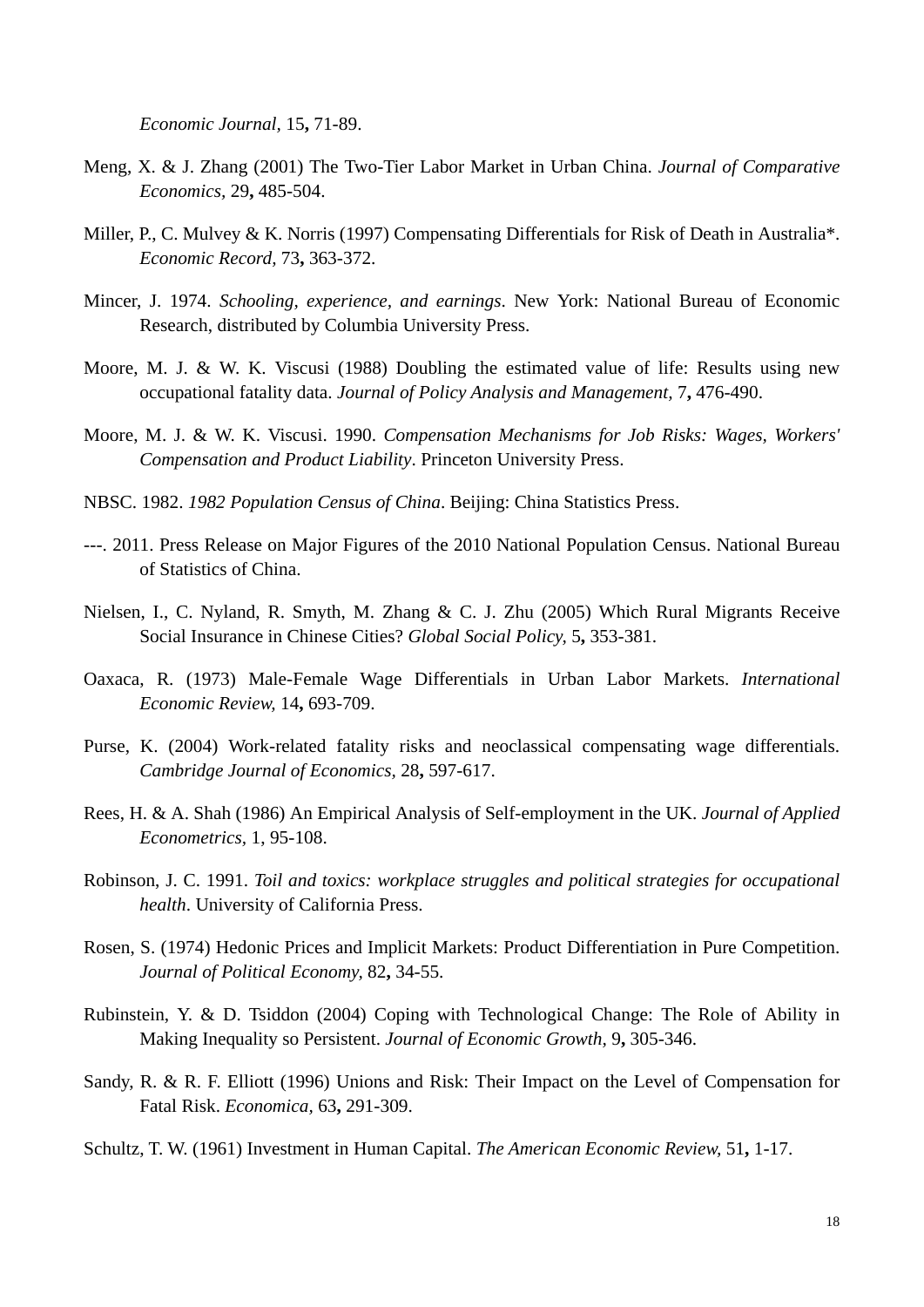- <span id="page-19-7"></span>Siebert, W. S. & X. Wei (1998) Wage Compensation for Job Risks: the Case of Hong Kong. *Asian Economic Journal,* 12**,** 171-181.
- <span id="page-19-14"></span>Sørensen, A. B. (1977) The Structure of Inequality and the Process of Attainment. *American Sociological Review,* 42**,** 965-978.
- <span id="page-19-4"></span>State Statistical Bureau. 2004. *China Labour Statistical Yearbook*. Beijing: State Statistical Bureau.
- <span id="page-19-2"></span>Tan, S. 2004. Leaving home and coming back In *Holding up half the sky : Chinese women past, present, and future,* eds. J. Tao, B. Zheng & S. L. Mow. New York: Feminist Press at the City University of New York.
- <span id="page-19-6"></span>Thaler, R. H. & S. Rosen. 1976. The Value of Saving a Life: Evidence from the Labor Market. In *Household Production and Consumption*, 265-302. National Bureau of Economic Research, Inc.
- <span id="page-19-10"></span>Viscusi, W. K. (1980) Union, labor market structure, and the welfare implications of the quality of work. *Journal of Labor Research,* 1**,** 175-192.
- <span id="page-19-8"></span>--- (2004) The Value of Life: Estimates with Risks by Occupation and Industry. *Economic Inquiry,* 42**,** 29-48.
- <span id="page-19-5"></span>Viscusi, W. K. & J. E. Aldy (2003) The Value of a Statistical Life: A Critical Review of Market Estimates Throughout the World. *Journal of Risk and Uncertainty,* 27**,** 5-76.
- <span id="page-19-9"></span>Viscusi, W. K. & J. E. Aldy (2007) Labor market estimates of the senior discount for the value of statistical life. *Journal of Environmental Economics and Management,* 53**,** 377-392.
- <span id="page-19-1"></span>Wang, F. & X. Zuo (1999) Inside China's Cities: Institutional Barriers and Opportunities for Urban Migrants. *The American Economic Review,* 89**,** 276-280.
- <span id="page-19-15"></span>Wang, H., R. P. Appelbaum, F. Degiuli & N. Lichtenstein (2009) China's New Labour Contract Law: is China moving towards increased power for workers? *Third World Quarterly,* 30**,** 485-501.
- <span id="page-19-0"></span>Warner, M. (2002) Globalization, labour markets and human resources in Asia-Pacific economies: an overview. *The International Journal of Human Resource Management,* 13**,** 384-398.
- <span id="page-19-3"></span>Xiang, B. 2004. *Migration and health in China : problems, obstacles and solutions*. Singapore: Asian MetaCentre.
- <span id="page-19-11"></span>Zhang, J., Y. Zhao, A. Park & X. Song (2005) Economic returns to schooling in urban China, 1988 to 2001. *Journal of Comparative Economics,* 33**,** 730-752.
- <span id="page-19-12"></span>Zhang, Z. (2007) Urban-rural Segregation to Regional Segregation. *Population Research,* 31**,** 16-23.
- <span id="page-19-13"></span>Zhu, Y., M. Warner & T. Feng (2011) Employment relations "with Chinese characteristics": The role of trade unions in China. *International Labour Review,* 150**,** 127-143.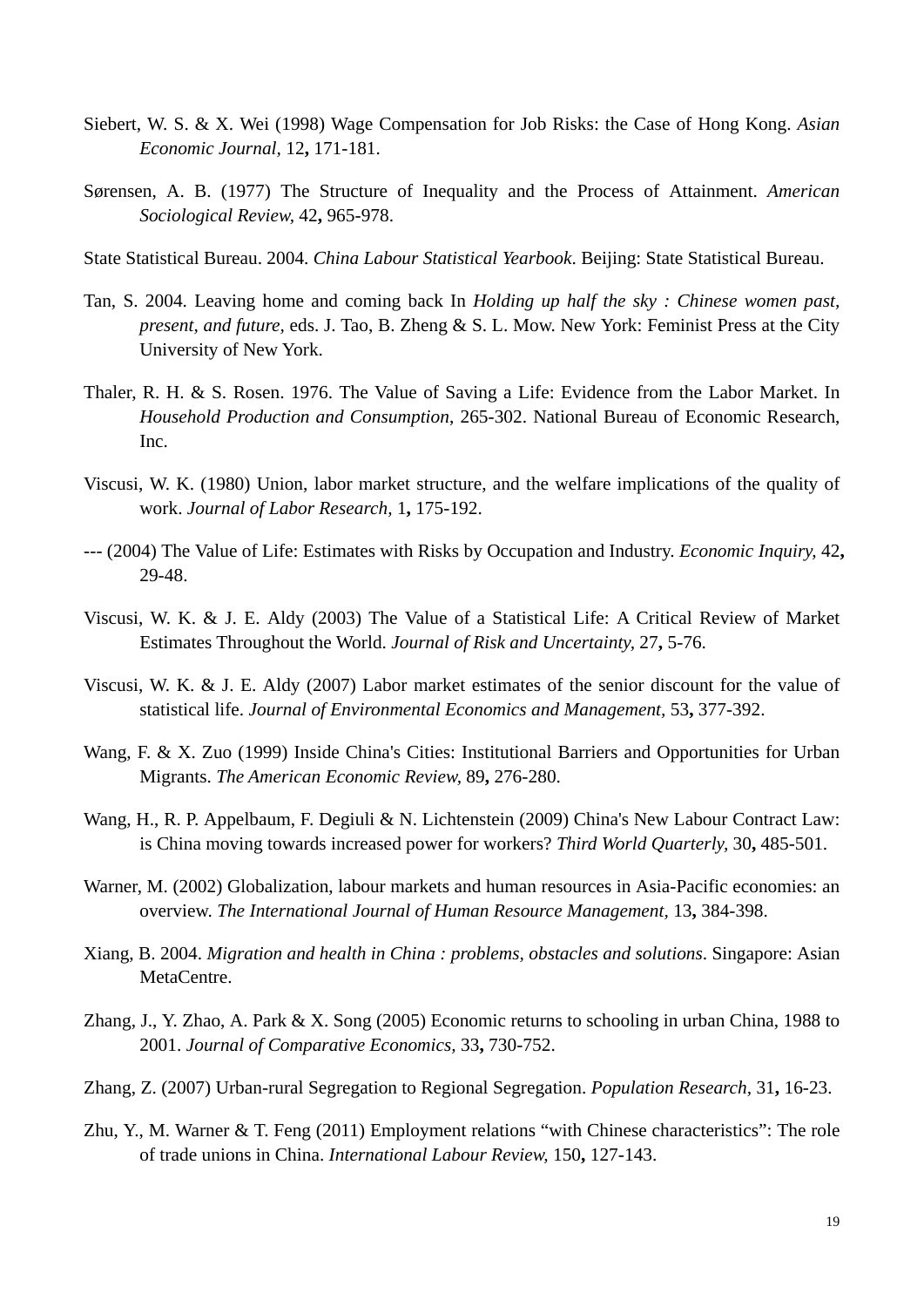| City            | Safe jobs     |       | Risky jobs             |       | Total                             |       |
|-----------------|---------------|-------|------------------------|-------|-----------------------------------|-------|
|                 | Frequencies   |       | Percentage Frequencies |       | Percentage Frequencies Percentage |       |
| Guangzhou       | 296           | 16.16 | 126                    | 18.72 | 422                               | 16.85 |
| Shenzhen        | 433           | 23.64 | 176                    | 26.15 | 609                               | 24.31 |
| Zhuhai          | 116           | 6.33  | 38                     | 5.65  | 154                               | 6.15  |
| Foshan          | 191           | 10.43 | 52                     | 7.73  | 243                               | 9.70  |
| <b>Zhaoqing</b> | 97            | 5.29  | 23                     | 3.42  | 120                               | 4.79  |
| Dongguan        | 404           | 22.05 | 122                    | 18.13 | 526                               | 21.00 |
| Huizhou         | 92            | 5.02  | 47                     | 6.98  | 139                               | 5.55  |
| Zhongshan       | 111           | 6.06  | 40                     | 5.94  | 151                               | 6.03  |
| Jiangmen        | 92            | 5.02  | 49                     | 7.28  | 141                               | 5.63  |
| Total           | 1,832(73.13%) | 100   | 673 (26.87%)           | 100   | 2,505                             | 100   |

**Table 1 Sample distribution**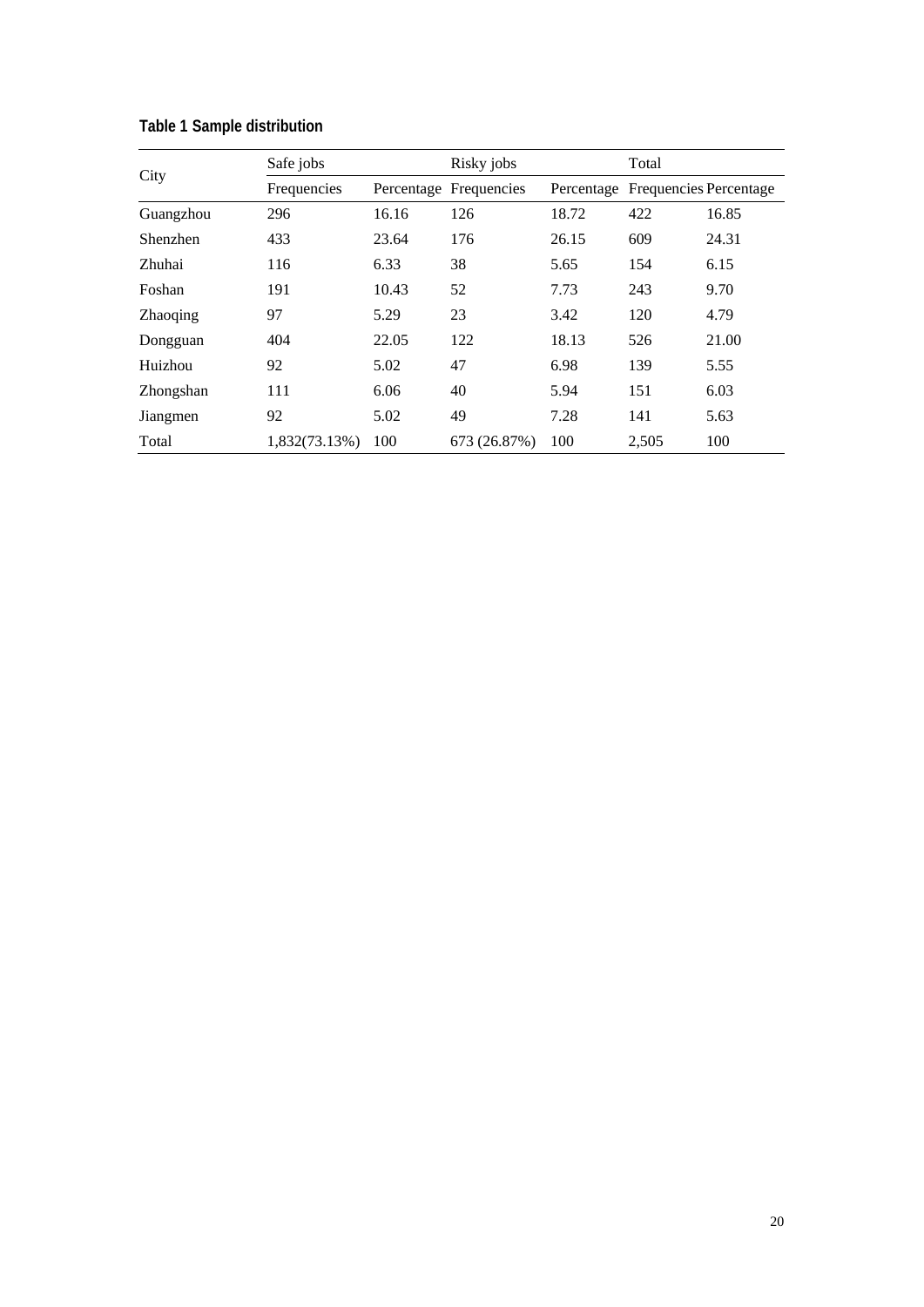| Variable       | Definition                                            | Risky jobs | Safe jobs | T-test        |
|----------------|-------------------------------------------------------|------------|-----------|---------------|
|                |                                                       | 4.7524     | 5.2769    | z=4.0560      |
| Hourly wage    | <b>RMB</b>                                            | (3.3478)   | (3.7401)  | $P=0.0000$    |
|                | including hourly wage, overtime wage, bonuses and     | 6.7675     | 7.0790    | $z=0.6710$    |
| Hourly income  | other income; RMB                                     | (3.9944)   | (4.8344)  | $P=0.5022$    |
| Father's       | Illiterate=0; Primary=6; Junior high school=9; Senior | 7.9877     | 7.9790    | $t = -0.0573$ |
| education      | high school=12; College or above=16; Years            | (3.3359)   | (3.2683)  | p=0.9543      |
|                |                                                       | 0.3730     | 0.4520    | $t = 3.5472$  |
| Gender         | Male/female (Reference: Male)                         | (0.4840)   | (0.4978)  | p=0.0004      |
|                |                                                       | 27.1679    | 27.9710   | $t=1.9989$    |
| Age            | Years                                                 | (8.1631)   | (9.1723)  | $p=0.0457$    |
|                |                                                       | 9.8452     | 10.0956   | $t = 2.0924$  |
| Education      | The same as father's education                        | (2.4121)   | (2.7361)  | p=0.0365      |
|                |                                                       | 0.5646     | 0.5508    | $t = -0.6190$ |
| Marital status | Married/unmarried (Reference: Married)                | (0.4962)   | (0.4976)  | p=0.5360      |
|                |                                                       | 0.1582     | 0.1644    | $t=0.3702$    |
| Hukou          | Rural/urban (Reference: Rural)                        | (0.3652)   | (0.3707)  | $p=0.7113$    |
| Occupational   |                                                       | 0.7649     | 0.7424    | $t = -1.1453$ |
| certificate    | No/Yes (Reference: Yes)                               | (0.4244)   | (0.4374)  | $p=0.2522$    |
|                | No/Yes (Reference: Yes)                               | 0.7355     | 0.7073    | $t = -1.3845$ |
| Training       |                                                       | (0.4414)   | (0.4551)  | $p=0.1663$    |
|                | Not at all familiar=1; Unfamiliar=2; Moderately       | 2.5067     | 2.4596    | $t = -1.1935$ |
| Labour law     | familiar=4;<br>familiar=3;<br>Relatively<br>Extremely | (0.8301)   | (0.8912)  | $p=0.2328$    |
|                | familiar=5                                            |            |           |               |
| Trade union    | No/Yes (Reference: No)                                | 0.0656     | 0.0689    | $t=0.2918$    |
|                |                                                       | (0.2477)   | (0.2533)  | p=0.7705      |
| Job change     | Number of job changes                                 | 3.0046     | 2.5561    | $t = -2.9632$ |
|                |                                                       | (3.6910)   | (3.1602)  | $p=0.0031$    |
| Overtime       | No/Yes (Reference: No)                                | 0.2098     | 0.3519    | t=6.8496      |
|                |                                                       | (0.4075)   | (0.4777)  | $p=0.0000$    |
| Experience     | Tenure at present job; Months                         | 31.9134    | 32.0361   | $t = 0.0677$  |
|                |                                                       | (40.8342)  | (39.8533) | p=0.9460      |
| Contract       | No/Yes (Reference: No)                                | 0.6508     | 0.5800    | $t = -3.2103$ |
|                |                                                       | (0.4771)   | (0.4937)  | $p=0.0013$    |
| Migration time | Migration duration; months                            | 79.2414    | 77.1043   | $t = -0.6949$ |
|                |                                                       | (66.6506)  | (68.3642) | p=0.4872      |
| Meal and       | The employer provides neither meal nor housing=0;     | 1.2679     | 1.2699    | $t = 0.0573$  |
| accommodation  | either meal or housing=1; both meal and housing=2     | (0.7891)   | (0.8143)  | p=0.9543      |
| Medical        | No/Yes (Reference: No)                                | 0.4449     | 0.4402    | $t = -0.2117$ |
| insurance      |                                                       | (0.4973)   | (0.4965)  | p=0.8323      |
| Injury         | No/Yes (Reference: No)                                | 0.5320     | 0.4992    | $t = -1.4566$ |
| insurance      |                                                       | (0.4993)   | (0.5001)  | p=0.1454      |

## **Table 2 Summery statistics**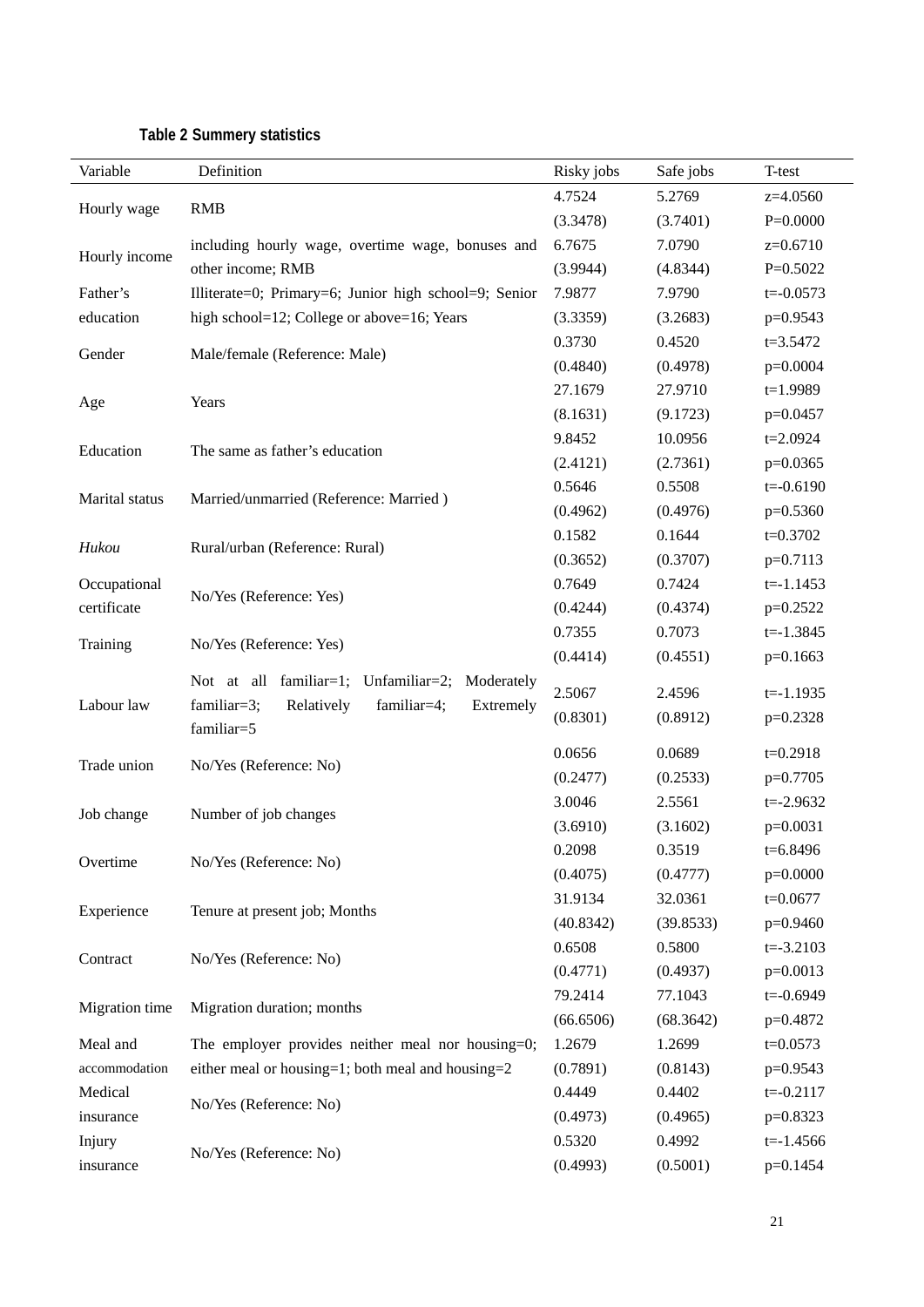| Variable         | Definition                                          | Risky jobs   | Safe jobs    | T-test        |
|------------------|-----------------------------------------------------|--------------|--------------|---------------|
|                  | Administrative staff                                | 0.0596       | 0.0630       |               |
| Job1             |                                                     | (0.2369)     | (0.2431)     |               |
|                  | Professionals and technicians                       | 0.1729       | 0.1179       |               |
| Job <sub>2</sub> |                                                     | (0.3784)     | (0.3225)     | $t = 2.7404$  |
|                  |                                                     | 0.7303       | 0.7516       | p=0.0062      |
| Job3             | Manual workers                                      | (0.4442)     | (0.4322)     |               |
|                  |                                                     | 0.0373       | 0.0674       |               |
| Job <sub>4</sub> | Clerks                                              | (0.1895)     | (0.2508)     |               |
|                  |                                                     | 0.8239       | 0.6438       |               |
| Ind1             | Manufacturing                                       | (0.3812)     | (0.4790)     |               |
|                  |                                                     | 0.0522       | 0.0460       |               |
| Ind <sub>2</sub> | Construction                                        | (0.2227)     | (0.2096)     |               |
|                  | Business and service                                | 0.1045       | 0.2789       | $t = 8.9351$  |
| Ind <sub>3</sub> |                                                     | (0.3061)     | (0.4486)     | $p=0.0000$    |
| Ind <sub>4</sub> |                                                     | 0.0164       | 0.0290       |               |
|                  | Agriculture                                         | (0.1272)     | (0.1680)     |               |
| Ind <sub>5</sub> | Others                                              | 0.0030       | 0.0022       |               |
|                  |                                                     | (0.0546)     | (0.0468)     |               |
| Com1             |                                                     | 0.0586       | 0.0651       |               |
|                  | State-owned and collective enterprise               | (0.2351)     | (0.2468)     |               |
| Com <sub>2</sub> | Private enterprise                                  | 0.4481       | 0.4581       |               |
|                  |                                                     | (0.4977)     | (0.4984)     | $t = 0.5882$  |
| Com <sub>3</sub> | Individual entrepreneur (getihu)                    | 0.3609       | 0.3052       | p=0.5565      |
|                  |                                                     | (0.4806)     | (0.4606)     |               |
| Com <sub>4</sub> | Others                                              | 0.1053       | 0.1369       |               |
|                  |                                                     | (0.3071)     | (0.3438)     |               |
| Scale1           | Small enterprises (less than 100 employees)         | 0.2840       | 0.3881       |               |
|                  |                                                     | (0.4513)     | (0.4875)     |               |
| Scale2           | Medium-sized enterprises (100-1000 employees)       | 0.4275       | 0.3715       | $t = -4.3310$ |
|                  |                                                     | (0.4951)     | (0.4833)     | $p=0.0000$    |
| Scale3           | Large enterprises (more than 1000 employees)        | 0.2885       | 0.2404       |               |
|                  |                                                     | (0.4534)     | (0.4275)     |               |
| City             | Shenzhen; 1=Zhouhai, Dongguan,<br>$2 =$ Guangzhou,  | 1.2125       | 1.1840       | $t = -0.8205$ |
|                  | Foshan; 0=Zhaoqing, Huizhou, Jiangmen, Zhongshan    | (0.8005)     | (0.7605)     | $p=0.4120$    |
| Children         | No/Yes (Reference: No)                              | 0.3655       | 0.3996       | $t=1.5479$    |
|                  |                                                     | (0.4819)     | (0.4899)     | $p=0.1218$    |
| Family income    | The income of whole family, RMB                     | 33805.8900   | 34714.7400   | $t=0.6381$    |
|                  |                                                     | (29006.5400) | (30295.3600) | $p=0.5235$    |
| Family           | The size of the family, persons                     | 4.3138       | 4.2343       | $t = -0.9765$ |
|                  |                                                     | (1.8153)     | (1.7907)     | p=0.3289      |
|                  | The number of family members at university, persons | 0.1850       | 0.2406       | $t = 2.9405$  |
| Uniperson        |                                                     | (0.3886)     | (0.4276)     | $p=0.0033$    |

Note: Wilcoxon test is used to test for the difference in distributional wages/income.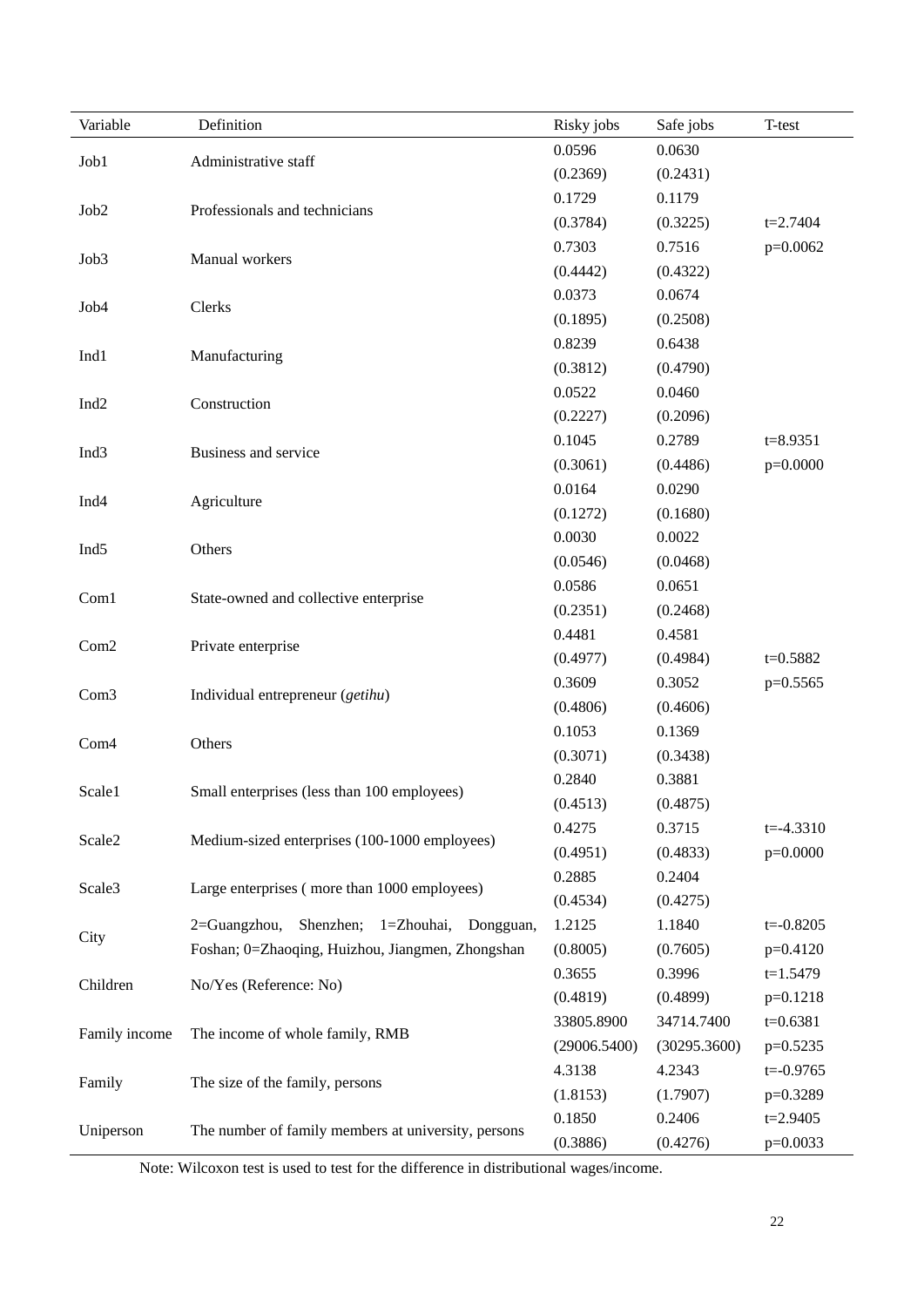|                                          | Coefficients | Standard error |
|------------------------------------------|--------------|----------------|
| Father's education                       | 0.0048       | 0.0109         |
| Gender (Reference: Male)                 | $-0.1975***$ | 0.0722         |
| Age                                      | 0.0103       | 0.0310         |
| Age <sup>2</sup>                         | $-0.0002$    | 0.0004         |
| Education                                | $-0.0427***$ | 0.0156         |
| Marital status (Reference: Married)      | $-0.2878**$  | 0.1449         |
| Hukou (Reference: Rural)                 | $0.2125**$   | 0.0925         |
| Certificate (Reference: Yes)             | 0.0118       | 0.0816         |
| Training (Reference: Yes)                | 0.0503       | 0.0741         |
| Labour law                               | 0.0475       | 0.0391         |
| Union (Reference: No)                    | $-0.1167$    | 0.1305         |
| Job change                               | $0.0193*$    | 0.0105         |
| Overtime (Reference: No)                 | $-0.2565***$ | 0.0760         |
| Experience                               | 0.0001       | 0.0010         |
| Contract (Reference: No)                 | 0.1238       | 0.0813         |
| Migration time                           | $-0.0003$    | 0.0008         |
| Meal and accommodation                   | $-0.0684*$   | 0.0401         |
| Occupation (Reference: Job1)             |              |                |
| Job2                                     | 0.1070       | 0.1481         |
| Job3                                     | $-0.0713$    | 0.1339         |
| Job4                                     | $-0.1509$    | 0.1881         |
| Industry (Reference: Ind3)               |              |                |
| Ind1                                     | 0.5599***    | 0.0943         |
| Ind <sub>2</sub>                         | $0.7327***$  | 0.1692         |
| Ind <sub>4</sub>                         | 0.3543       | 0.2281         |
| Ind <sub>5</sub>                         | 0.2815       | 0.6659         |
| Employer (Reference: Com1)               |              |                |
| Com2                                     | 0.0025       | 0.1245         |
| Com3                                     | 0.0626       | 0.1246         |
| Com <sub>4</sub>                         | $-0.0452$    | 0.1516         |
| Scale of enterprises (Reference: Scale2) |              |                |
| Scale1                                   | $-0.1287$    | 0.0825         |
| Scale3                                   | 0.0170       | 0.0836         |
| City                                     | $-0.0183$    | 0.0426         |
| Children (Reference: No)                 | $-0.3949***$ | 0.1351         |
| Family                                   | 0.0233       | 0.0186         |
|                                          |              |                |
| Uniperson                                | $-0.1532*$   | 0.0810         |
| Medical insurance (Reference: No)        | $-0.1119$    | 0.0791         |
| Injury insurance (Reference: No)         | 0.0158       | 0.0755         |
| Family income                            | 0.0000       | 0.0000         |
| Constant                                 | $-0.4446$    | 0.6029         |

| Table 3 Probit estimates of working in risky jobs |  |
|---------------------------------------------------|--|
|---------------------------------------------------|--|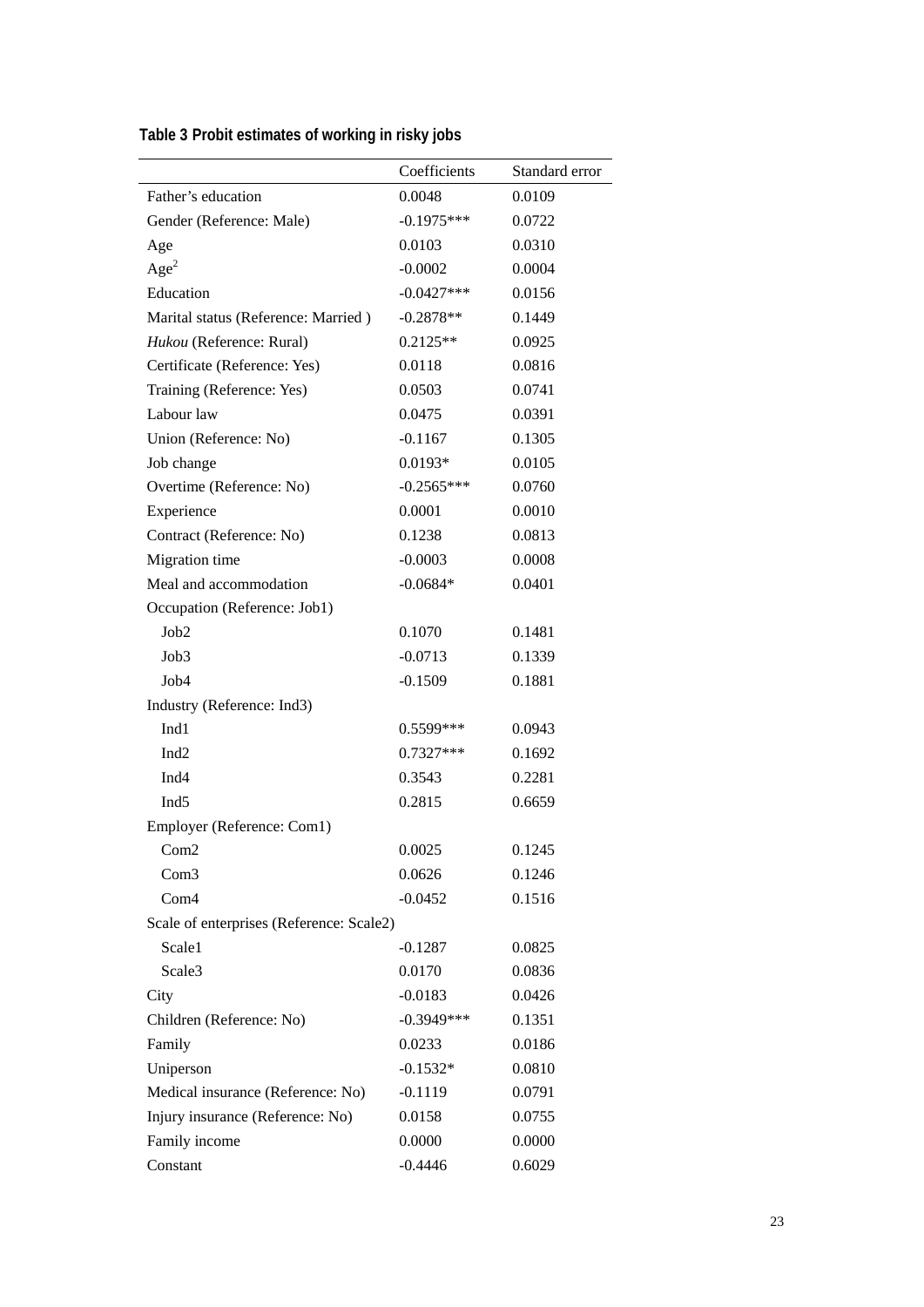| <b>Observations</b> | 1976       |
|---------------------|------------|
| Log likelihood      | -1073.9109 |

Note: \*  $P < 0.1$ , \*\*  $P < 0.05$ , \*\*\*  $P < 0.01$ . For full definition of each variable see Table 2.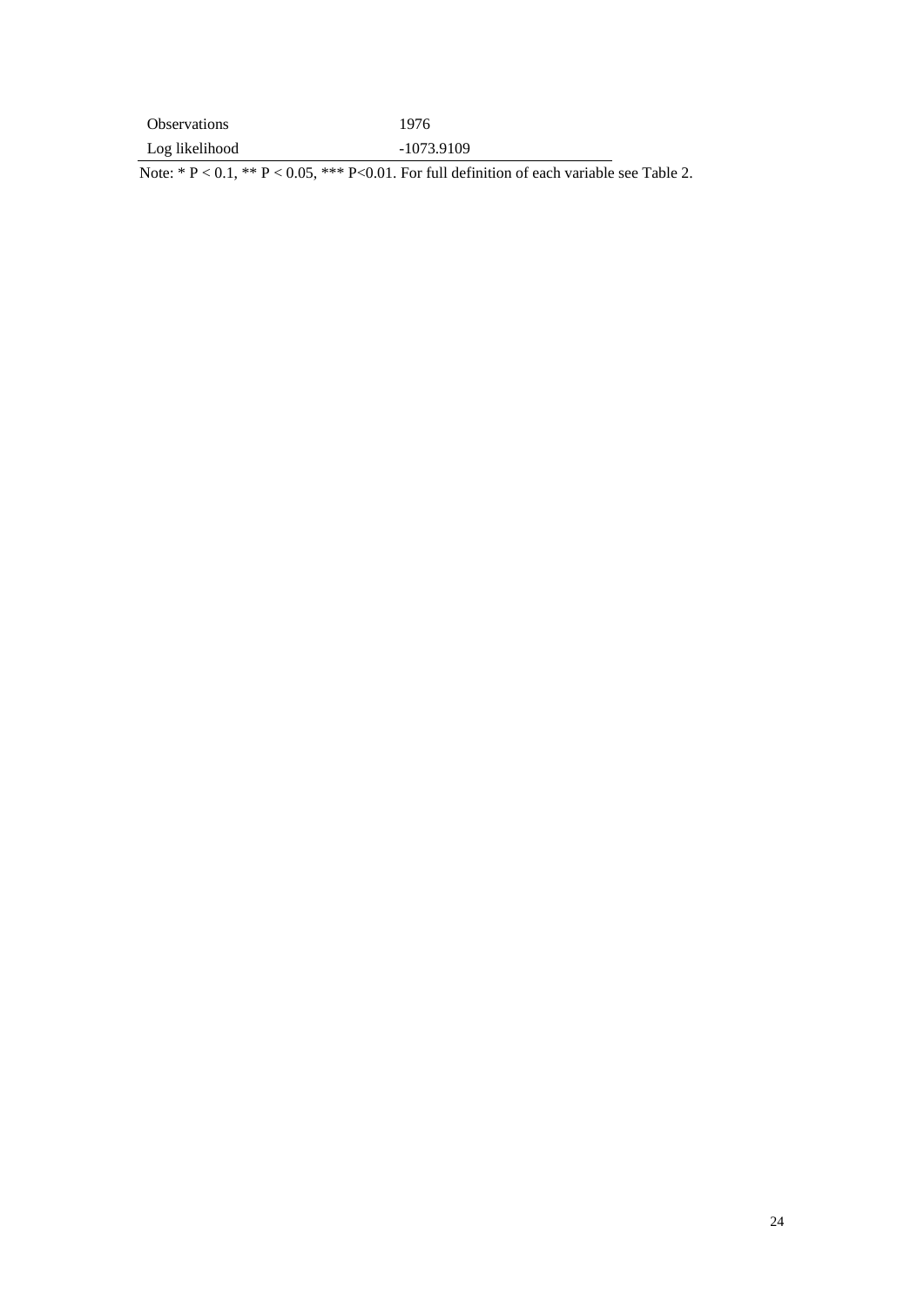**Table 4 The estimated hedonic wage equations of workers in risky and safe jobs**

|                                     | 0.1        | 0.2         | 0.3         | 0.4         | 0.5         | 0.6         | 0.7          | 0.8         | 0.9         |
|-------------------------------------|------------|-------------|-------------|-------------|-------------|-------------|--------------|-------------|-------------|
| Panel A: Risky jobs                 |            |             |             |             |             |             |              |             |             |
| Father's education                  | $-0.0015$  | 0.0021      | 0.0047      | 0.0123      | 0.0029      | 0.0038      | 0.0007       | $-0.0154$   | 0.0039      |
| Gender (Reference: Male)            | 0.0549     | $-0.1102$   | $-0.0194$   | $-0.0554$   | $-0.0535$   | $-0.1815**$ | $-0.2110***$ | $-0.2895**$ | $-0.2141*$  |
| Age                                 | 0.0018     | 0.0111      | 0.0347      | $0.0586**$  | $0.0557**$  | $0.0546**$  | $0.0529*$    | $0.1025**$  | 0.0483      |
| Age <sup>2</sup>                    | $-0.0001$  | $-0.0002$   | $-0.0004$   | $-0.0008**$ | $-0.0008**$ | $-0.0008**$ | $-0.0008**$  | $-0.0014**$ | $-0.0007$   |
| Education                           | 0.0197     | 0.0112      | 0.0154      | $0.0358**$  | 0.0244      | 0.0254      | 0.0287       | $0.0566*$   | 0.0062      |
| Marital status (Reference: Married) | 0.0116     | 0.0387      | 0.0650      | 0.0232      | 0.0718      | 0.0812      | 0.1594       | $0.3281**$  | 0.1587      |
| Hukou (Reference: Rural)            | $-0.1460$  | $-0.1221$   | $-0.1276$   | $-0.0961$   | $-0.0692$   | 0.0195      | 0.0583       | 0.1013      | 0.0778      |
| Certificate (Reference: Yes)        | $-0.0596$  | $-0.0710$   | $-0.0883$   | 0.0076      | $-0.0522$   | $-0.0521$   | $-0.1255$    | $-0.1553$   | $-0.0917$   |
| Training (Reference: Yes)           | $-0.0934$  | $-0.0982$   | $-0.0610$   | $-0.0495$   | $-0.0727$   | $-0.0499$   | 0.0223       | 0.0945      | 0.0194      |
| Labour law                          | 0.0479     | 0.0396      | $0.0596*$   | $0.0557*$   | 0.0533      | $0.0859**$  | $0.1274***$  | $0.1896***$ | $0.1257*$   |
| Union (Reference: No)               | 0.0225     | $0.1888**$  | $0.2590***$ | 0.0747      | $-0.0700$   | $-0.0287$   | 0.0132       | 0.0615      | 0.3336      |
| Job change                          | $-0.0034$  | $-0.0131$   | $-0.0153$   | $-0.0162*$  | $-0.0170*$  | $-0.0101$   | $-0.0069$    | $-0.0219$   | $-0.0100$   |
| Overtime (Reference: No)            | $0.1658**$ | $0.2013**$  | $0.2836***$ | $0.3217***$ | $0.2803***$ | $0.2360**$  | $0.1923*$    | 0.2042      | 0.1426      |
| Experience                          | 0.0012     | $-0.0001$   | $-0.0009$   | $-0.0006$   | 0.0005      | $-0.0001$   | 0.0009       | 0.0025      | 0.0024      |
| Contract (Reference: No)            | $-0.0039$  | $-0.0839$   | $-0.1227*$  | $-0.1463**$ | $-0.1541**$ | $-0.0975$   | $-0.1040$    | $-0.1513$   | $-0.0871$   |
| Migration time                      | 0.0010     | $0.0012*$   | 0.0009      | 0.0005      | 0.0004      | 0.0008      | $0.0013*$    | 0.0017      | 0.0015      |
| Meal and accommodation              | 0.0156     | $-0.0180$   | 0.0215      | 0.0288      | 0.0217      | $-0.0276$   | $-0.0113$    | $-0.0254$   | $-0.0592$   |
| Occupation (Reference: Job1)        |            |             |             |             |             |             |              |             |             |
| Job2                                | 0.0840     | $-0.0047$   | $-0.1229$   | $-0.1264$   | $-0.0209$   | 0.0157      | 0.0457       | 0.1036      | $-0.1116$   |
| Job3                                | 0.0725     | $-0.0162$   | $-0.1046$   | $-0.1229$   | $-0.1155$   | $-0.1767$   | $-0.2249$    | $-0.3077$   | $-0.5361**$ |
| Job <sub>4</sub>                    | 0.1548     | 0.1063      | 0.0385      | 0.0062      | 0.0678      | 0.1511      | 0.1525       | 0.4258      | $-0.1777$   |
| Industry (Reference: Ind3)          |            |             |             |             |             |             |              |             |             |
| Ind1                                | $-0.1706$  | $-0.2477$   | $-0.3528**$ | $-0.3002**$ | $-0.2752*$  | $-0.1337$   | $-0.0026$    | $-0.0114$   | 0.2419      |
| Ind <sub>2</sub>                    | 0.0268     | $-0.0990$   | $-0.1266$   | $-0.0326$   | 0.1194      | $0.4463**$  | $0.9041***$  | $1.1779***$ | $1.0527**$  |
| Ind <sub>4</sub>                    | $0.3584**$ | $0.2772*$   | $-0.2398$   | $-0.1722$   | $-0.2249$   | $-0.1147$   | $-0.1428$    | $-0.4241$   | $-0.1125$   |
| Ind <sub>5</sub>                    | $0.5261**$ | $0.5118***$ | $0.4964***$ | $0.3720**$  | $0.4690***$ | $0.6595***$ | $1.1237***$  | $-0.5411*$  | $-0.2512$   |
| Employer (Reference: Com1)          |            |             |             |             |             |             |              |             |             |
| Com <sub>2</sub>                    | $0.3704**$ | $0.3183**$  | 0.1646      | 0.0066      | 0.1127      | 0.0678      | 0.1341       | $0.4017**$  | 0.1075      |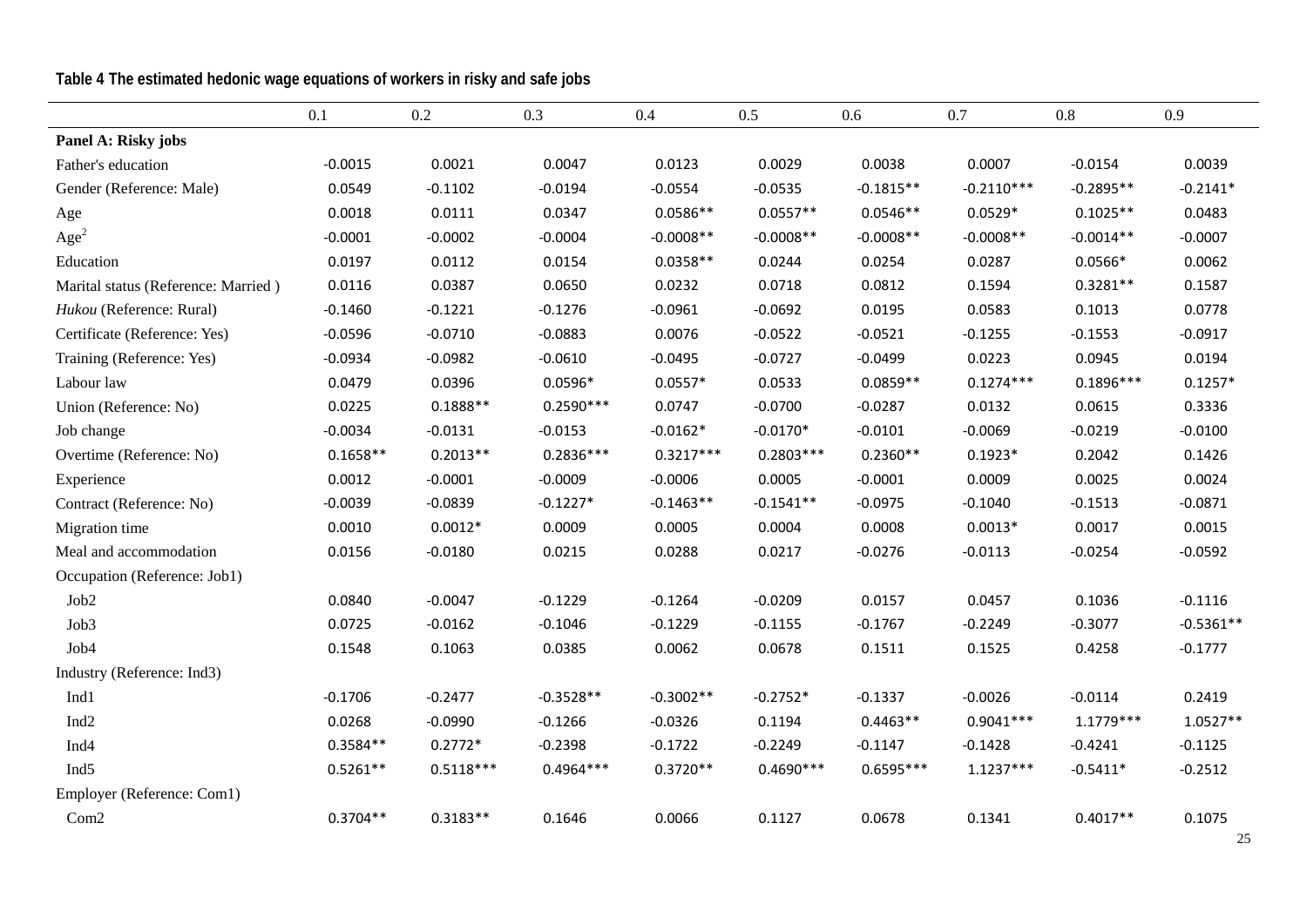|                                          | 0.1         | 0.2          | 0.3          | 0.4           | 0.5           | 0.6          | 0.7           | 0.8          | 0.9          |
|------------------------------------------|-------------|--------------|--------------|---------------|---------------|--------------|---------------|--------------|--------------|
| Com <sub>3</sub>                         | $0.3827**$  | $0.3796***$  | $0.2417**$   | 0.1144        | 0.1309        | 0.0466       | 0.0406        | 0.1927       | 0.0781       |
| Com <sub>4</sub>                         | $0.4706***$ | $0.3425**$   | $0.2394*$    | 0.0006        | 0.1270        | $-0.0373$    | 0.1593        | $0.4204*$    | 0.2330       |
| Scale of enterprises (Reference: Scale2) |             |              |              |               |               |              |               |              |              |
| Scale1                                   | $-0.0343$   | 0.0373       | 0.0605       | 0.1149        | $0.1679**$    | 0.1051       | 0.0670        | 0.0205       | $-0.0134$    |
| Scale3                                   | 0.0370      | $-0.0429$    | 0.0190       | $-0.0053$     | 0.0440        | 0.0305       | 0.0830        | 0.1345       | 0.0727       |
| City                                     | $0.1437***$ | $0.1035***$  | $0.0889**$   | $0.0712**$    | $0.0732**$    | 0.0128       | $-0.0439$     | $-0.0243$    | $-0.0035$    |
| Lambda                                   | $-0.1563$   | $-0.1415$    | $-0.3089$    | $-0.4965*$    | $-0.4702*$    | $-0.2239$    | $-0.0807$     | 0.1478       | 0.4552       |
| Constant                                 | 0.2619      | 0.6923       | 0.7260       | 0.5697        | 0.8154        | 0.6717       | 0.3156        | $-1.1590$    | 0.5032       |
| Observations                             | 488         | 488          | 488          | 488           | 488           | 488          | 488           | 488          | 488          |
| $R^2$                                    | 0.1021      | 0.1265       | 0.1495       | 0.1729        | 0.1854        | 0.2472       | 0.3237        | 0.3110       | 0.2094       |
| Panel B: Safe jobs                       |             |              |              |               |               |              |               |              |              |
| Father education                         | 0.0038      | 0.0076       | 0.0022       | 0.0026        | 0.0042        | 0.0071       | 0.0040        | $-0.0122$    | $-0.0102$    |
| Gender (Reference: Male)                 | $-0.0644$   | $-0.1388***$ | $-0.1552***$ | $-0.1639***$  | $-0.1716***$  | $-0.1786***$ | $-0.2228***$  | $-0.2104***$ | $-0.2897***$ |
| Age                                      | $0.0398*$   | $0.0316**$   | $0.0409***$  | $0.0536***$   | $0.0481***$   | $0.0603***$  | $0.0806***$   | $0.0668***$  | $0.0891***$  |
| Age <sup>2</sup>                         | $-0.0006**$ | $-0.0005**$  | $-0.0006***$ | $-0.0008$ *** | $-0.0008$ *** | $-0.0009***$ | $-0.0012***$  | $-0.0010***$ | $-0.0012***$ |
| Education                                | 0.0010      | 0.0003       | 0.0060       | 0.0108        | $0.0141*$     | $0.0170**$   | $0.0309**$    | $0.0443***$  | $0.0461***$  |
| Marital status (Reference: Married)      | $-0.0034$   | 0.0676       | $0.0896**$   | $0.0884**$    | $0.0720*$     | 0.0605       | 0.0122        | 0.0108       | $0.1709*$    |
| Hukou (Reference: Rural)                 | 0.0775      | $0.1009**$   | $0.0966**$   | $0.0789**$    | $0.1166***$   | $0.1516***$  | $0.2269***$   | $0.2097***$  | $0.2829***$  |
| Certificate (Reference: Yes)             | $-0.0327$   | $-0.0103$    | 0.0150       | $-0.0006$     | 0.0078        | $-0.0194$    | $-0.0982*$    | $-0.1313**$  | $-0.0912$    |
| Training (Reference: Yes)                | $-0.0075$   | 0.0222       | 0.0233       | 0.0032        | $-0.0194$     | $-0.0144$    | 0.0045        | $-0.0041$    | 0.0056       |
| Labour law                               | 0.0102      | $0.0411**$   | $0.0354**$   | 0.0238        | 0.0186        | 0.0136       | 0.0298        | 0.0379       | $0.0661**$   |
| Union (Reference: No)                    | 0.0732      | $-0.0039$    | $-0.0313$    | 0.0082        | 0.0169        | $-0.0185$    | $-0.0919$     | $-0.0495$    | $-0.1871$    |
| Job change                               | 0.0061      | 0.0024       | $-0.0006$    | 0.0016        | 0.0067        | 0.0072       | $0.0207**$    | $0.0179**$   | $0.0223**$   |
| Overtime (Reference: No)                 | 0.0661      | 0.0618       | $0.0857**$   | $0.1120***$   | $0.1086***$   | $0.1395***$  | $0.1331**$    | $0.1281*$    | $-0.0021$    |
| Experience                               | $-0.0001$   | $-0.0002$    | 0.0004       | 0.0006        | 0.0003        | 0.0005       | $-0.0003$     | 0.0007       | 0.0005       |
| Contract (Reference: No)                 | 0.0110      | 0.0071       | 0.0286       | 0.0077        | 0.0282        | 0.0557       | $0.1079**$    | 0.0883       | 0.0196       |
| Migration time                           | $-0.0002$   | 0.0004       | 0.0004       | 0.0005        | $0.0008***$   | $0.0007**$   | $0.0010**$    | 0.0007       | $-0.0002$    |
| Meal and accommodation                   | $-0.0498**$ | $-0.0658***$ | $-0.0722***$ | $-0.0600$ *** | $-0.0573***$  | $-0.0719***$ | $-0.1068$ *** | $-0.1153***$ | $-0.1885***$ |
| Occupation (Reference: Job1)             |             |              |              |               |               |              |               |              |              |
| Job2                                     | $-0.0579$   | $-0.0503$    | $-0.0836$    | $-0.0732$     | $-0.0690$     | $-0.0583$    | $-0.0437$     | 0.0143       | $-0.3923**$  |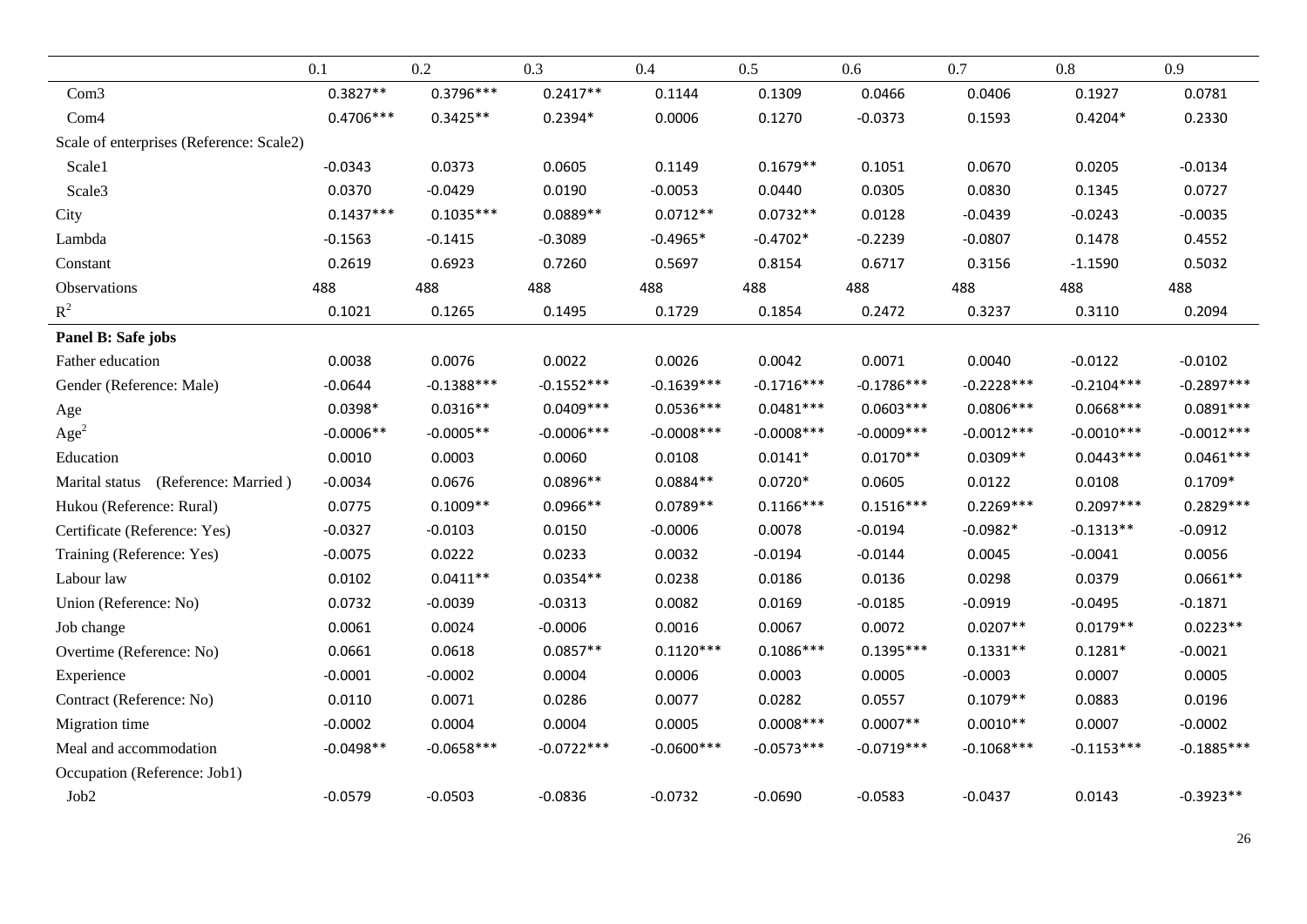|                                          | 0.1          | 0.2          | 0.3          | 0.4          | 0.5          | 0.6          | 0.7          | 0.8          | 0.9          |
|------------------------------------------|--------------|--------------|--------------|--------------|--------------|--------------|--------------|--------------|--------------|
| Job3                                     | $-0.2128***$ | $-0.2164***$ | $-0.2449***$ | $-0.2771***$ | $-0.3404***$ | $-0.4053***$ | $-0.6297***$ | $-0.5383***$ | $-0.6819***$ |
| Job4                                     | $-0.0378$    | $-0.0113$    | $-0.0486$    | $-0.0627$    | $-0.0485$    | $-0.0924$    | $-0.1406$    | $-0.1158$    | $-0.4589**$  |
| Industry (Reference: Ind3)               |              |              |              |              |              |              |              |              |              |
| Ind1                                     | $0.1441*$    | $0.1213*$    | $0.1410**$   | $0.1179**$   | $0.1737***$  | $0.2284***$  | $0.4229***$  | $0.3833***$  | $0.6052***$  |
| Ind <sub>2</sub>                         | $0.3669***$  | $0.3740***$  | $0.4103***$  | $0.4071***$  | $0.5209***$  | $0.6811***$  | $1.1219***$  | $1.3572***$  | 1.2265***    |
| Ind <sub>4</sub>                         | $0.2168*$    | $0.2516***$  | 0.1505       | $0.1773*$    | 0.0993       | 0.1435       | $-0.0244$    | $-0.0332$    | 0.1577       |
| Ind <sub>5</sub>                         | $0.4303***$  | $-0.2845$    | $-0.3695*$   | $-0.1973$    | 0.0014       | 0.1319       | 0.0275       | 0.1310       | 0.2603       |
| Employer (Reference: Com1)               |              |              |              |              |              |              |              |              |              |
| Com <sub>2</sub>                         | 0.0475       | 0.0403       | 0.0513       | 0.0026       | $-0.0241$    | $-0.0067$    | $0.1374*$    | 0.1153       | 0.0158       |
| Com <sub>3</sub>                         | $0.1607**$   | 0.0771       | 0.0354       | $-0.0093$    | 0.0155       | 0.0022       | 0.1094       | 0.1297       | 0.0812       |
| Com <sub>4</sub>                         | $-0.0155$    | $-0.0733$    | $-0.1494**$  | $-0.1380**$  | $-0.0837$    | $-0.0847$    | 0.0267       | 0.0160       | $-0.0382$    |
| Scale of enterprises (Reference: Scale2) |              |              |              |              |              |              |              |              |              |
| Scale1                                   | $-0.0153$    | $-0.0277$    | $-0.0190$    | 0.0330       | 0.0243       | $-0.0008$    | 0.0288       | 0.0875       | $0.1250*$    |
| Scale3                                   | $-0.0830$    | 0.0178       | $-0.0336$    | $-0.0037$    | $-0.0391$    | $-0.0532$    | $-0.0326$    | 0.0000       | 0.0709       |
| City                                     | $0.0724**$   | $0.0579**$   | $0.0486**$   | $0.0557***$  | $0.0310*$    | $0.0389*$    | 0.0265       | 0.0427       | $0.0625*$    |
| Lambda                                   | 0.4629       | $0.6633***$  | $0.5676***$  | $0.4275**$   | $0.5310**$   | $0.5897**$   | 1.0802 ***   | $0.8858**$   | 1.7093 ***   |
| Constant                                 | 0.4577       | $0.7731**$   | $0.7641***$  | $0.6391**$   | $0.8386***$  | $0.7437***$  | 0.6362       | $0.8948**$   | $1.1550**$   |
| Observations                             | 1338         | 1338         | 1338         | 1338         | 1338         | 1338         | 1338         | 1338         | 1338         |
| $R^2$                                    | 0.0573       | 0.1055       | 0.1605       | 0.2020       | 0.2406       | 0.2710       | 0.3043       | 0.2864       | 0.2034       |

Notes:  $1. * P < 0.1, ** P < 0.05, ** P < 0.01; 2$ . Standard errors are omitted due to space limitations.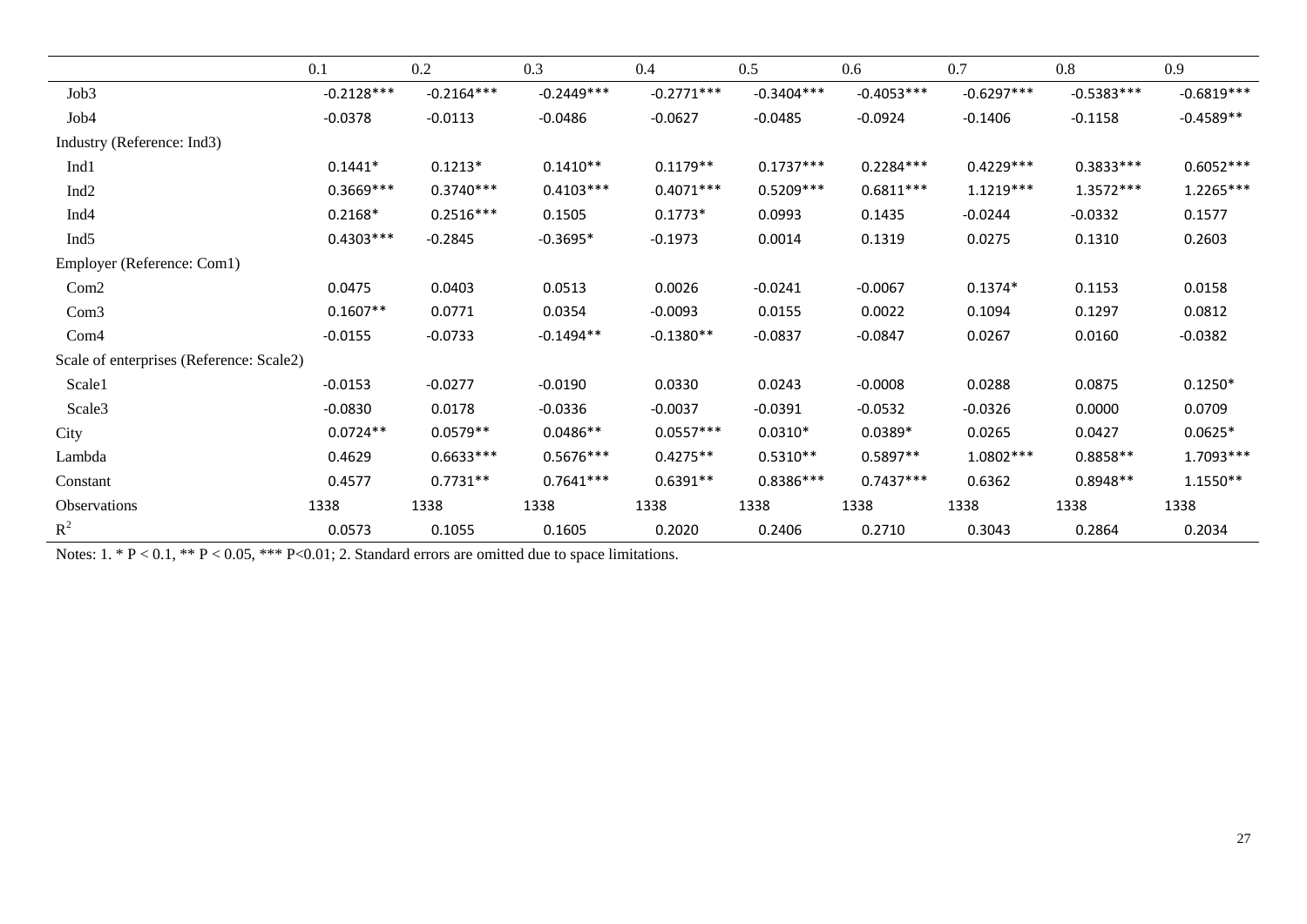**Table 5 The estimated hedonic income equations of workers in risky and safe jobs**

|                                     | 0.1          | 0.2          | 0.3           | 0.4           | 0.5          | 0.6          | 0.7          | 0.8          | 0.9          |
|-------------------------------------|--------------|--------------|---------------|---------------|--------------|--------------|--------------|--------------|--------------|
| Panel A: Risky jobs                 |              |              |               |               |              |              |              |              |              |
| Father education                    | 0.0074       | 0.0067       | 0.0033        | 0.0010        | $-0.0024$    | $-0.0011$    | $-0.0025$    | 0.0069       | $-0.0060$    |
| Gender (Reference: Male)            | 0.0293       | $-0.1452**$  | $-0.2162***$  | $-0.2315***$  | $-0.2300***$ | $-0.2511***$ | $-0.2734***$ | $-0.2401***$ | $-0.1654$    |
| Age                                 | $0.0835***$  | $0.0712***$  | $0.0609***$   | $0.0510**$    | $0.0675***$  | $0.1055***$  | $0.0642***$  | $0.0541**$   | $-0.0003$    |
| Age <sup>2</sup>                    | $-0.0013***$ | $-0.0011***$ | $-0.0009$ *** | $-0.0009$ *** | $-0.0011***$ | $-0.0016***$ | $-0.0010***$ | $-0.0009**$  | $-0.0001$    |
| Education                           | $-0.0234$    | 0.0007       | 0.0064        | $-0.0026$     | 0.0084       | $-0.0017$    | 0.0135       | 0.0297       | 0.0414       |
| Marital status (Reference: Married) | 0.0871       | 0.1218       | 0.0576        | 0.0205        | 0.0639       | $0.1943**$   | $0.1402*$    | 0.0222       | $-0.0686$    |
| Hukou (Reference: Rural)            | $-0.0261$    | $-0.0610$    | $-0.0832$     | $-0.0536$     | $-0.0293$    | $-0.0491$    | 0.0073       | 0.0096       | 0.1120       |
| Certificate (Reference: Yes)        | $-0.0380$    | $-0.0360$    | $-0.0503$     | $-0.0969*$    | $-0.1199**$  | $-0.1285*$   | $-0.1444*$   | $-0.1211$    | $-0.0868$    |
| Training (Reference: Yes)           | 0.0039       | 0.0106       | $-0.0413$     | $-0.0170$     | $-0.0159$    | $-0.0419$    | 0.0008       | $-0.1503*$   | $-0.1612*$   |
| Labour law                          | 0.0365       | 0.0432       | $0.0848***$   | $0.1159***$   | $0.1270***$  | $0.1900***$  | $0.1734***$  | 0.0998**     | $0.1349**$   |
| Union (Reference: No)               | 0.0410       | $-0.0189$    | $-0.0360$     | $-0.0212$     | 0.0580       | 0.0467       | 0.0719       | 0.1086       | 0.1415       |
| Job change                          | $-0.0144$    | $-0.0181*$   | $-0.0026$     | $-0.0052$     | $-0.0116$    | $-0.0109$    | 0.0003       | $-0.0049$    | 0.0038       |
| Overtime (Reference: No)            | 0.0790       | 0.0447       | $-0.0125$     | $-0.0578$     | 0.0687       | 0.0429       | 0.0734       | $0.1848*$    | $0.4089**$   |
| Experience                          | 0.0007       | 0.0003       | 0.0008        | $-0.0003$     | 0.0002       | 0.0011       | $0.0023**$   | $0.0032***$  | $0.0049***$  |
| Contract (Reference: No)            | $-0.0178$    | $-0.0829$    | 0.0086        | $-0.0098$     | 0.0151       | 0.0085       | $-0.0074$    | $-0.0910$    | $-0.0688$    |
| Migration time                      | 0.0007       | $0.0012*$    | $-0.0002$     | 0.0004        | 0.0005       | 0.0003       | 0.0004       | 0.0010       | 0.0005       |
| Mealhouse                           | $-0.0696**$  | $-0.0408$    | $-0.0724**$   | $-0.0650**$   | $-0.0593*$   | $-0.0598*$   | $-0.0832**$  | $-0.0344$    | $-0.0441$    |
| Occupation (Reference: Job1)        |              |              |               |               |              |              |              |              |              |
| Job2                                | 0.0349       | 0.0396       | 0.0155        | $-0.0327$     | $-0.0912$    | 0.0632       | $-0.0063$    | $-0.0621$    | $-0.4423*$   |
| Job3                                | $-0.1264*$   | $-0.1087$    | $-0.1730**$   | $-0.2437***$  | $-0.3077***$ | $-0.3109***$ | $-0.3208**$  | $-0.3162**$  | $-0.6564***$ |
| Job <sub>4</sub>                    | 0.1392       | $0.2443**$   | $0.2380**$    | 0.0066        | 0.0050       | $-0.1859$    | $-0.2489$    | $-0.3429$    | $-0.3273$    |
| Industry (Reference: Ind3)          |              |              |               |               |              |              |              |              |              |
| Ind1                                | 0.0089       | $-0.0108$    | 0.1146        | 0.1854        | 0.1501       | $0.2669*$    | $0.2713*$    | 0.1985       | 0.1282       |
| Ind <sub>2</sub>                    | 0.1935       | 0.1980       | $0.4332***$   | $0.6505***$   | $0.6234***$  | $0.8870***$  | $0.9522***$  | $0.7176**$   | 0.3337       |
| Ind <sub>4</sub>                    | $-0.3324$    | $-0.3801$    | $-0.2343$     | 0.0248        | 0.1177       | 0.3178*      | $-0.0046$    | 0.0219       | $-0.0191$    |
| Ind <sub>5</sub>                    | $0.3364**$   | $0.3286**$   | $0.3225**$    | $0.5532***$   | $0.6672***$  | $0.8626***$  | 1.1858***    | $1.6671***$  | $-0.0645$    |
| Employer (Reference: Com1)          |              |              |               |               |              |              |              |              |              |
| Com <sub>2</sub>                    | $-0.0252$    | 0.0065       | $-0.0942$     | $-0.0680$     | $-0.1082$    | $-0.0716$    | 0.0576       | $-0.0061$    | 0.0025       |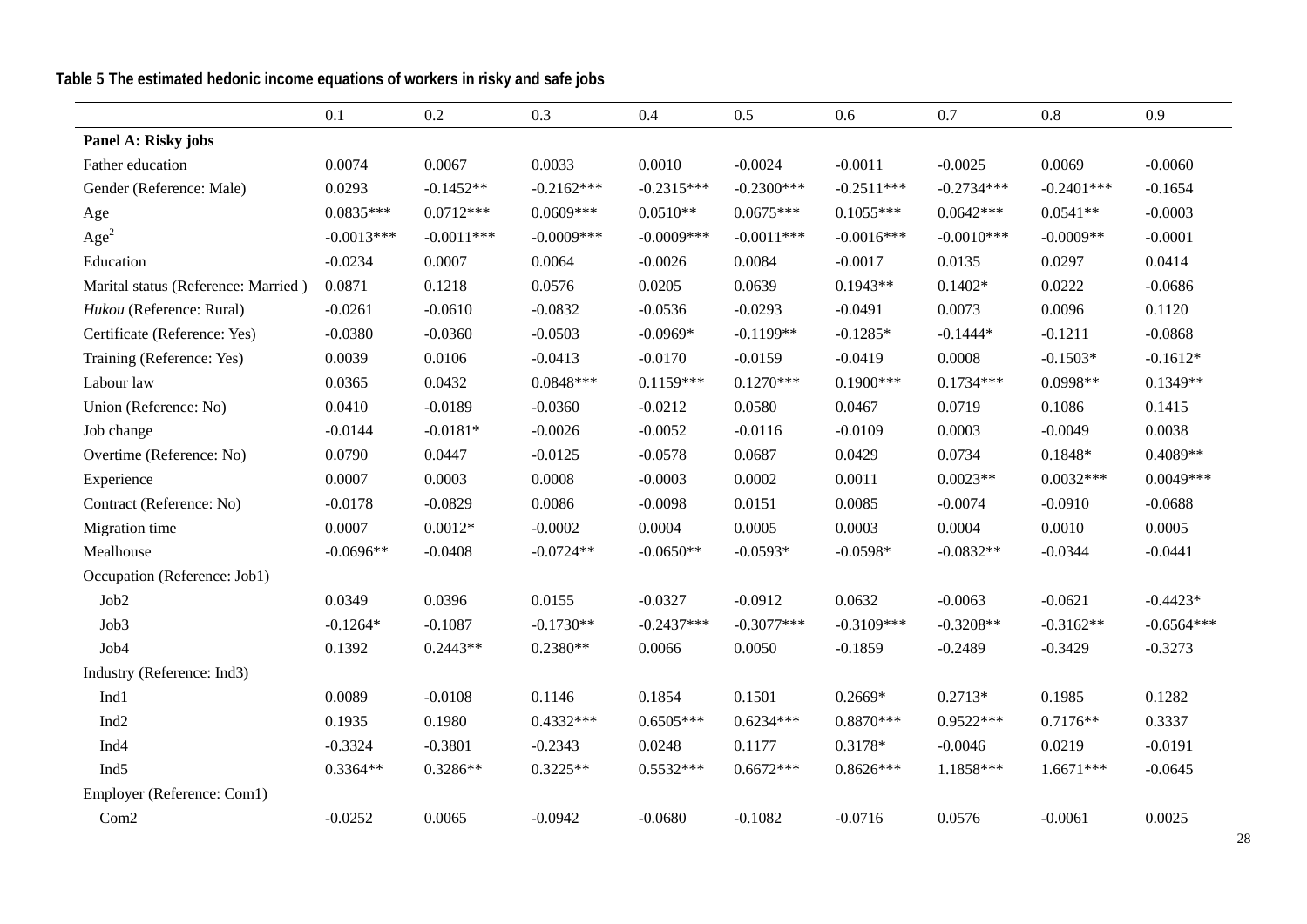|                                          | 0.1          | 0.2          | 0.3           | 0.4           | 0.5           | 0.6           | 0.7           | $0.8\,$      | 0.9          |  |
|------------------------------------------|--------------|--------------|---------------|---------------|---------------|---------------|---------------|--------------|--------------|--|
| Com <sub>3</sub>                         | 0.0083       | $0.1797*$    | 0.0986        | 0.1258        | 0.0991        | 0.0646        | 0.0719        | 0.0646       | 0.1578       |  |
| Com4                                     | $-0.0119$    | $-0.0604$    | $-0.1114$     | $-0.0376$     | $-0.0687$     | $-0.0667$     | 0.0443        | 0.0554       | 0.0701       |  |
| Scale of enterprises (Reference: Scale2) |              |              |               |               |               |               |               |              |              |  |
| Scale1                                   | $-0.1362*$   | $-0.0311$    | 0.0025        | $-0.0839$     | $-0.0839$     | $-0.1166*$    | $-0.1119$     | $-0.1313$    | $-0.1094$    |  |
| Scale3                                   | $0.1227**$   | 0.0844       | 0.0577        | 0.0764        | $-0.0153$     | 0.0606        | $0.1361*$     | 0.0672       | $-0.0036$    |  |
| City                                     | $0.0780**$   | $0.0805**$   | 0.0228        | 0.0079        | 0.0452        | 0.0206        | $-0.0098$     | 0.0364       | $0.1252**$   |  |
| Lambda                                   | 0.0577       | $-0.0236$    | 0.1944        | $0.4430*$     | 0.2814        | $0.6069**$    | $0.6918**$    | 0.4349       | 0.2078       |  |
| Constant                                 | 0.0867       | 0.1416       | 0.2901        | 0.4068        | 0.3100        | $-0.7684$     | $-0.2377$     | 0.5317       | 1.8433**     |  |
| Observations                             | 519          | 519          | 519           | 519           | 519           | 519           | 519           | 519          | 519          |  |
| R2                                       | 0.1439       | 0.1850       | 0.2261        | 0.2397        | 0.2960        | 0.3493        | 0.3478        | 0.3074       | 0.2549       |  |
| Panel B: Safe jobs                       |              |              |               |               |               |               |               |              |              |  |
| Father education                         | $-0.0020$    | $-0.0028$    | 0.0013        | 0.0052        | $0.0077*$     | $0.0089*$     | 0.0026        | 0.0012       | 0.0038       |  |
| Gender (Reference: Male)                 | $-0.1215**$  | $-0.1279***$ | $-0.1414***$  | $-0.1729***$  | $-0.2138***$  | $-0.1935***$  | $-0.2079***$  | $-0.2726***$ | $-0.3240***$ |  |
| Age                                      | $0.0424**$   | $0.0493***$  | $0.0438***$   | $0.0481***$   | $0.0448***$   | $0.0506***$   | $0.0526***$   | $0.0695***$  | $0.0661***$  |  |
| Age <sup>2</sup>                         | $-0.0008**$  | $-0.0009***$ | $-0.0008$ *** | $-0.0008$ *** | $-0.0008$ *** | $-0.0008$ *** | $-0.0008$ *** | $-0.0010***$ | $-0.0010***$ |  |
| Education                                | 0.0035       | $0.0143*$    | 0.0123        | $0.0145*$     | $0.0145*$     | $0.0311***$   | $0.0285***$   | $0.0393***$  | $0.0597***$  |  |
| Marital status (Reference: Married)      | 0.0799       | 0.0012       | 0.0293        | $0.0850*$     | 0.0527        | 0.0382        | 0.0684        | $0.1241*$    | 0.0282       |  |
| Hukou (Reference: Rural)                 | 0.0041       | 0.0140       | $0.0785**$    | $0.1118***$   | $0.1488***$   | $0.1283***$   | $0.2134***$   | $0.2692***$  | $0.2704***$  |  |
| Certificate (Reference: Yes)             | $-0.0366$    | $-0.0250$    | $-0.0246$     | $-0.0163$     | $-0.0138$     | $-0.0460$     | $-0.0898**$   | $-0.0749$    | $-0.1281*$   |  |
| Training (Reference: Yes)                | $-0.0412$    | $-0.0394$    | $-0.0292$     | $-0.0312$     | $-0.0449$     | $-0.0561$     | $-0.0784*$    | $-0.0965**$  | $-0.0364$    |  |
| Labour law                               | $0.0692***$  | $0.0350**$   | $0.0447***$   | $0.0439***$   | $0.0401**$    | $0.0583***$   | $0.0412**$    | $0.0511**$   | $0.0743**$   |  |
| Union (Reference: No)                    | $-0.0096$    | 0.0604       | 0.0464        | 0.0587        | 0.0840        | 0.0295        | 0.0118        | $-0.0921$    | $-0.0416$    |  |
| Job change                               | $0.0123**$   | $-0.0016$    | 0.0010        | 0.0035        | 0.0071        | 0.0090        | $0.0137**$    | $0.0162**$   | $0.0202**$   |  |
| Overtime (Reference: No)                 | $-0.0786$    | $-0.0659*$   | $-0.0325$     | $-0.0492$     | $-0.0583$     | 0.0306        | $-0.0340$     | $-0.0281$    | $-0.1051$    |  |
| Experience                               | 0.0005       | 0.0001       | 0.0003        | $-0.0003$     | $-0.0006$     | 0.0000        | 0.0006        | $0.0014**$   | 0.0006       |  |
| Contract (Reference: No)                 | $0.1755***$  | $0.1220***$  | $0.1580***$   | $0.2168***$   | $0.2027***$   | $0.1616***$   | $0.1111***$   | 0.0553       | 0.0464       |  |
| Migration time                           | 0.0006       | $0.0011***$  | $0.0010***$   | $0.0012***$   | $0.0011***$   | $0.0008**$    | $0.0006*$     | 0.0000       | 0.0003       |  |
| Mealhouse                                | $-0.1198***$ | $-0.0901***$ | $-0.0938***$  | $-0.1192***$  | $-0.1311***$  | $-0.1097***$  | $-0.1269***$  | $-0.1719***$ | $-0.2375***$ |  |
| Occupation (Reference: Job1)             |              |              |               |               |               |               |               |              |              |  |
| Job2                                     | $-0.0487$    | $-0.0357$    | $-0.0464$     | $-0.0167$     | $-0.0442$     | $-0.1374**$   | $-0.1738*$    | $-0.2267*$   | $-0.8116***$ |  |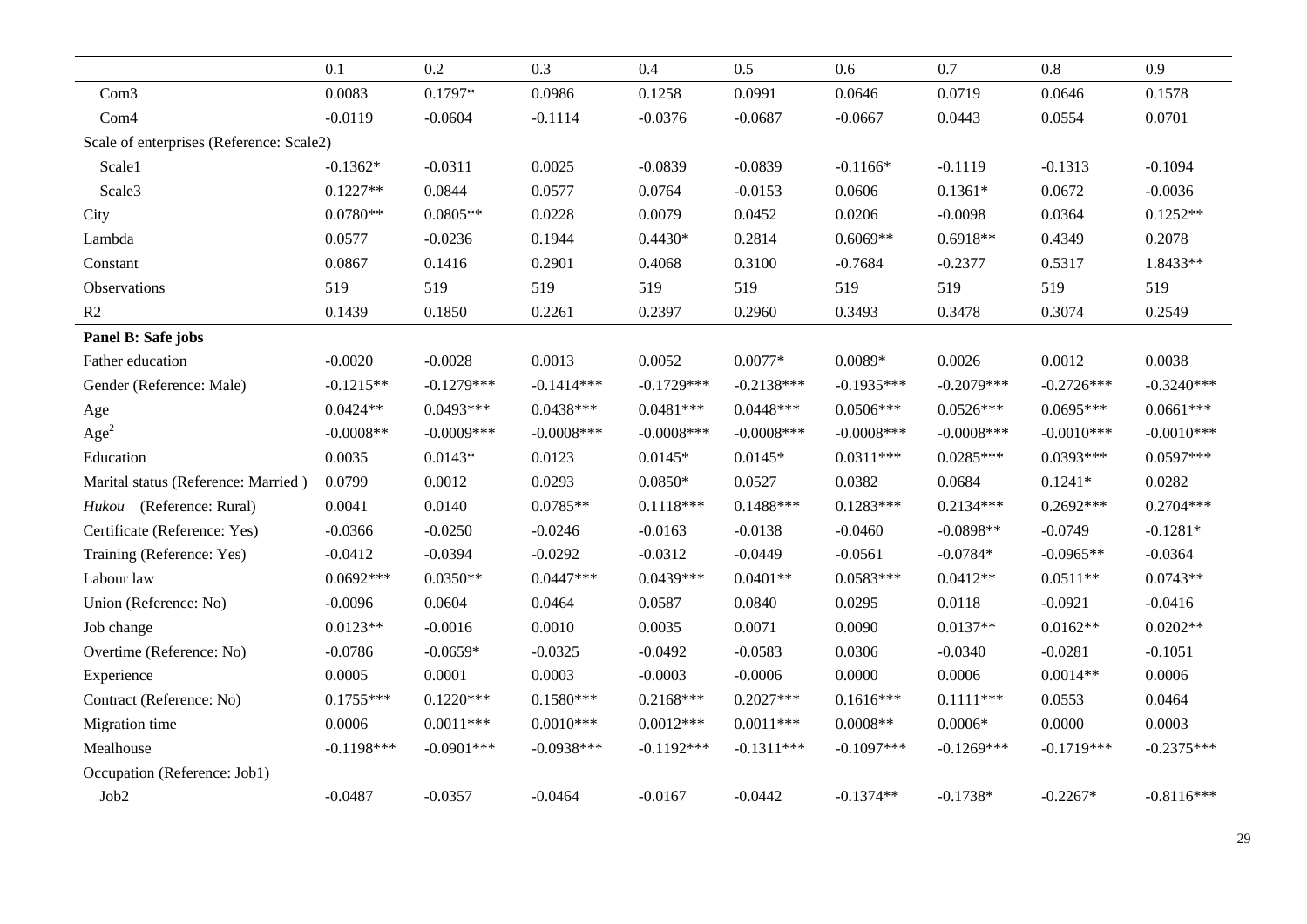|                                          | 0.1          | 0.2          | 0.3          | 0.4          | 0.5          | 0.6          | 0.7          | 0.8          | 0.9           |
|------------------------------------------|--------------|--------------|--------------|--------------|--------------|--------------|--------------|--------------|---------------|
| Job3                                     | $-0.1315***$ | $-0.1401***$ | $-0.2481***$ | $-0.3289***$ | $-0.3964***$ | $-0.4643***$ | $-0.5882***$ | $-0.6436***$ | $-1.0902***$  |
| Job4                                     | 0.0479       | 0.0629       | 0.0587       | 0.0362       | 0.0150       | $-0.1041$    | $-0.3144***$ | $-0.4717***$ | $-1.0666$ *** |
| Industry (Reference: Ind3)               |              |              |              |              |              |              |              |              |               |
| Ind1                                     | $0.1491*$    | 0.0925       | $0.1139**$   | $0.1883***$  | 0.2498***    | $0.2007$ *** | $0.2853***$  | $0.3524***$  | $0.3910***$   |
| Ind <sub>2</sub>                         | $0.4480***$  | $0.3774***$  | $0.4206***$  | $0.4990***$  | $0.6415***$  | $0.6896***$  | $0.6943***$  | $0.6875***$  | $0.6854***$   |
| Ind <sub>4</sub>                         | $0.2857**$   | $0.3148***$  | $0.1857**$   | 0.1153       | 0.0764       | 0.1315       | 0.1444       | $0.2027*$    | $0.4528**$    |
| Ind <sub>5</sub>                         | $-0.2205$    | 0.0912       | $-0.3480$    | $-0.1644$    | $-0.0288$    | $-0.2135*$   | $-0.1224$    | 0.0401       | $-0.0446$     |
| Employer (Reference: Com1)               |              |              |              |              |              |              |              |              |               |
| Com <sub>2</sub>                         | 0.0016       | $-0.0418$    | $-0.0487$    | 0.0067       | 0.0058       | 0.0240       | $-0.0358$    | 0.0162       | $-0.1310$     |
| Com <sub>3</sub>                         | 0.0381       | $0.0713*$    | 0.0631       | $0.1072**$   | 0.0757       | 0.0705       | 0.0447       | 0.0808       | $-0.0306$     |
| Com <sub>4</sub>                         | $-0.2538***$ | $-0.1907***$ | $-0.1059*$   | 0.0166       | $-0.0041$    | 0.0196       | $-0.0642$    | $-0.0614$    | $-0.1707$     |
| Scale of enterprises (Reference: Scale2) |              |              |              |              |              |              |              |              |               |
| Scale1                                   | $-0.1002**$  | 0.0062       | 0.0116       | 0.0192       | $-0.0177$    | 0.0251       | 0.0281       | $0.1323***$  | 0.0512        |
| Scale3                                   | $-0.0263$    | 0.0245       | 0.0196       | 0.0301       | 0.0468       | $0.0950**$   | 0.0503       | $0.1166**$   | 0.0797        |
| City                                     | 0.0246       | $0.0399**$   | $0.0445**$   | $0.0788***$  | $0.0637***$  | $0.0596***$  | $0.0695***$  | $0.0659***$  | $0.0754**$    |
| Lambda                                   | $0.5847**$   | $0.3644*$    | $0.4569**$   | $0.5862***$  | 0.7888***    | $0.6015**$   | $0.9600$ *** | 1.2094***    | 1.4479***     |
| Constant                                 | $0.8167**$   | $0.8354***$  | $0.9702***$  | $0.8632***$  | 1.2674***    | $1.0203***$  | 1.5554***    | 1.4340***    | 2.3516***     |
| Observations                             | 1399         | 1399         | 1399         | 1399         | 1399         | 1399         | 1399         | 1399         | 1399          |
| R <sub>2</sub>                           | 0.1475       | 0.2231       | 0.2587       | 0.3123       | 0.3272       | 0.3317       | 0.3078       | 0.3019       | 0.2462        |

Notes:  $1. * P < 0.1, ** P < 0.05, ** P < 0.01; 2$ . Standard errors are omitted due to space limitations.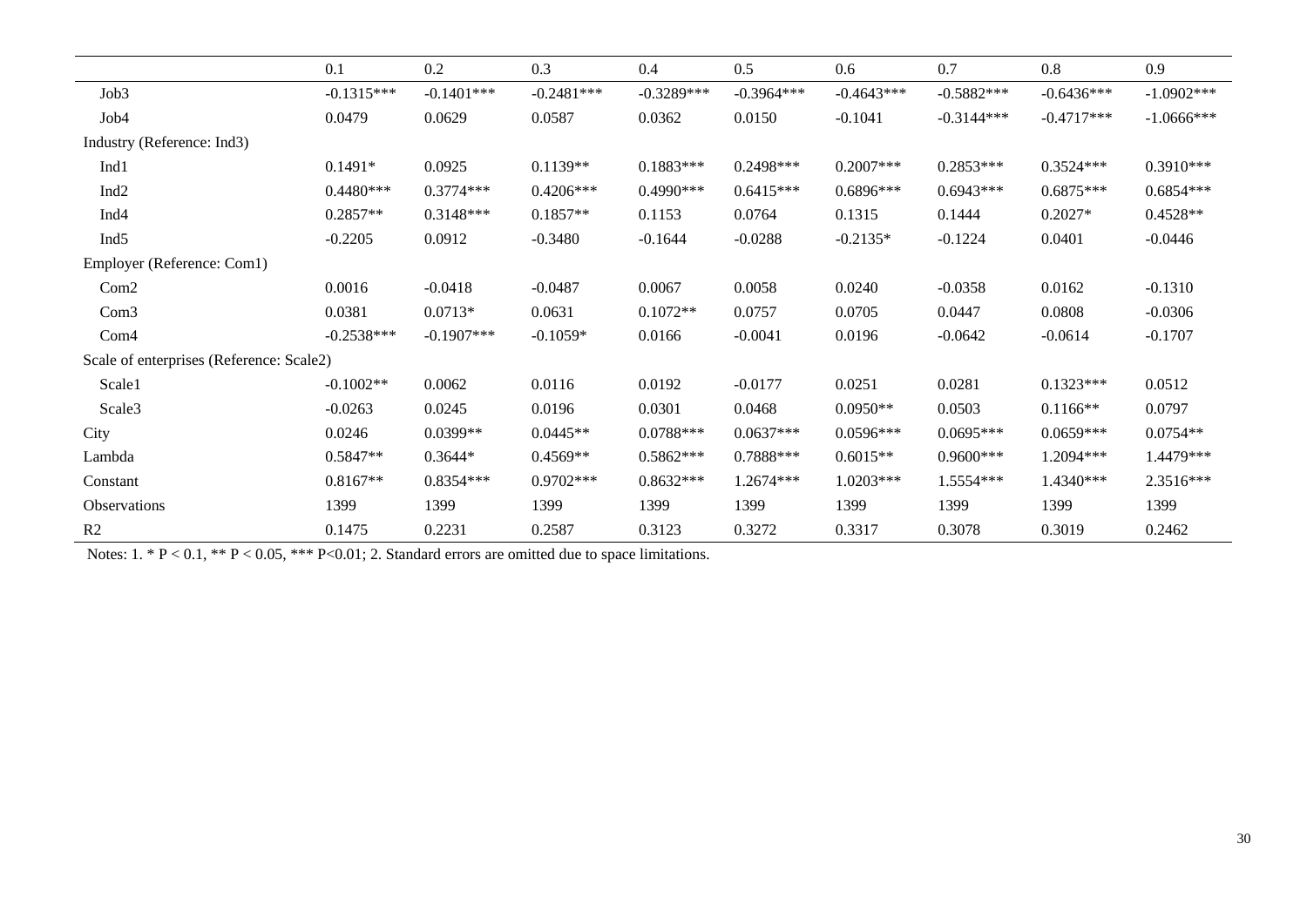|                            | 0.1       | 0.2       | 0.3       | 0.4       | 0.5       | 0.6       | 0.7       | 0.8       | 0.9       |
|----------------------------|-----------|-----------|-----------|-----------|-----------|-----------|-----------|-----------|-----------|
| <b>Wage</b>                |           |           |           |           |           |           |           |           |           |
| Risky jobs                 | 0.8584    | 1.0338    | 1.1708    | 1.2869    | 1.3935    | 1.5211    | 1.6580    | 1.9040    | 2.2158    |
| Safe jobs                  | 0.9535    | 1.1580    | 1.2879    | 1.3785    | 1.4775    | 1.5984    | 1.7605    | 1.9834    | 2.2543    |
| <b>Composition effects</b> |           |           |           |           |           |           |           |           |           |
| Personal                   | $-0.0070$ | $-0.0032$ | $-0.0175$ | $-0.0134$ | $-0.0081$ | 0.0130    | 0.0183    | 0.0088    | 0.0227    |
| Employment                 | $-0.0498$ | $-0.0815$ | $-0.1161$ | $-0.1201$ | $-0.1131$ | $-0.0633$ | $-0.0281$ | $-0.0253$ | 0.0446    |
| Lambda                     | $-0.2421$ | $-0.2191$ | $-0.4784$ | $-0.7690$ | $-0.7282$ | $-0.3468$ | $-0.1250$ | 0.2289    | 0.7050    |
| Total                      | $-0.2989$ | $-0.3038$ | $-0.6121$ | $-0.9025$ | $-0.8493$ | $-0.3971$ | $-0.1347$ | 0.2124    | 0.7723    |
| Wage structure effects     |           |           |           |           |           |           |           |           |           |
| Personal                   | $-0.4333$ | $-0.3821$ | 0.0940    | 0.5137    | 0.1952    | 0.0447    | $-0.1820$ | 1.3232    | $-0.7527$ |
| Employment                 | 0.5740    | 0.3061    | 0.0726    | $-0.0196$ | 0.1749    | 0.0069    | 0.0495    | 0.1303    | 0.0695    |
| Lambda                     | 0.2588    | 0.3364    | 0.3664    | 0.3862    | 0.4185    | 0.3401    | 0.4853    | 0.3085    | 0.5242    |
| Constant                   | $-0.1958$ | $-0.0808$ | $-0.0381$ | $-0.0694$ | $-0.0232$ | $-0.0720$ | $-0.3206$ | $-2.0539$ | $-0.6518$ |
| Total                      | 0.2038    | 0.1796    | 0.4950    | 0.8109    | 0.7654    | 0.3198    | 0.0321    | $-0.2918$ | $-0.8108$ |
| <b>Income</b>              |           |           |           |           |           |           |           |           |           |
| Risky jobs                 | 1.2664    | 1.4026    | 1.5414    | 1.6405    | 1.7527    | 1.8895    | 2.0216    | 2.2035    | 2.4253    |
| Safe jobs                  | 1.2444    | 1.4328    | 1.5331    | 1.6477    | 1.7926    | 1.9090    | 2.0428    | 2.2173    | 2.4947    |
| <b>Composition effects</b> |           |           |           |           |           |           |           |           |           |
| Personal                   | 0.0128    | 0.0157    | 0.0278    | 0.0362    | 0.0259    | 0.0371    | 0.0391    | 0.0223    | 0.0081    |
| Employment                 | 0.0192    | 0.0140    | 0.0456    | 0.0798    | 0.0494    | 0.0898    | 0.0808    | 0.0367    | $-0.0221$ |
| Lambda                     | 0.0894    | $-0.0366$ | 0.3013    | 0.6868    | 0.4363    | 0.9409    | 1.0725    | 0.6743    | 0.3221    |
| Total                      | 0.1214    | $-0.0069$ | 0.3748    | 0.8029    | 0.5115    | 1.0678    | 1.1924    | 0.7334    | 0.3081    |
| Wage structure effects     |           |           |           |           |           |           |           |           |           |
| Personal                   | 0.3930    | 0.4428    | 0.2031    | $-0.2609$ | 0.2617    | 0.6651    | 0.2252    | $-0.4201$ | $-1.2422$ |
| Employment                 | 0.0155    | 0.0642    | 0.0000    | $-0.1531$ | $-0.0695$ | 0.0386    | 0.2413    | 0.2490    | 0.8507    |
| Lambda                     | 0.2220    | 0.1635    | 0.1106    | 0.0603    | 0.2137    | $-0.0022$ | 0.1130    | 0.3263    | 0.5224    |
| Constant                   | $-0.7301$ | $-0.6939$ | $-0.6801$ | $-0.4564$ | $-0.9574$ | $-1.7887$ | $-1.7931$ | $-0.9024$ | $-0.5084$ |
| Total                      | $-0.0995$ | $-0.0233$ | $-0.3665$ | $-0.8101$ | $-0.5515$ | $-1.0873$ | $-1.2136$ | $-0.7472$ | $-0.3775$ |

**Table 6 FFL decomposition results of wage/income differentials between risky and safe jobs**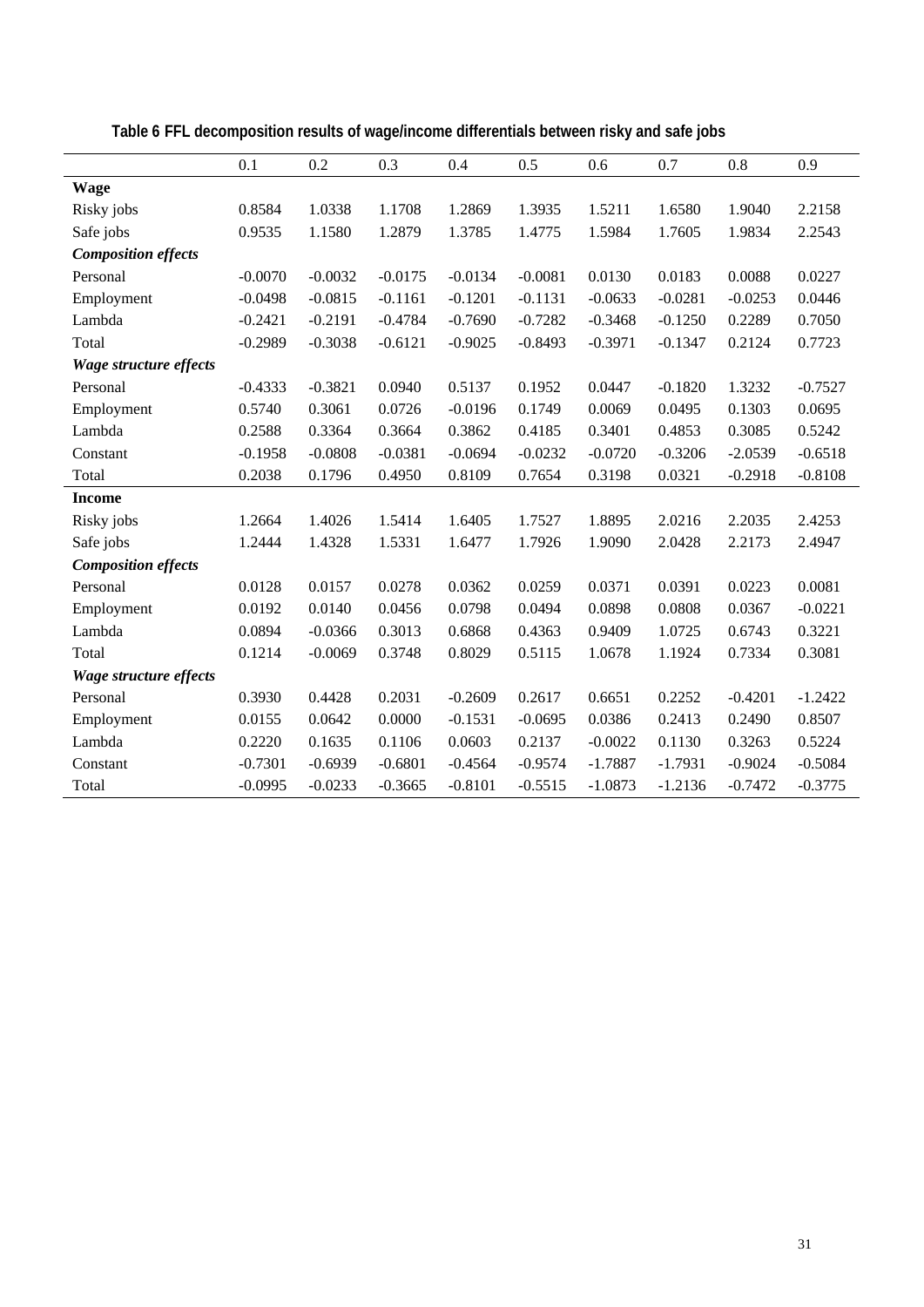|                             | $0.1 - 0.3$ |             | $0.4 - 0.6$ |             | $0.7 - 0.9$ |             |  |  |  |
|-----------------------------|-------------|-------------|-------------|-------------|-------------|-------------|--|--|--|
|                             | t           | Pr( T > t ) | t           | Pr( T > t ) | t           | Pr( T > t ) |  |  |  |
|                             | Log wage    |             |             |             |             |             |  |  |  |
| Medical insurance           | $-1.4494$   | 0.1476      | $-2.3350$   | 0.0198      | 2.3480      | 0.0191      |  |  |  |
| Industrial injury insurance | $-0.8635$   | 0.3881      | $-2.3364$   | 0.0197      | $-0.4431$   | 0.6578      |  |  |  |
| Reimbursement               | 0.5335      | 0.6006      | $-1.2103$   | 0.2371      | $-2.2996$   | 0.0264      |  |  |  |
|                             | Log income  |             |             |             |             |             |  |  |  |
| Medical insurance           | 0.2957      | 0.7675      | $-0.6250$   | 0.5321      | $-0.1362$   | 0.8917      |  |  |  |
| Industrial injury insurance | 0.2825      | 0.7776      | $-2.0775$   | 0.0381      | $-0.8114$   | 0.4173      |  |  |  |
| Reimbursement               | 0.1265      | 0.9009      | $-1.1799$   | 0.2496      | $-2.0934$   | 0.0419      |  |  |  |

**Table 7 T-test results on the differences in employee benefits between risky and safe Jobs**